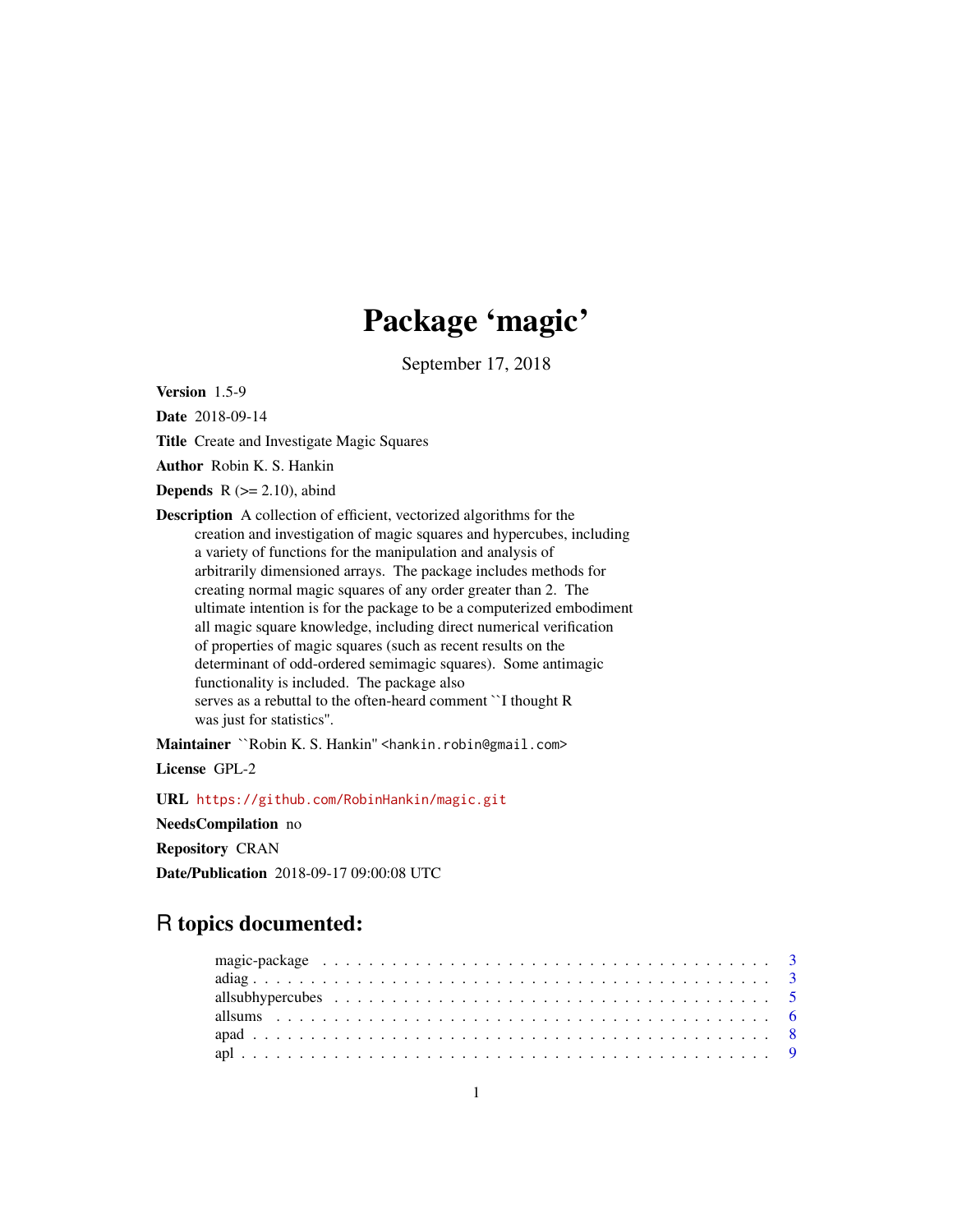|                                                                                                  |  |  | 10  |
|--------------------------------------------------------------------------------------------------|--|--|-----|
| arev                                                                                             |  |  | 11  |
| arot                                                                                             |  |  | 12  |
|                                                                                                  |  |  | 13  |
|                                                                                                  |  |  | 14  |
|                                                                                                  |  |  | 16  |
|                                                                                                  |  |  | 17  |
| cube2                                                                                            |  |  | 18  |
|                                                                                                  |  |  | 19  |
|                                                                                                  |  |  | 20  |
|                                                                                                  |  |  | 21  |
|                                                                                                  |  |  | 22  |
|                                                                                                  |  |  | 23  |
|                                                                                                  |  |  | 24  |
|                                                                                                  |  |  | 24  |
|                                                                                                  |  |  | 25  |
|                                                                                                  |  |  |     |
|                                                                                                  |  |  | 25  |
|                                                                                                  |  |  | 26  |
| is.magichypercube $\ldots \ldots \ldots \ldots \ldots \ldots \ldots \ldots \ldots \ldots \ldots$ |  |  | 29  |
|                                                                                                  |  |  | 32  |
|                                                                                                  |  |  | 33  |
|                                                                                                  |  |  | 34  |
|                                                                                                  |  |  | 36  |
|                                                                                                  |  |  | 37  |
|                                                                                                  |  |  | 38  |
|                                                                                                  |  |  | 39  |
|                                                                                                  |  |  | 40  |
|                                                                                                  |  |  | 41  |
|                                                                                                  |  |  | 41  |
|                                                                                                  |  |  | 42. |
|                                                                                                  |  |  | 43  |
|                                                                                                  |  |  | 44  |
|                                                                                                  |  |  | 45  |
|                                                                                                  |  |  | 46  |
|                                                                                                  |  |  | 46  |
|                                                                                                  |  |  | 47  |
|                                                                                                  |  |  | 48  |
|                                                                                                  |  |  | 48  |
| Ollerenshaw.                                                                                     |  |  | 50  |
| panmagic.4                                                                                       |  |  | 50  |
| panmagic.6npm1                                                                                   |  |  | 51  |
| panmagic.8                                                                                       |  |  | 52  |
| perfectcube5.                                                                                    |  |  | 53  |
| $\mathbf{1}$ $\mathbf{1}$ $\mathbf{1}$ $\mathbf{1}$<br>perfectcube6.                             |  |  | 53  |
|                                                                                                  |  |  | 54  |
| process<br>$\cdots$                                                                              |  |  |     |
| $recurse \ldots$ .                                                                               |  |  | 54  |
| sam                                                                                              |  |  | 55  |
| shift                                                                                            |  |  | 56  |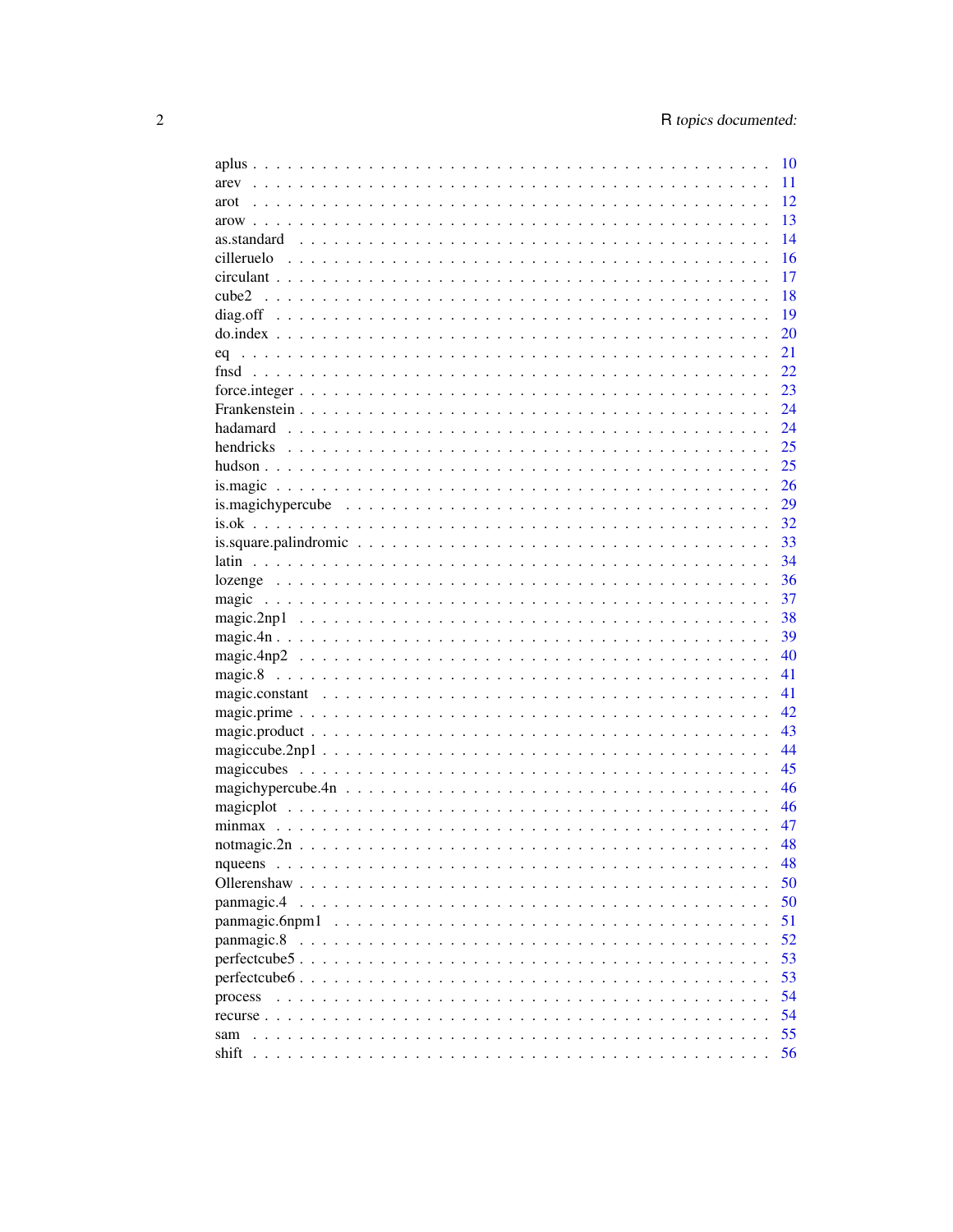# <span id="page-2-0"></span>magic-package 3

magic-package *Magic squares and hypercubes; arbitrary dimensioned array manipulation*

#### Description

A collection of efficient, vectorized algorithms for the creation and investigation of magic squares and hypercubes, including a variety of functions for the manipulation and analysis of arbitrarily dimensioned arrays.

The package includes methods for creating normal magic squares of any order greater than 2. The ultimate intention is for the package to be a computerized embodiment all magic square knowledge, including direct numerical verification of properties of magic squares (such as recent results on the determinant of odd-ordered semimagic squares).

#### Author(s)

Robin K. S. Hankin <rksh1@cam.ac.uk>

#### Examples

magic(5)

```
a <- magiccube.2np1(1)
adiag(1,a)
apad(a,2,1)
allsubhypercubes(a)
arev(a)
apltake(a,c(2,2))
arot(a)
arow(a,1)
```
<span id="page-2-1"></span>

adiag *Binds arrays corner-to-corner*

# Description

Array generalization of blockdiag()

#### Usage

adiag(... , pad=as.integer(0), do.dimnames=TRUE)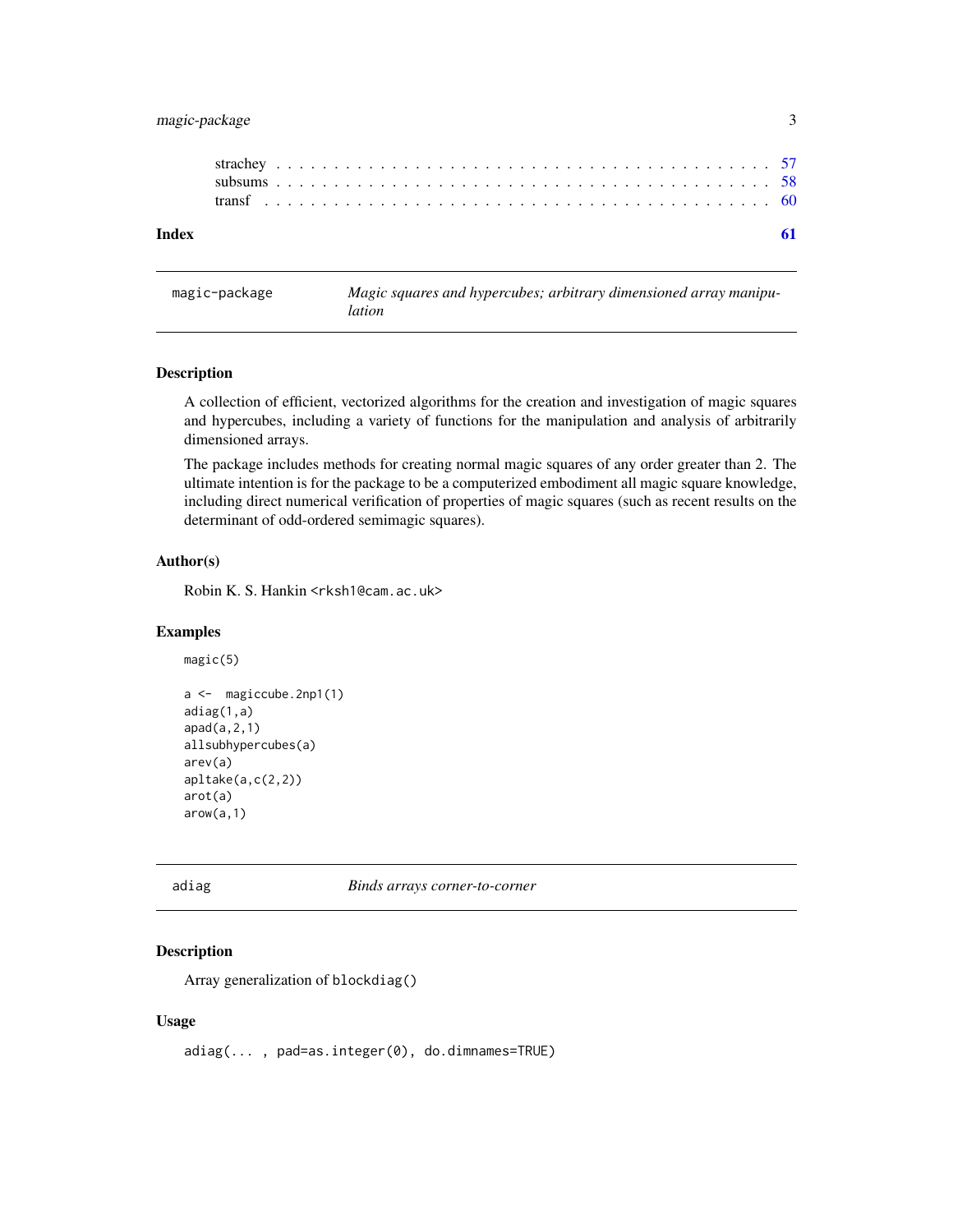<span id="page-3-0"></span>4 adiag and 2008 and 2008 and 2008 and 2008 and 2008 and 2008 and 2008 and 2008 and 2008 and 2008 and 2008 and

#### Arguments

| .           | Arrays to be binded together                                                                                  |
|-------------|---------------------------------------------------------------------------------------------------------------|
| pad         | Value to pad array with; note default keeps integer status of arrays                                          |
| do.dimnames | Boolean, with default TRUE meaning to return dimnames if possible. Set to<br>FALSE if performance is an issue |

# Details

Binds any number of arrays together, corner-to-corner. Because the function is associative provided pad is of length 1, this page discusses the two array case.

Suppose  $x \le -$  adiag(a,b) and dim(a)=c(a\_1,..,a\_d), dim(b)=c(b\_1,...,b\_d). Then we have  $all(dim(x)=dim(a)+dim(b)); and x[1:a_1,\ldots,1:a_d]==a$  and  $x[(a_1+1):(a_1+b_1),\ldots,(a_d+1):(a_d+b_d)]$ 

Dimnames are preserved, if both arrays have non-null dimnames, and do.dimnames is TRUE.

Argument pad is usually a length-one vector, but any vector is acceptable; standard recycling is used. Be aware that the output array (of dimension  $dim(a)+dim(b))$  is filled with (copies of) pad *before* a and b are copied. This can be confusing.

#### Value

Returns an array of dimensions dim(a)+dim(b) as described above.

# Note

In adiag(a,b), if a is a length-one vector, it is coerced to an array of dimensions rep(1, length(dim(b))); likewise b. If both a and b are length-one vectors, return diag( $c(a,b)$ ).

If a and b are arrays, function  $\text{adiag}()$  requires  $\text{length}(dim(a)) == \text{length}(dim(b))$  (the function does not guess which dimensions have been dropped; see examples section). In particular, note that vectors are not coerced except if of length one.

adiag() is used when padding magic hypercubes in the context of evaluating subarray sums.

#### Author(s)

Peter Wolf with some additions by Robin Hankin

#### See Also

[subsums](#page-57-1), [apad](#page-7-1)

#### Examples

```
a \leftarrow array( 1, c(2, 2))b \leq -\arctan(-1, c(2, 2))adiag(a,b)
```
## dropped dimensions can count:

 $b2 < -b1 < -b$ dim(a) <-  $c(2,1,2)$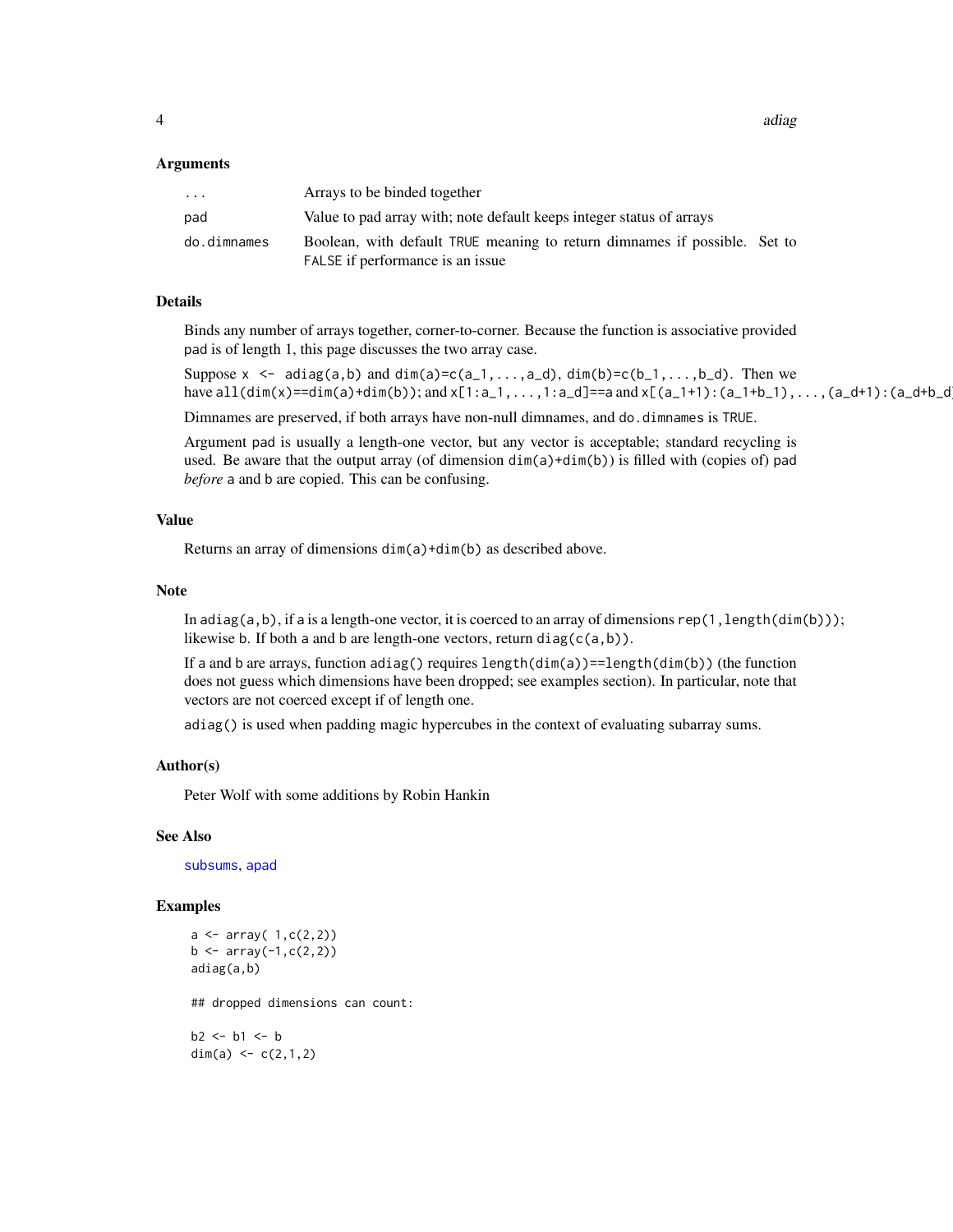# <span id="page-4-0"></span>allsubhypercubes 5

```
dim(b1) <- c(2, 2, 1)dim(b2) <- c(1, 2, 2)dim(adiag(a,b1))
dim(adiag(a,b2))
## dimnames are preserved if not null:
a <- matrix(1,2,2,dimnames=list(col=c("red","blue"),size=c("big","small")))
b \le -8dim(b) <-c(1,1)dimnames(b) <- list(col=c("green"),size=c("tiny"))
adiag(a,b) #dimnames preserved
adiag(a,8) #dimnames lost because second argument has none.
## non scalar values for pad can be confusing:
q \leftarrow matrix(0, 3, 3)adiag(q,q,pad=1:4)
## following example should make the pattern clear:
adiag(q,q,pad=1:36)
# Now, a use for arrays with dimensions of zero extent:
z \leftarrow \text{array}(dim=c(0,3))colnames(z) <- c("foo","bar","baz")
adiag(a, z) # Observe how this has
                  # added no (ie zero) rows to "a" but
                  # three extra columns filled with the pad value
adiag(a,t(z))
adiag(z, t(z)) # just the pad value
```
<span id="page-4-1"></span>allsubhypercubes *Subhypercubes of magic hypercubes*

#### Description

Extracts all subhypercubes from an n-dimensional hypercube.

#### Usage

```
allsubhypercubes(a)
```
#### Arguments

a The magic hypercube whose subhypercubes are computed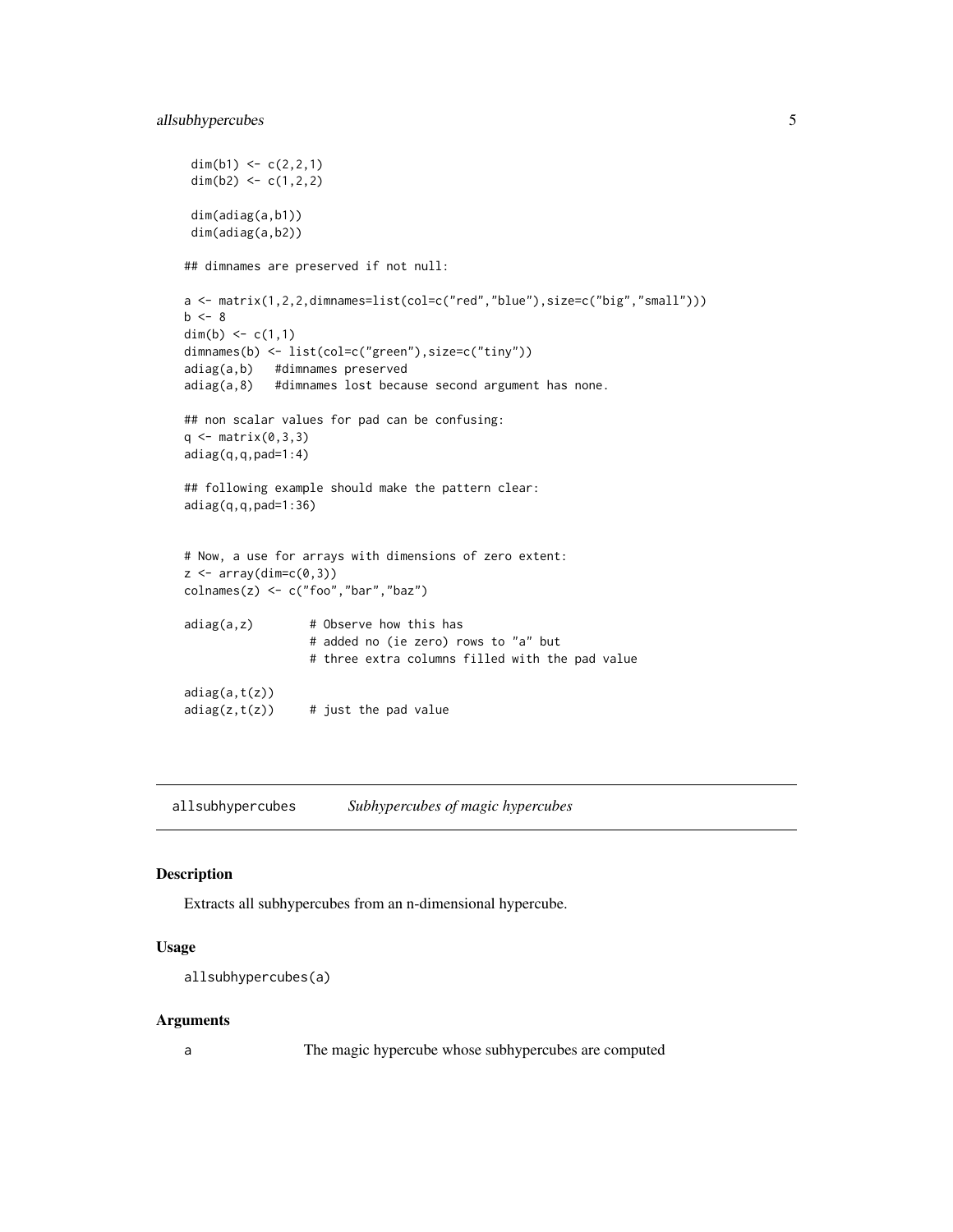#### <span id="page-5-0"></span>Value

Returns a list, each element of which is a subhypercube of a. Note that major diagonals are also returned (as n-by-1 arrays).

The names of the list are the extracted subhypercubes. Consider  $a \leq -$  magichypercube.  $4n(1, d=4)$ (so n=4) and if jj  $\leq$  all subhypercubes(a), consider jj[9]. The name of jj[9] is "n-i+1, i, i,"; its value is a square matrix. The columns of  $jj[9]$  may be recovered by  $a[n-i+1,i,i]$  with  $i =$ 1... n (NB: that is, jj[[9]] == cbind(a[n-1+1,1,1,], a[n-2+1,2,2,], a[n-3+1,3,3,], a[n-4+1,4,4,]) where n=4).

The list does not include the whole array.

#### Note

This function is a dog's dinner. It's complicated, convoluted, and needs an absurd use of the eval(parse(text=...)) construction. Basically it sucks big time.

BUT. . . I cannot for the life of me see a better way that gives the same results, without loops, on hypercubes of arbitrary dimension.

On my 256MB Linuxbox, allsubhypercubes() cannot cope with d as high as 5, for n=4. Heigh ho.

The term "subhypercube" does not include diagonally oriented entities at is.magichypercube. But it does here.

#### Author(s)

Robin K. S. Hankin

#### See Also

[is.perfect](#page-28-1)

# Examples

```
a <- magichypercube.4n(1,d=4)
allsubhypercubes(a)
```
allsums *Row, column, and two diagonal sums of arrays*

#### Description

Returns all rowsums, all columnsums, and all (broken) diagonal sums of a putative magic square.

#### Usage

allsums(m,func=NULL, ...)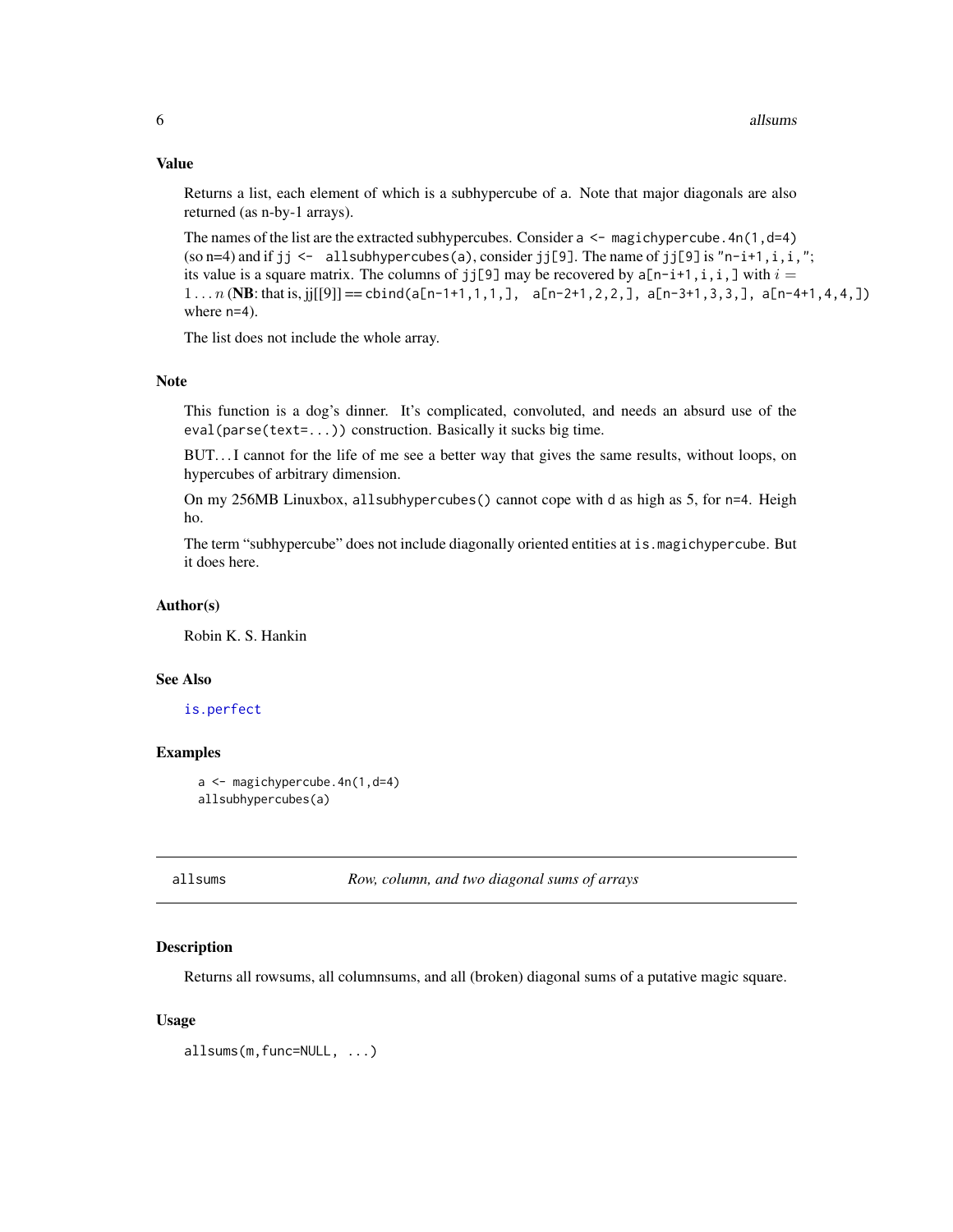#### <span id="page-6-0"></span>allsums **7**

#### Arguments

| m                       | The square to be tested                                                                                               |
|-------------------------|-----------------------------------------------------------------------------------------------------------------------|
| func                    | Function, with default NULL interpreted assum(), to be applied to the square<br>rowwise, columnwise, and diagonalwise |
| $\cdot$ $\cdot$ $\cdot$ | Further arguments passed to func()                                                                                    |

# Value

Returns a list of four elements. In the following, "sums" means "the result of applying func()".

| rowsums | All $n$ row sums                                                                                                                             |
|---------|----------------------------------------------------------------------------------------------------------------------------------------------|
| colsums | All <i>n</i> column sums                                                                                                                     |
| majors  | All $n$ broken major diagonals (northwest-southeast). First element is the long<br>(unbroken) major diagonal, tested by $is \text{.magic}()$ |
| minors  | All $n$ broken minor diagonals (northeast-southwest). First element is the long<br>(unbroken) minor diagonal.                                |

# Note

If func() returns a vector, then the allsums() returns a list whose columns are the result of applying func(). See third and fourth examples below.

Used by is.magic() et seq.

The major and minor diagonals would benefit from being recoded in C.

# Author(s)

Robin K. S. Hankin

# See Also

[is.magic](#page-25-1),[is.semimagic](#page-25-2),[is.panmagic](#page-25-2)

```
allsums(magic(7))
allsums(magic(7),func=max)
```

```
allsums(magic(7),func=range)
allsums(magic(7),func=function(x){x[1:2]})
```

```
allsums(magic(7),sort)
 # beware! compare apply(magic(7),1,sort) and apply(magic(7),2,sort)
```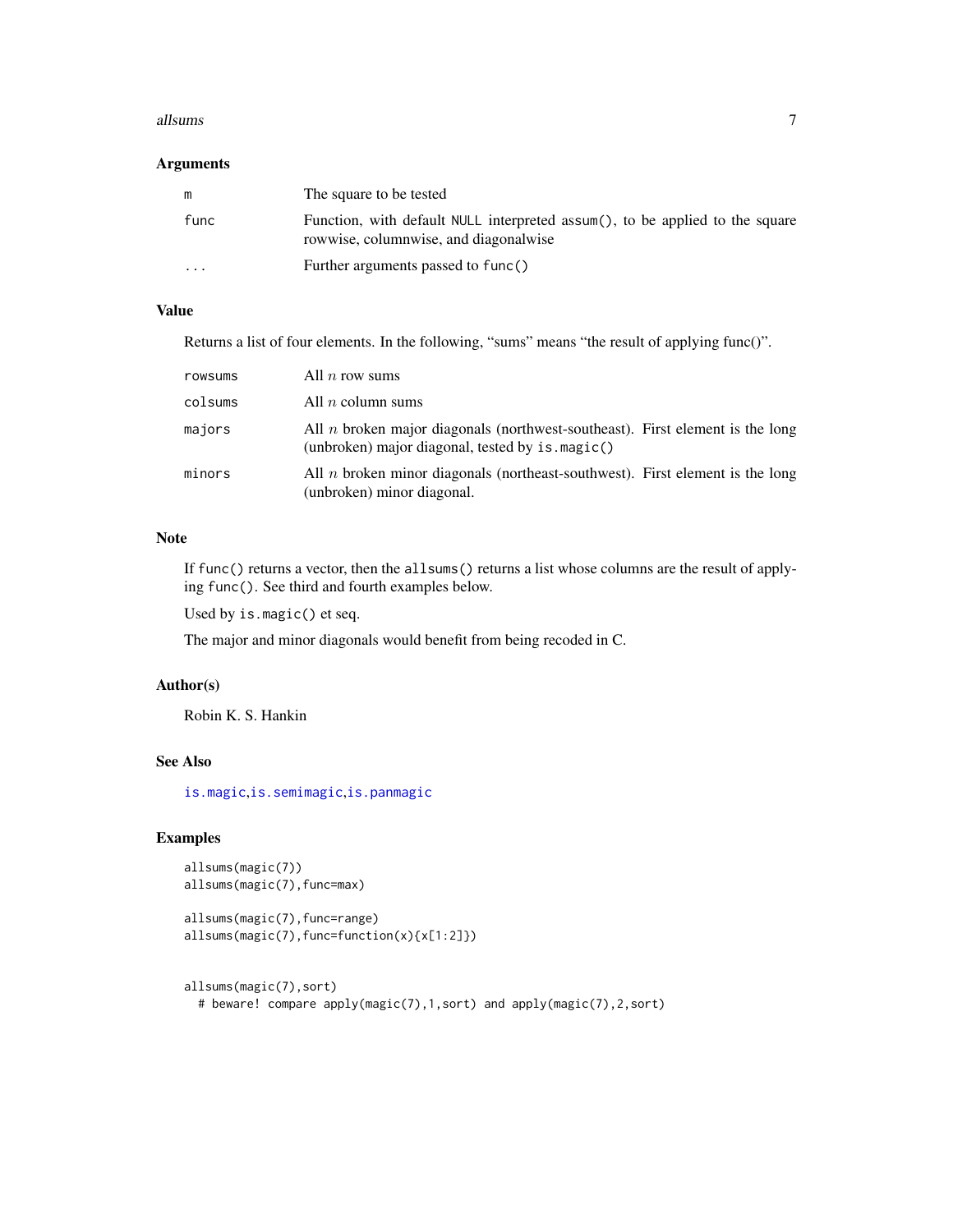<span id="page-7-1"></span><span id="page-7-0"></span>apad *Pad arrays*

# Description

Generalized padding for arrays of arbitrary dimension

# Usage

 $apad(a, 1, e = NULL, method = "ext", post = TRUE)$ 

# Arguments

| a      | Array to be padded                                                                                                                                                                                                                                                                           |
|--------|----------------------------------------------------------------------------------------------------------------------------------------------------------------------------------------------------------------------------------------------------------------------------------------------|
| 1      | Amount of padding to add. If a vector of length greater than one, it is interpreted<br>as the extra extent of a along each of its dimensions (standard recycling is used).<br>If of length one, interpret as the dimension to be padded, in which case the<br>amount is given by argument 1. |
| e      | If 1 is of length one, the amount of padding to add to dimension 1                                                                                                                                                                                                                           |
| method | String specifying the values of the padded elements. See details section.                                                                                                                                                                                                                    |
| post   | Boolean, with default TRUE meaning to append to a and FALSE meaning to<br>prepend.                                                                                                                                                                                                           |

# Details

Argument method specifies the values of the padded elements. It can be either "ext", "mirror", or "rep".

Specifying ext (the default) uses a padding value given by the "nearest" element of a, as measured by the Manhattan metric.

Specifying mirror fills the array with alternate mirror images of a; while rep fills it with unreflected copies of a.

#### Note

Function apad() does not work with arrays with dimensions of zero extent: what to pad it with? To pad with a particular value, use adiag().

The function works as expected with vectors, which are treated as one-dimensional arrays. See examples section.

Function apad() is distinct from adiag(), which takes two arrays and binds them together. Both functions create an array of the same dimensionality as their array arguments but with possibly larger extents. However, the functions differ in the values of the new array elements. Function adiag() uses a second array; function apad() takes the values from its primary array argument.

# Author(s)

Robin K. S. Hankin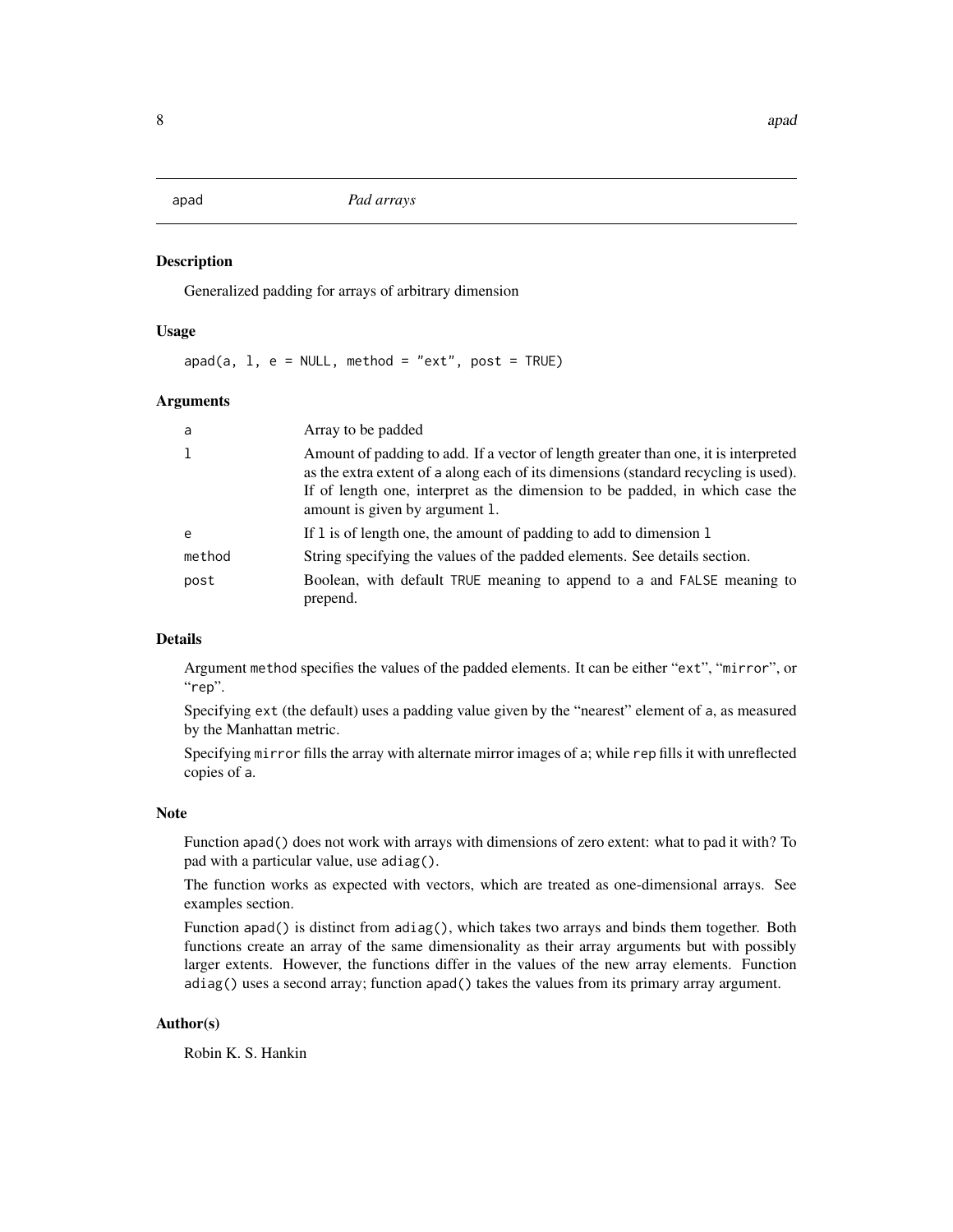<span id="page-8-0"></span>apl 9

# See Also

[adiag](#page-2-1)

# Examples

```
apad(1:10,4,method="mirror")
a \leftarrow matrix(1:30, 5, 6)apad(a, c(4,4))apad(a,c(4,4),post=FALSE)
apad(a,1,5)
apad(a,c(5,6),method="mirror")
apad(a,c(5,6),method="mirror",post=FALSE)
```
# apl *Replacements for APL functions take and drop*

# Description

Replacements for APL functions take and drop

# Usage

```
apldrop(a, b, give.indices=FALSE)
apldrop(a, b) \leftarrow valueapltake(a, b, give.indices=FALSE)
apltake(a, b) <- value
```
#### Arguments

| a            | Array                                                                                                                                                                                                                                                                                                     |
|--------------|-----------------------------------------------------------------------------------------------------------------------------------------------------------------------------------------------------------------------------------------------------------------------------------------------------------|
| b            | Vector of number of indices to take/drop. Length of b should not exceed length $(\dim(a))$ ;<br>if it does, an error is returned                                                                                                                                                                          |
| give.indices | Boolean, with default FALSE meaning to return the appropriate subset of array<br>a, and TRUE meaning to return the list of the selected elements in each of the<br>dimensions. Setting to TRUE is not really intended for the end-user, but is used<br>in the code of $apltake < -()$ and $apldrop < -()$ |
| value        | elements to replace                                                                                                                                                                                                                                                                                       |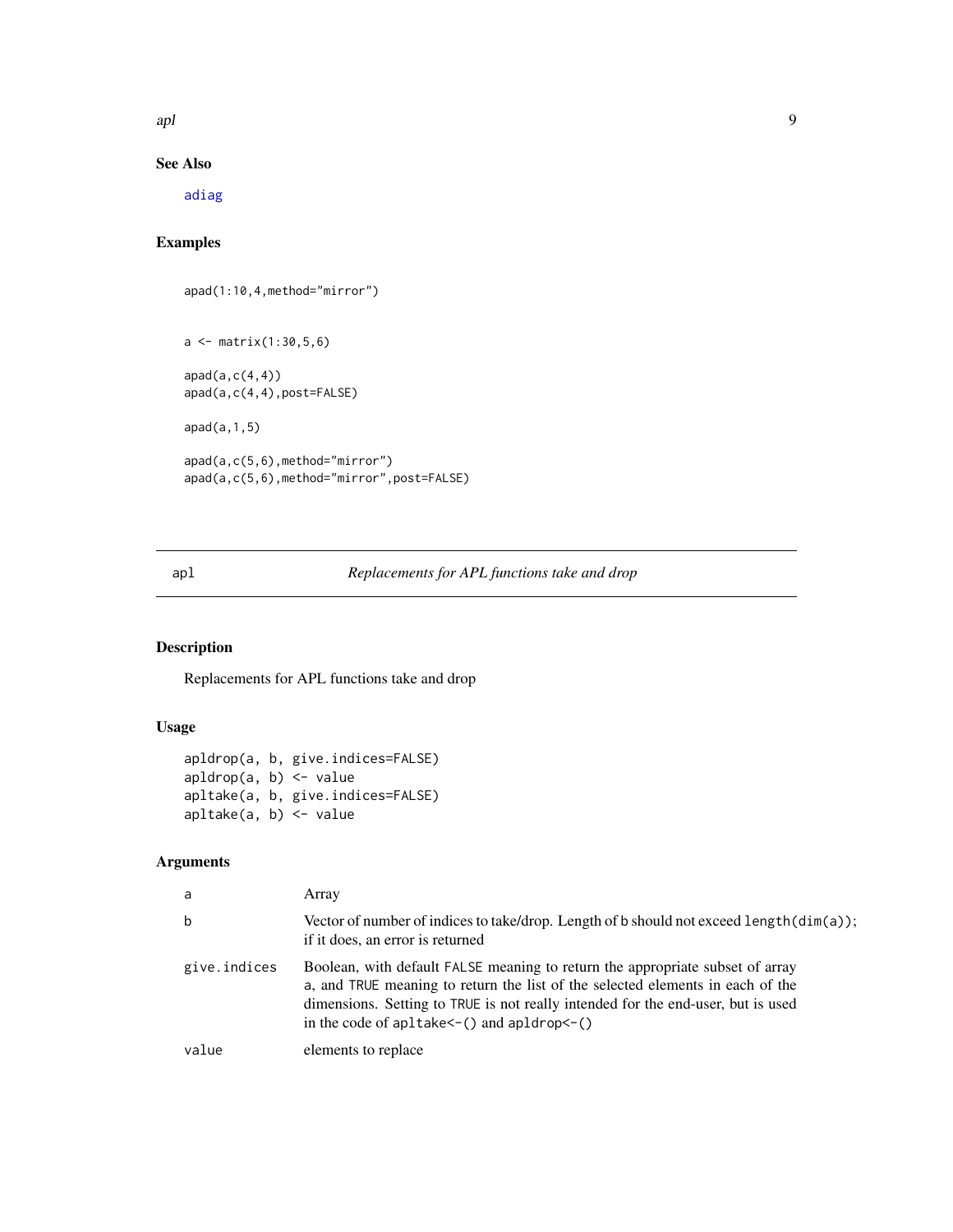# Details

apltake(a,b) returns an array of the same dimensionality as a. Along dimension i, if  $b[i]\geq 0$ , the first b[i] elements are retained; if b[i]<0, the last b[i] elements are retained.

apldrop(a,b) returns an array of the same dimensionality as a. Along dimension i, if  $b[i]\geq 0$ , the first b[i] elements are dropped if b[i]<0, the last b[i] elements are dropped.

These functions do not drop singleton dimensions. Use drop() if this is desired.

#### Author(s)

Robin K. S. Hankin

# Examples

```
a <- magichypercube.4n(m=1)
apltake(a,c(2,3,2))
apldrop(a,c(1,1,2))
b \le - matrix(1:30, 5, 6)apldrop(b, c(1, -2)) \leftarrow -1b <- matrix(1:110,10,11)
apltake(b,2) <- -1
apldrop(b, c(5, -7)) <- -2
b
```
aplus *Generalized array addition*

#### Description

Given two arrays a and b with length(dim(a))==length(dim(b)), return a matrix with dimensions  $pmax(dim(a),dim(b))$  where "overlap" elements are a+b, and the other elements are either 0, a, or b according to location. See details section.

#### Usage

aplus(...)

#### Arguments

... numeric or complex arrays

<span id="page-9-0"></span>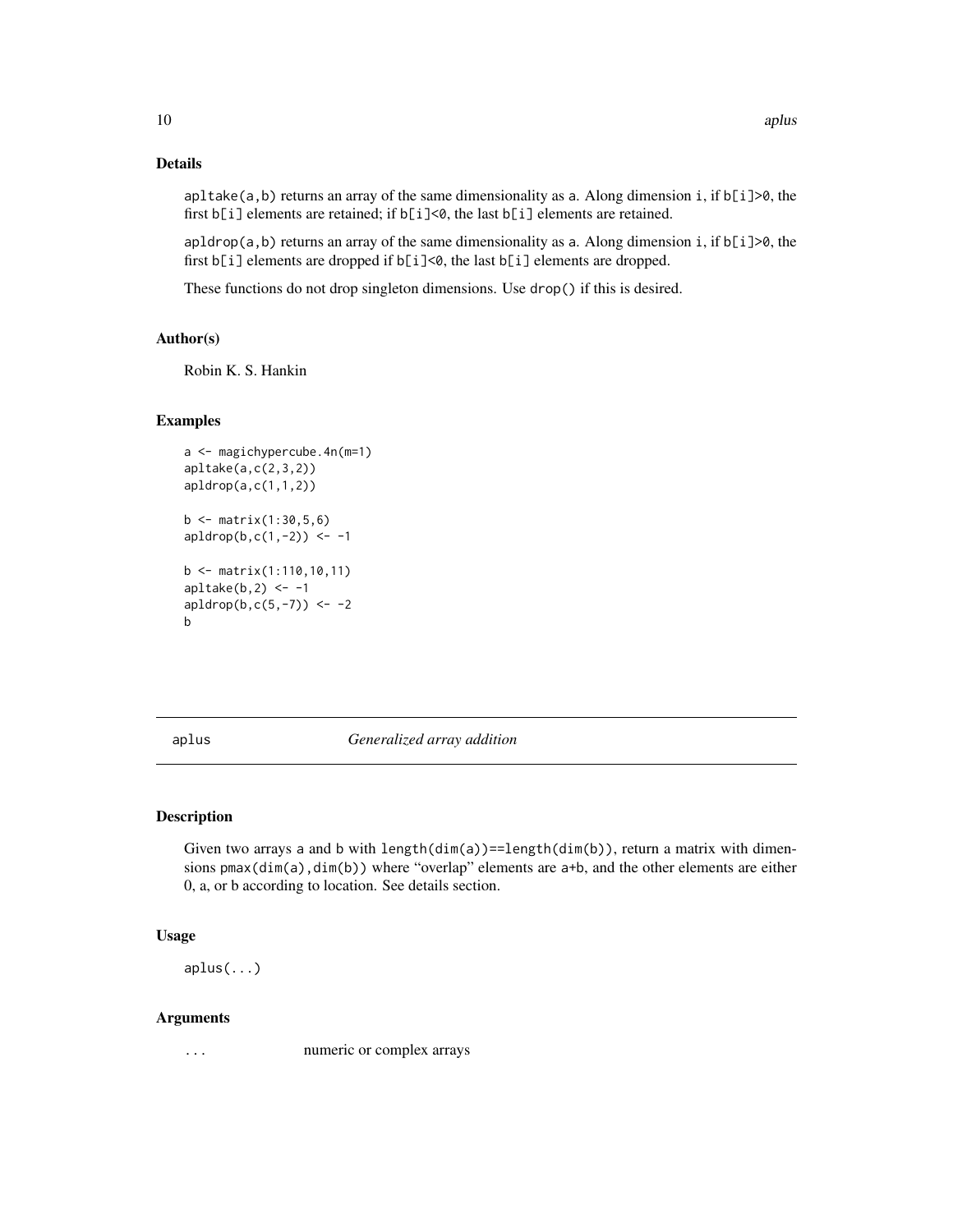<span id="page-10-0"></span>arev 11

# Details

The function takes any number of arguments (the binary operation is associative).

The operation of aplus() is understandable by examining the following **pseudo**code:

- outa  $\leq$  array(0, pmax(a,b))
- outb  $\leq$  array(0, pmax(a,b))
- outa $[1:dim(a)]$  <- a
- outb[ $1:dim(a)$ ] <- b
- return(outa+outb)

See how outa and outb are the correct size and the appropriate elements of each are populated with a and b respectively. Then the sum is returned.

# Author(s)

Robin K. S. Hankin

#### See Also

[apad](#page-7-1)

# Examples

```
aplus(rbind(1:9),cbind(1:9))
a \leftarrow matrix(1:8, 2, 4)b \le matrix(1:10,5,2)
aplus(a*100,b,b)
```
<span id="page-10-1"></span>

arev *Reverses some dimensions; a generalization of rev*

# Description

A multidimensional generalization of rev(): given an array a, and a Boolean vector swap, return an array of the same shape as a but with dimensions corresponding to TRUE elements of swap reversed. If swap is not Boolean, it is interpreted as the dimensions along which to swap.

#### Usage

 $arev(a, swap = TRUE)$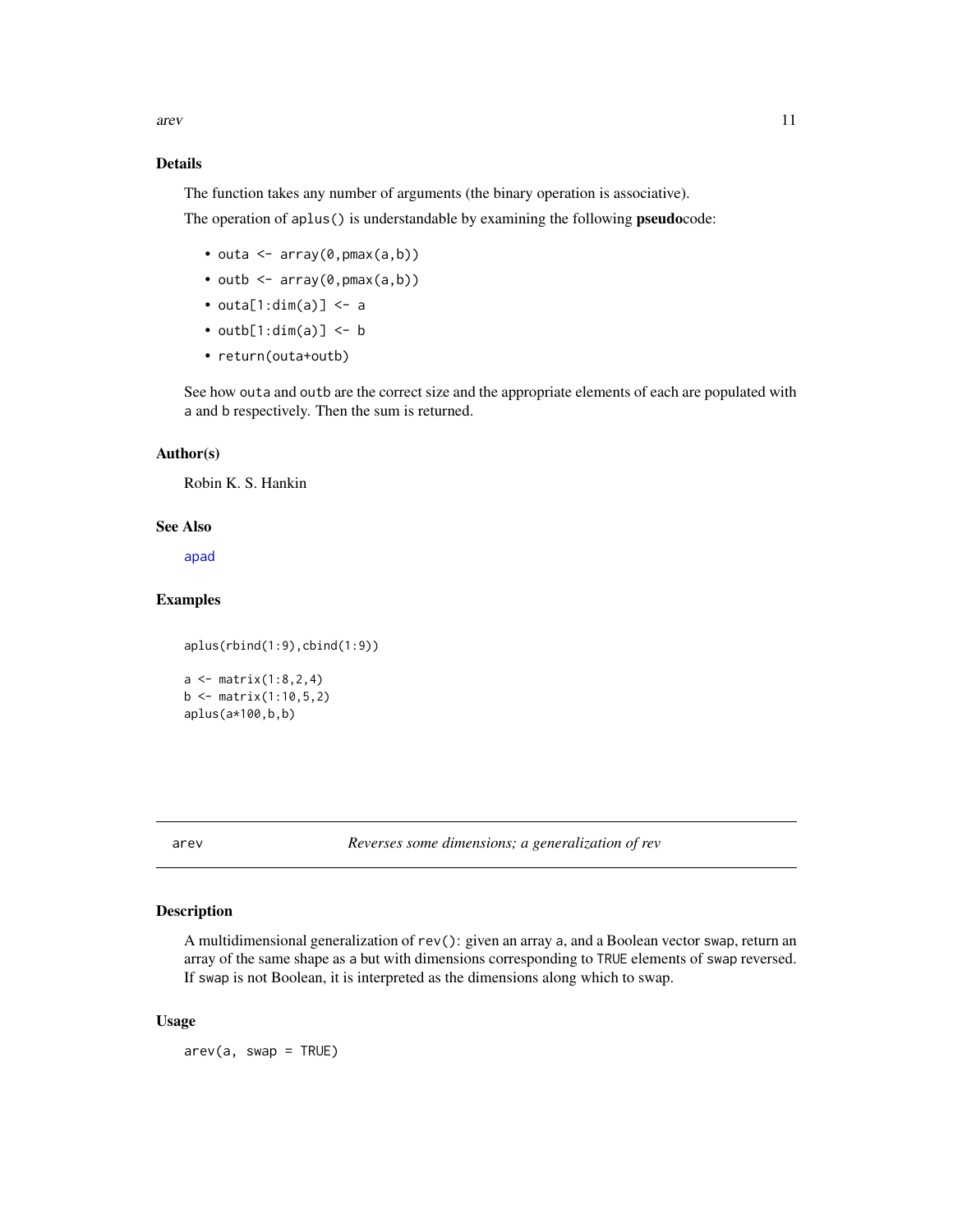#### <span id="page-11-0"></span>Arguments

| a    | Array to be reversed                                                                 |
|------|--------------------------------------------------------------------------------------|
| swap | Vector of Boolean variables. If $swap[i]$ is $TRUE$ , then dimension i of array a is |
|      | reversed. If swap is of length one, recycle to $length(dim(a))$                      |

# Details

If swap is not Boolean, it is equivalent to 1:n %in% swap (where n is the number of dimensions). Thus multiple entries are ignored, as are entries greater than n.

If a is a vector,  $rev(a)$  is returned.

Function arev() handles zero-extent dimensions as expected.

Function arev() does not treat singleton dimensions specially, and is thus different from Octave's flipdim(), which (if supplied with no second argument) flips the first nonsingleton dimension. To reproduce this, use arev(a, fnsd(a)).

# Author(s)

Robin K. S. Hankin

# See Also

[ashift](#page-55-1)

# Examples

```
a \leftarrow matrix(1:42, 6, 7)arev(a) #Note swap defaults to TRUE
```

```
b \leq - magichypercube.4n(1,d=4)
arev(b,c(TRUE,FALSE,TRUE,FALSE))
```
arot *Rotates an array about two specified dimensions*

# Description

Rotates an array about two specified dimensions by any number of 90 degree turns

#### Usage

 $arot(a, right s = 1, pair=1:2)$ 

#### Arguments

| a      | The array to be rotated                                                       |
|--------|-------------------------------------------------------------------------------|
| rights | Integer; number of right angles to turn                                       |
| pair   | A two-element vector containing the dimensions to rotate with default meaning |
|        | to rotate about the first two dimensions                                      |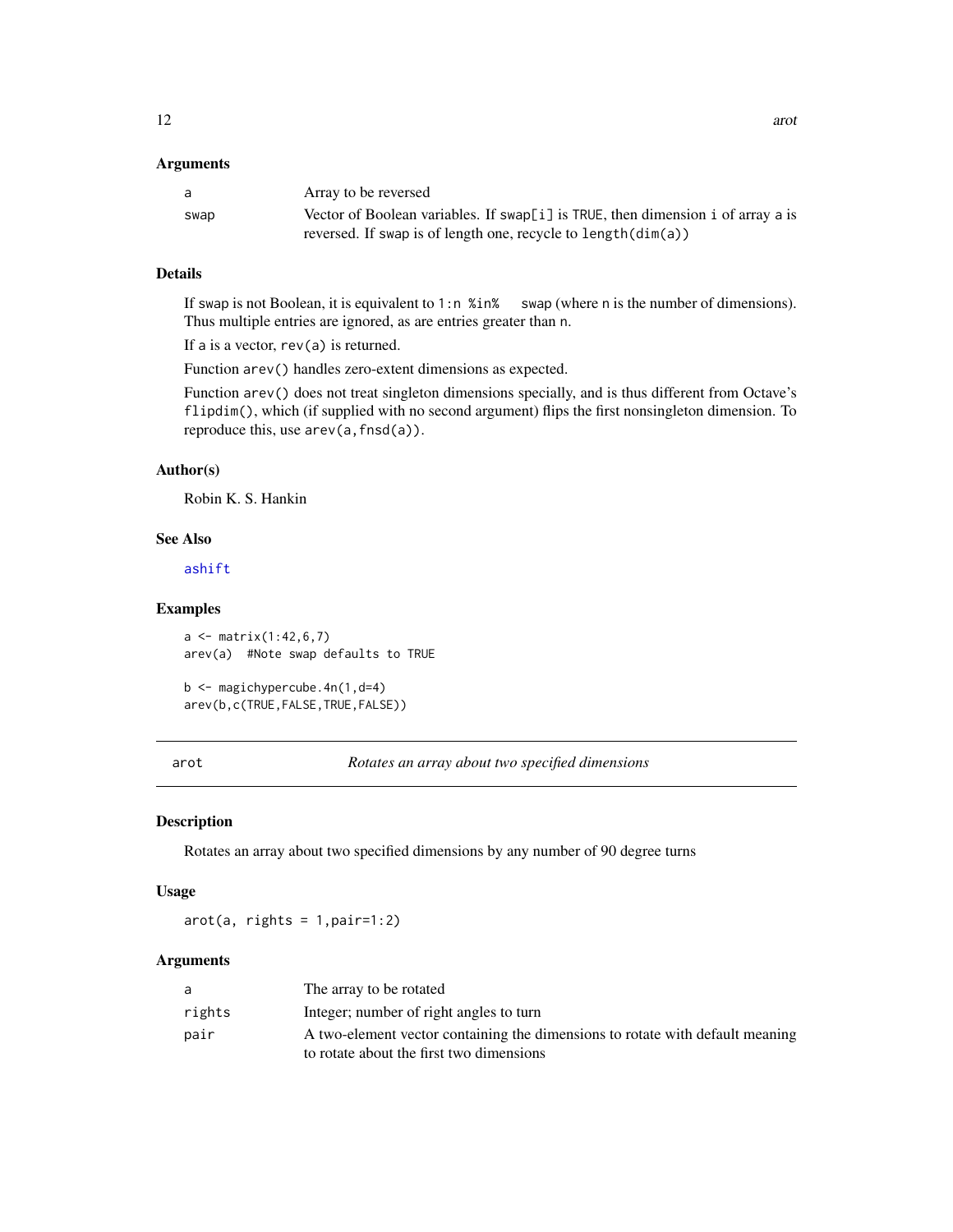<span id="page-12-0"></span>arow 13

# Note

Function arot() is not exactly equivalent to octave's rotdim(); in arot() the order of the elements of pair matters because the rotation is clockwise when viewed in the (pair[1],pair[2]) direction. Compare octave's rotdim() in which pair is replaced with sort(pair).

Note also that the rotation is about the first two dimensions specified by pair but if pair has more than two elements then these dimensions are also permuted.

Also note that function arot() does not treat singleton dimensions specially.

#### Author(s)

Robin K. S. Hankin

#### See Also

[arev](#page-10-1)

# Examples

 $a \leftarrow array(1:16, rep(2,4))$ arot(a)

<span id="page-12-1"></span>

arow *Generalized row and col*

#### Description

Given an array, returns an array of the same size whose elements are sequentially numbered along the  $i^{\text{th}}$  dimension.

#### Usage

arow(a, i)

# Arguments

| a | array to be converted   |
|---|-------------------------|
|   | Number of the dimension |

#### Value

An integer matrix with the same dimensions as a, with element  $(n_1, n_2, \ldots n_d)$  being  $n_i$ .

#### Note

This function is equivalent to, but faster than, function(a,i){do.index(a,function(x){x[i]})}. However, it is much more complicated.

The function is nominally the same as slice.index() but I have not checked all the edge cases.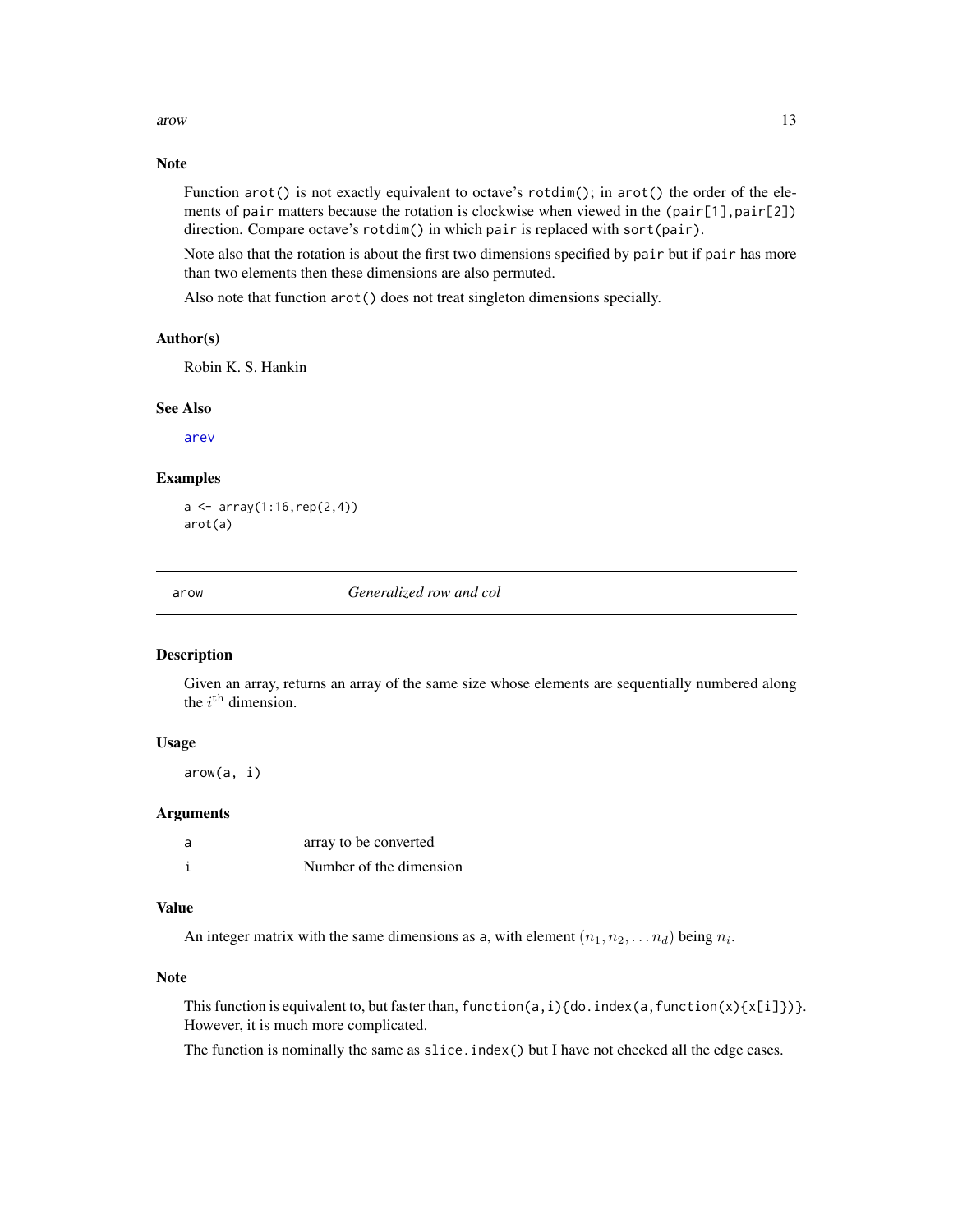#### Author(s)

Robin K. S. Hankin

#### Examples

```
a \leftarrow array(0, c(3, 3, 2, 2))arow(a,2)
(\text{arow}(a,1)+\text{arow}(a,2)+\text{arow}(a,3)+\text{arow}(a,4))%2
```
<span id="page-13-1"></span>as.standard *Standard form for magic squares*

#### <span id="page-13-2"></span>Description

Transforms a magic square or magic hypercube into Frenicle's standard form

# Usage

```
as.standard(a, toroidal = FALSE, one_minus=FALSE)
is.standard(a, toroidal = FALSE, one_minus=FALSE)
```
#### Arguments

| a         | Magic square or hypercube (array) to be tested or transformed                                                                                              |
|-----------|------------------------------------------------------------------------------------------------------------------------------------------------------------|
| toroidal  | Boolean, with default FALSE meaning to use Frenicle's method, and TRUE mean-<br>ing to use additional transformations appropriate to toroidal connectivity |
| one_minus | Boolean, with TRUE meaning to use the transformation $x \rightarrow n^2 + 1 - x$ if<br>appropriate, and default FALSE meaning not to use this              |

# Details

For a square, as. standard() transforms a magic square into Frenicle's standard form. The four numbers at each of the four corners are determined. First, the square is rotated so the smallest of the four is at the upper left. Then, element  $[1,2]$  is compared with element $[2,1]$  and, if it is larger, the transpose is taken.

Thus all eight rotated and transposed versions of a magic square have the same standard form.

The square returned by magic() is in standard form.

For hypercubes, the algorithm is generalized. First, the hypercube is reflected so that  $a[1,1,\ldots,1,1]$ is the smallest of the  $2^d$  corner elements (eg a[1,n,1,..,1,1]).

Next, aperm() is called so that

 $a[1,1,\ldots,1,2] < a[1,1,\ldots,2,1] < \ldots < a[2,1,\ldots,1,1].$ 

Note that the inequalities are strict as hypercubes are assumed to be normal. As of version 1.3-1, as.standard() will accept arrays of any dimension (ie arrays a with minmax(dim(a))==FALSE will be handled sensibly).

<span id="page-13-0"></span>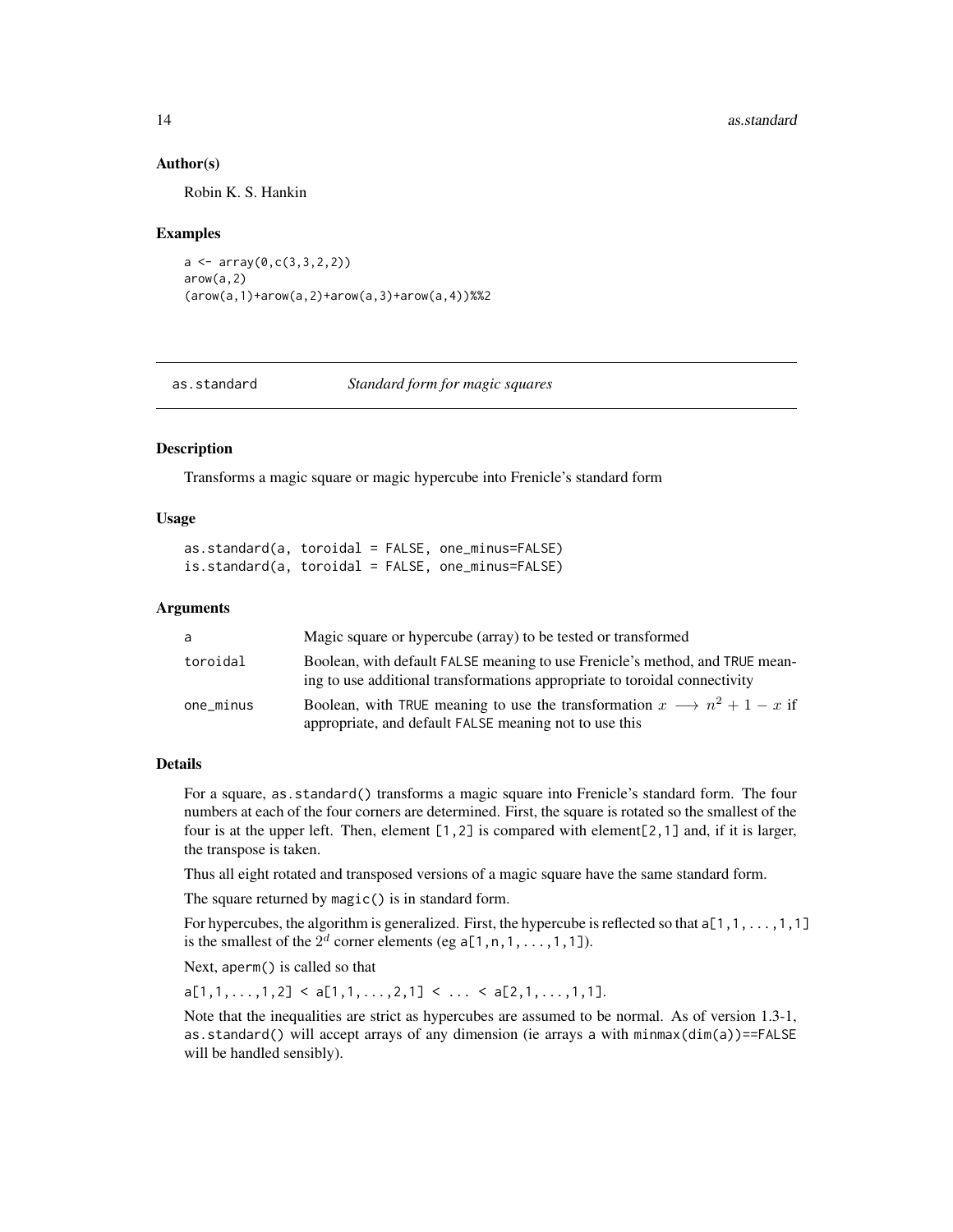#### <span id="page-14-0"></span>as.standard 15

An array with any dimension of extent zero is in standard form by definition; dimensions of length one are dropped.

If argument toroidal is TRUE, then the array a is translated using ashift() so that  $a[1,1,\ldots,1] == min(a)$ . Such translations preserve the properties of semimagicness and pandiagonalness (but not magicness or associativity).

It is easier (for me at least) to visualise this by considering two-dimensional arrays, tiling the plane with copies of a.

Next, the array is shifted so that  $a[2,1,1, \ldots, 1]$  <  $a[dim(a)[1],1,1, \ldots, 1]$  and  $a[1,2,1, \ldots, 1]$  <  $a[1, \dim(a)[2], 1, \ldots, 1]$  and so on.

Then aperm() is called as per the non-toroidal case above.

is.standard() returns TRUE if the magic square or hypercube is in standard form. is.standard() and as.standard() check for neither magicness nor normality (use [is.magic](#page-25-1) and [is.normal](#page-25-2) for this).

# Note

There does not appear to be a way to make the third letter of "Frenicle" have an acute accent, as it should do.

#### Author(s)

Robin K. S. Hankin

# See Also

[magic](#page-36-1), [eq](#page-20-1)

```
is.standard(magic.2np1(4))
as.standard(magic.4n(3))
as.standard(magichypercube.4n(1,5))
##non-square arrays:
as.standard(magic(7)[1:3,])
```

```
## Toroidal transforms preserve pandiagonalness:
is.pandiagonal(as.standard(hudson(11)))
```

```
## but not magicness:
is.magic(as.standard(magic(10),TRUE))
```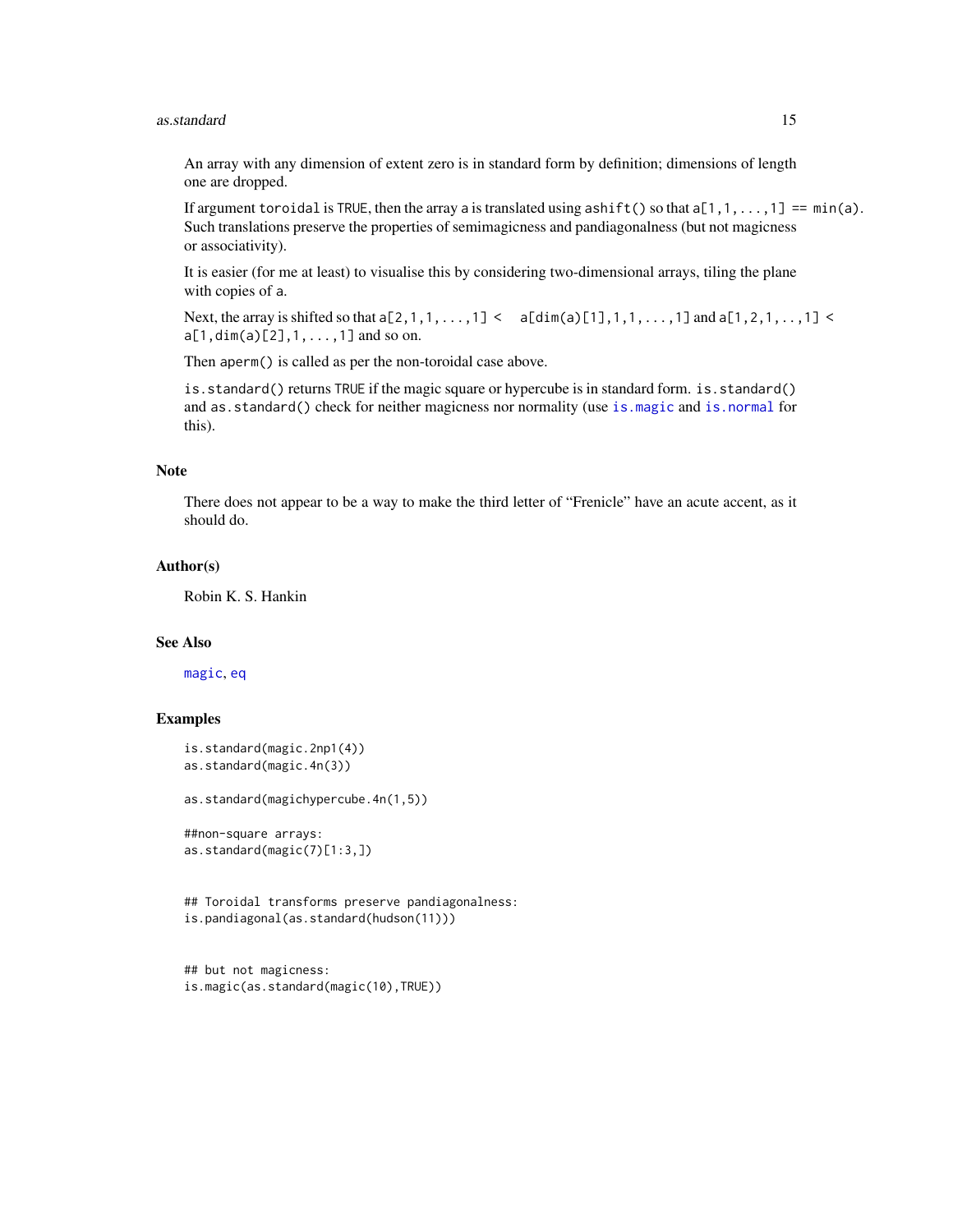<span id="page-15-0"></span>

# Description

Cilleruelo and Luca give a class of multiplicative magic squares whose behaviour is interesting.

# Usage

cilleruelo(n, m)

#### Arguments

n,m Arguments: usually integers

# Details

|  | $(n+2)(m+0)$ $(n+3)(m+3)$ $(n+1)(m+2)$ $(n+0)(m+1)$ |  |
|--|-----------------------------------------------------|--|
|  | $(n+1)(m+1)$ $(n+0)(m+2)$ $(n+2)(m+3)$ $(n+3)(m+0)$ |  |
|  | $(n+0)(m+3)$ $(n+1)(m+0)$ $(n+3)(m+1)$ $(n+2)(m+2)$ |  |
|  | $(n+3)(m+2)$ $(n+2)(m+1)$ $(n+0)(m+0)$ $(n+1)(m+3)$ |  |

# Value

Returns a  $4 \times 4$  matrix.

# Author(s)

Robin K. S. Hankin

#### References

Javier Cilleruelo and Florian Luca 2010, "On multiplicative magic squares", *The Electronic Journal of Combinatorics* vol 17, \#N8

# Examples

is.magic(cilleruelo(5,6)) is.magic(cilleruelo(5,6),func=prod)

```
f \leftarrow function(n){
  jj <-
    sapply(
            seq(from=5,len=n),
            function(i){cilleruelo(i,i-4)}
            )
  xM \leftarrow apply(jj,2,max)
```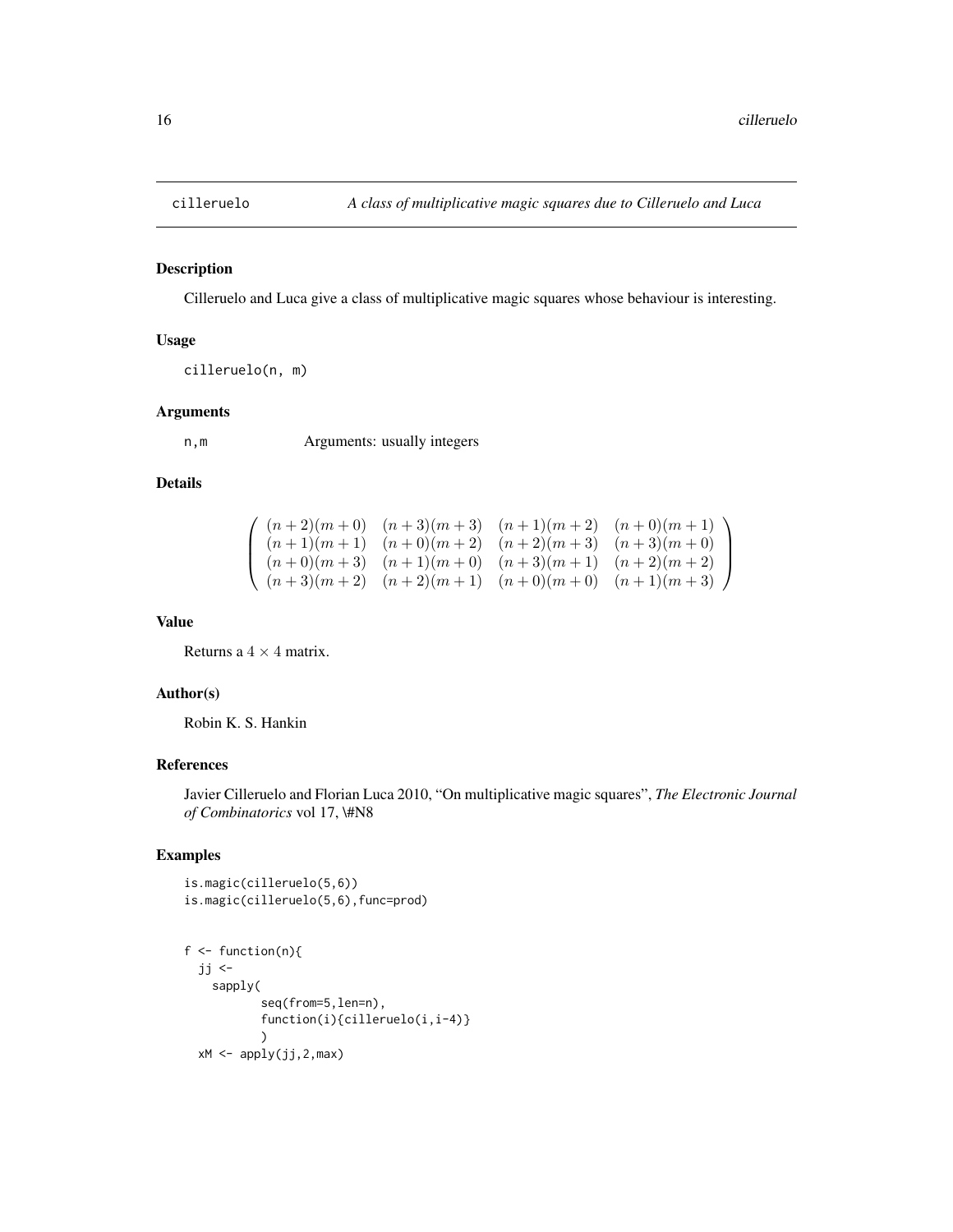#### <span id="page-16-0"></span>circulant the contract of the contract of the contract of the contract of the contract of the contract of the contract of the contract of the contract of the contract of the contract of the contract of the contract of the

```
xm \leftarrow apply(jj,2,min)cbind(xM-xm , 5^(5/12)*xm^0.5 , 6*xm^0.5)
}
matplot(f(200),type='l',log='xy',xlab='n',ylab='')
legend(x="topleft",legend=c("xM-xm","5^(5/12).xm^(1/2)","6xm^(1/2)"),
       lty=1:3,col=1:3)
```
#### circulant *Circulant matrices of any order*

#### Description

Creates and tests for circulant matrices of any order

#### Usage

```
circulant(vec,doseq=TRUE)
is.circulant(m,dir=rep(1,length(dim(m))))
```
#### Arguments

| vec.doseg | In circulant(), vector of elements of the first row. If yec is of length one, and                                          |
|-----------|----------------------------------------------------------------------------------------------------------------------------|
|           | doseq is TRUE, then interpret vec as the order of the matrix and return a circulant                                        |
|           | with first row $seq{\text -}len(vec)$                                                                                      |
| m         | In is. circulant(), matrix to be tested for circulantism                                                                   |
| dir       | In is. circulant(), the direction of the diagonal. In a matrix, the default value<br>$(c(1,1))$ traces the major diagonals |

#### Details

A matrix a is circulant if all major diagonals, including broken diagonals, are uniform; ie if  $a_{ij} =$  $a_{kl}$  when  $i - j = k - l$  (modulo *n*). The standard values to use give 1:n for the top row.

In function is.circulant(), for arbitrary dimensional arrays, the default value for dir checks that  $a[v] == a[v+rep(1,d)] == ... == a[v+rep((n-1),d)]$  for all v (that is, following lines parallel to the major diagonal); indices are passed through process().

For general dir, function is.circulant() checks that a[v]==a[v+dir]==a[v+2\*dir]==...==a[v+(n-1)\*d] for all v.

A Toeplitz matrix is one in which  $a[i,j]=a[i',j']$  whenever  $|i-j|=|i'-j'|$ . See function toeplitz() of the stats package for details.

# Author(s)

Robin K. S. Hankin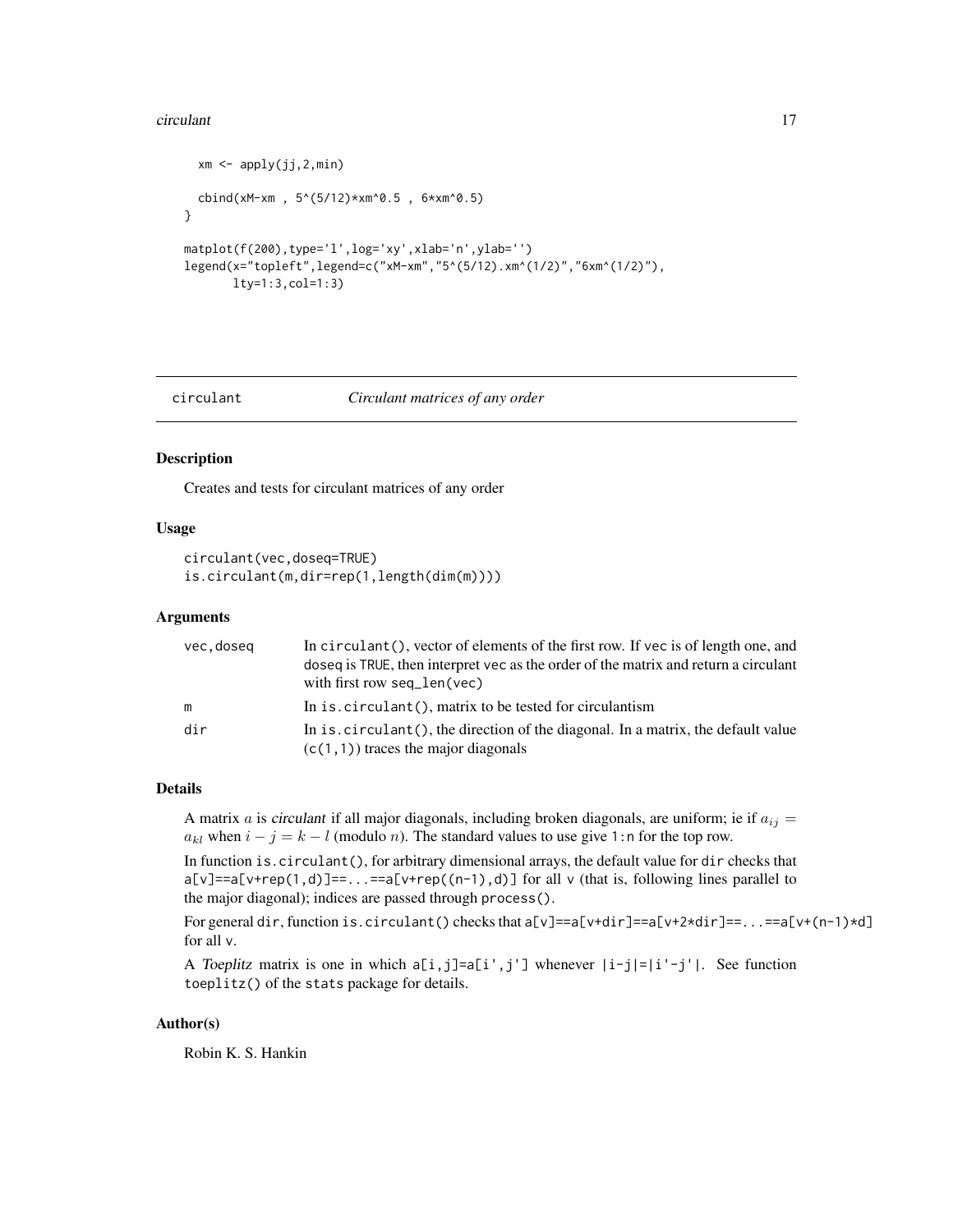# <span id="page-17-0"></span>References

Arthur T. Benjamin and K. Yasuda. *Magic "Squares" Indeed!*, American Mathematical Monthly, vol 106(2), pp152-156, Feb 1999

# Examples

```
circulant(5)
circulant(2^(0:4))
is.circulant(circulant(5))
 a <- outer(1:3,1:3,"+")%%3
 is.circulant(a)
 is.circulant(a,c(1,2))
 is.circulant(array(c(1:4,4:1),rep(2,3)))
 is.circulant(magic(5)%%5,c(1,-2))
```
# cube2 *A pantriagonal magic cube*

# Description

A pantriagonal magic cube of order 4 originally due to Hendricks

#### Usage

data(cube2)

# Details

Meaning of "pantriagonal" currently unclear

#### Source

Hendricks

```
data(cube2)
is.magichypercube(cube2)
is.perfect(cube2)
```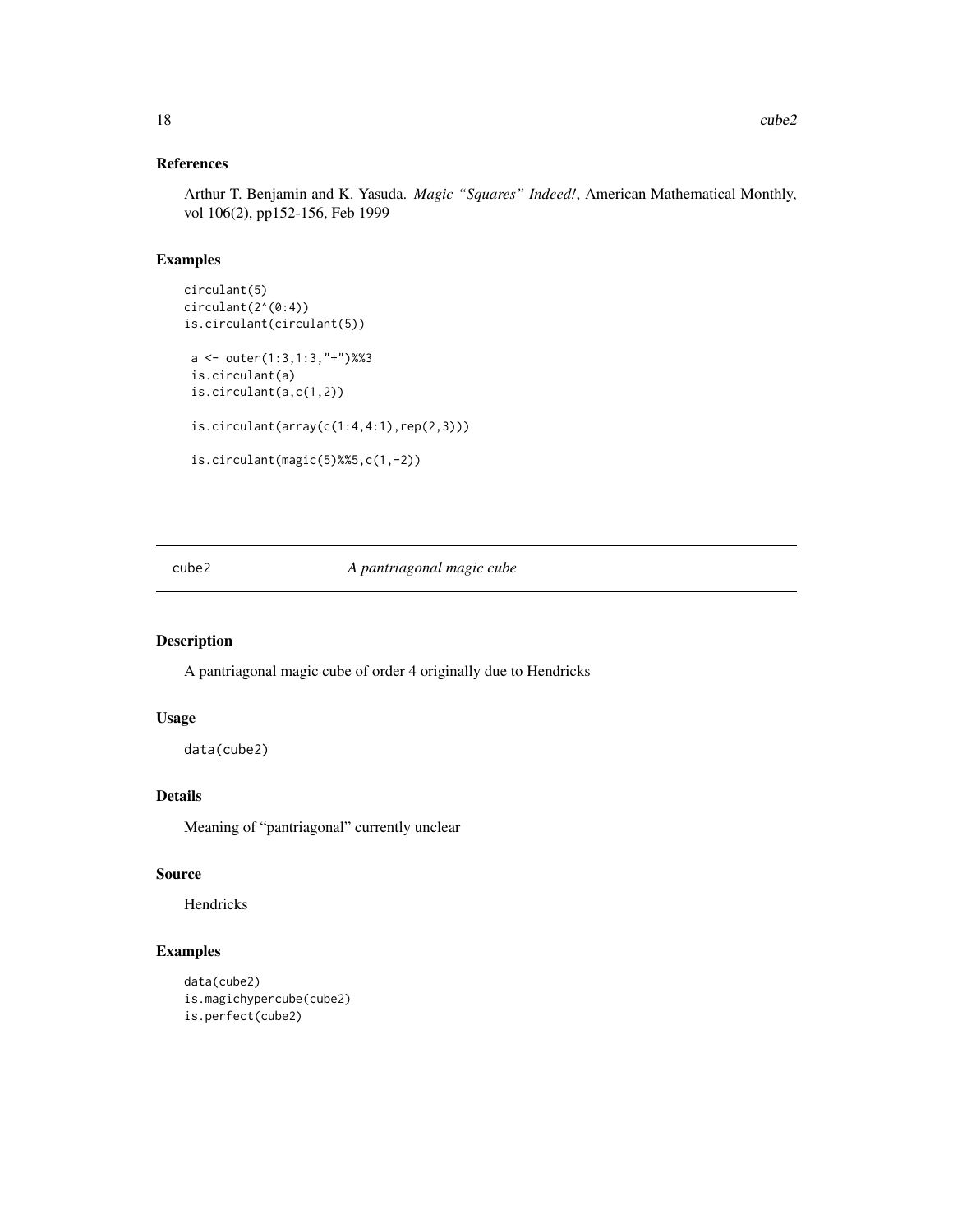<span id="page-18-0"></span>

# Description

Returns broken diagonals of a magic square

#### Usage

diag.off(a, offset =  $0$ , nw.se = TRUE)

# Arguments

| a      | Square matrix                                                                                                                |
|--------|------------------------------------------------------------------------------------------------------------------------------|
| offset | vertical offset                                                                                                              |
| nw.se  | Boolean variable with TRUE meaning trace diagonals along the northwest-southeast<br>direction (point $[1, n]$ to $[n, 1]$ ). |

# Details

Useful when testing for panmagic squares. The first element is always the unbroken one (ie [1,1] to [n,n] if nw.se is TRUE and [1,n] to [n,1] if nw.se is FALSE.

# Author(s)

Robin K. S. Hankin

## See Also

[is.panmagic](#page-25-2)

```
diag.off(magic(10),nw.se=FALSE,offset=0)
diag.off(magic(10),nw.se=FALSE,offset=1)
```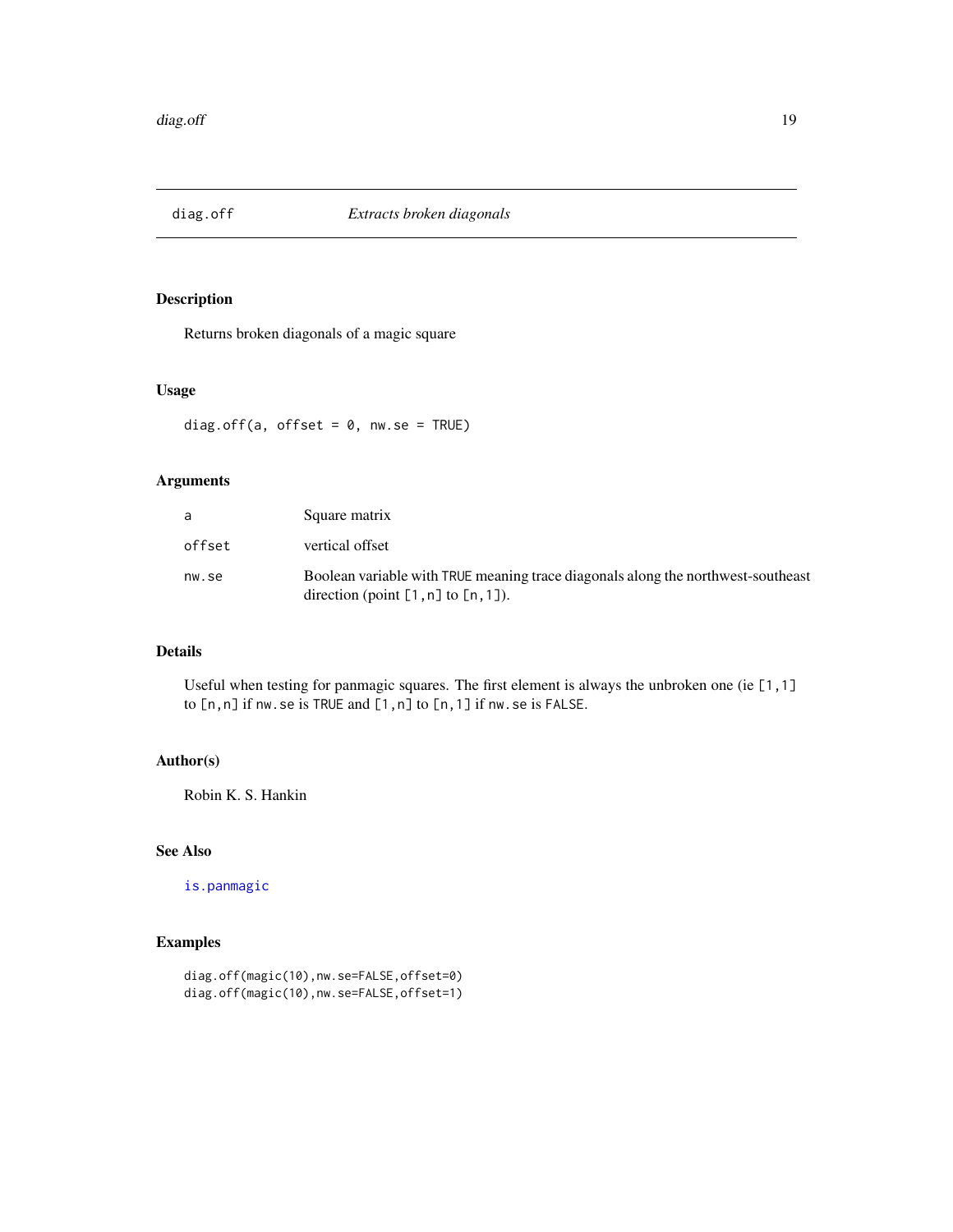<span id="page-19-0"></span>

# Description

Given a function  $f()$  that takes a vector of indices, and an array of arbitrary dimensions, apply  $f()$ to the elements of a

#### Usage

do.index $(a, f, \ldots)$ 

#### Arguments

| a | Array                                                                |
|---|----------------------------------------------------------------------|
|   | Function that takes a vector argument of the same length as $dim(a)$ |
| . | Further arguments supplied to f()                                    |

# Value

Returns a matrix of the same dimensions as a

#### Note

Tamas Papp suggests the one-liner

function(a, f, ...){array(apply(as.matrix(expand.grid(lapply(dim(a),seq\_len),KEEP.OUT.ATTRS=FALS

which is functionally identical to do.  $index()$ ; but it is no faster than the version implemented in the package, and (IMO) is harder to read.

Further note that function arow() is much much faster than do.index(); it is often possible to rephrase a call to do.index() as a call to arow(); do this where possible unless the additional code opacity outweighs the speed savings.

#### Author(s)

Robin K. S. Hankin, with improvements by Gabor Grothendieck and Martin Maechler, via the R help list

#### See Also

[arow](#page-12-1)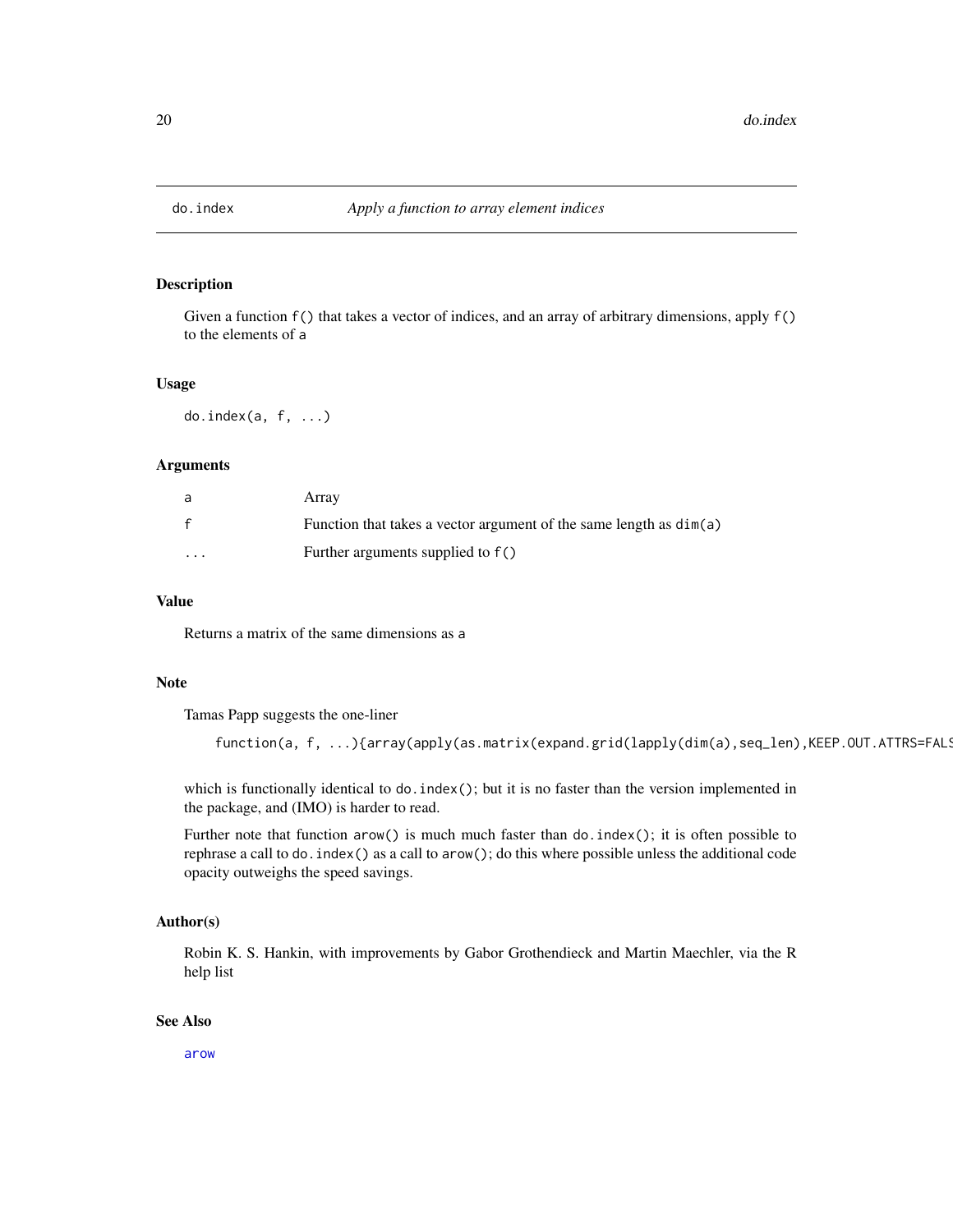#### Examples

```
a \leftarrow array(0, c(2, 3, 4))b \leftarrow array(rpois(60,1), c(3,4,5))f1 \leq function(x){sum(x)}
f2 <- function(x){sum((x-1)^2)}
f3 <- function(x){b[t(x)]}
f4 <- function(x){sum(x)%2}
f5 \leftarrow function(x,u){x[u]}
do.index(a, f1) # should match arrow(a, 1) + arrow(a, 2) + arrow(a, 3)do.index(a,f2)
do.index(a,f3) # same as apltake(b,dim(a))
do.index(a,f4) # Male/female toilets at NOC
do.index(a,f5,2) # same as arow(a,2)
```
#### <span id="page-20-1"></span>eq *Comparison of two magic squares*

# Description

Compares two magic squares according to Frenicle's method. Mnemonic is the old Fortran ".GT." (for "Greater Than") comparison et seq.

To compare magic square a with magic square b, their elements are compared in rowwise order:  $a[1,1]$  is compared with  $b[1,1]$ , then  $a[1,2]$  with  $b[1,2]$ , up to  $a[n,n]$ . Consider the first element that is different, say  $[i, j]$ . Then  $a < b$  if  $a[i, j] < b[i, j]$ .

The generalization to hypercubes is straightforward: comparisons are carried out natural order.

#### Usage

| eq(m1      |                          | m2) |
|------------|--------------------------|-----|
| ne(m1      | $\ddot{\phantom{0}}$     | m2) |
| gt(m1      | $\ddot{\phantom{0}}$     | m2) |
| lt(m1)     | $\overline{\phantom{a}}$ | m2) |
| ge(m1,     |                          | m2) |
| le(m1,     |                          | m2) |
| m1 %eq% m2 |                          |     |
| m1 %ne% m2 |                          |     |
| m1 %gt% m2 |                          |     |
| m1 %lt% m2 |                          |     |
| m1         | %ge% m2                  |     |
| m1         | %le% m2                  |     |

#### Arguments

| m1 | First magic square  |
|----|---------------------|
| m2 | Second magic square |

<span id="page-20-0"></span>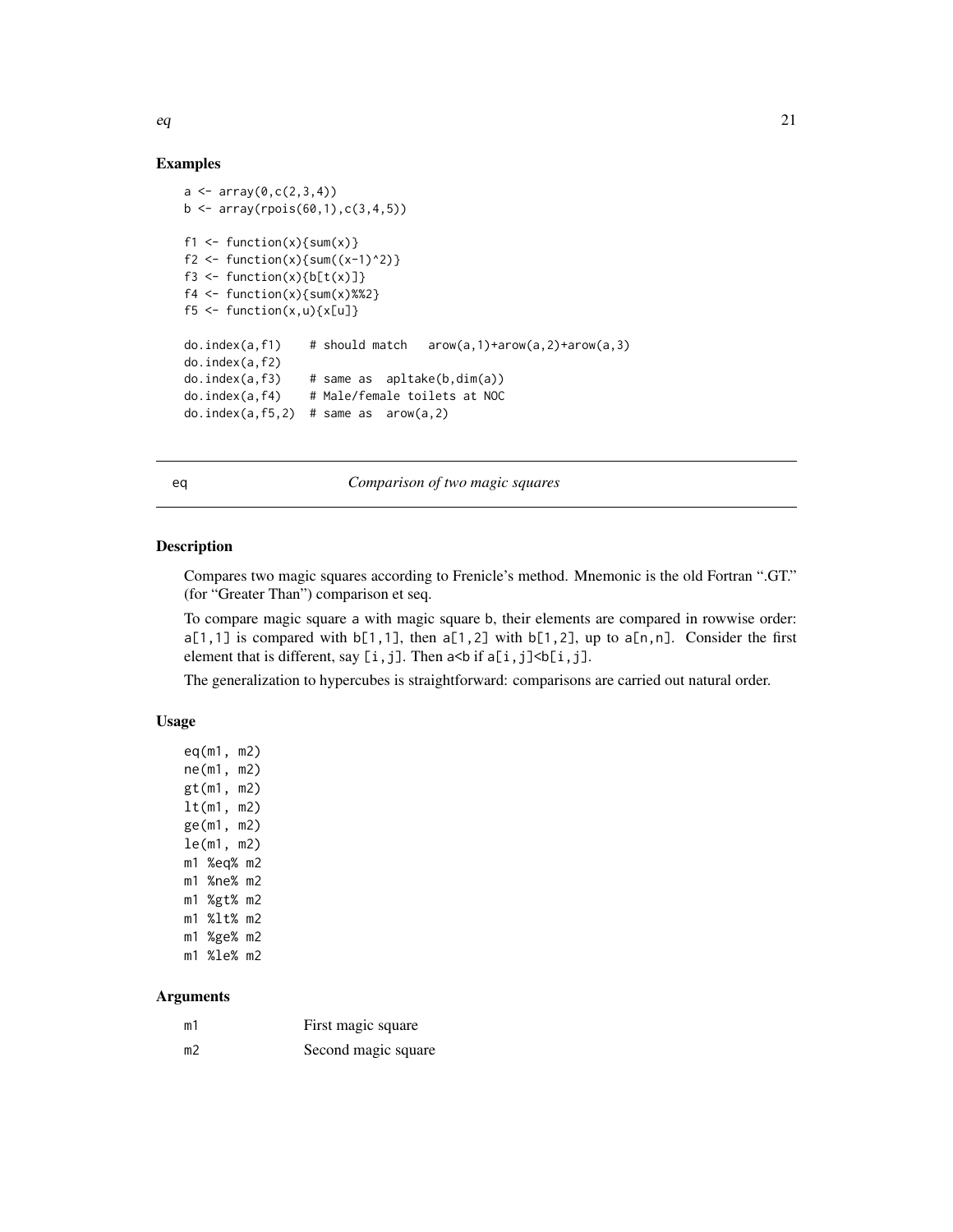# <span id="page-21-0"></span>Note

Rather clumsy function definition due to the degenerate case of testing two identical matrices (min(NULL) is undefined).

The two arguments are assumed to be matrices of the same size. If not, an error is given.

#### Author(s)

Robin K. S. Hankin

#### See Also

[as.standard](#page-13-1)

#### Examples

magic(4) %eq% magic.4n(1) eq(magic(4) , magic.4n(1))

fnsd *First non-singleton dimension*

#### Description

Given an array, returns the first non-singleton dimension. Useful for emulating some of Matlab / Octave's multidimensional functions.

If n is supplied, return the first n nonsingleton dimensions.

#### Usage

fnsd(a,n)

# Arguments

| An array                                            |
|-----------------------------------------------------|
| Integer. Return the first n nonsingleton dimensions |

#### Value

Returns an integer vector with elements in the range 1 to length(dim(a)).

#### Note

Treats zero-extent dimensions as singletons.

Case n=0 now treated sensibly (returns a zero-length vector).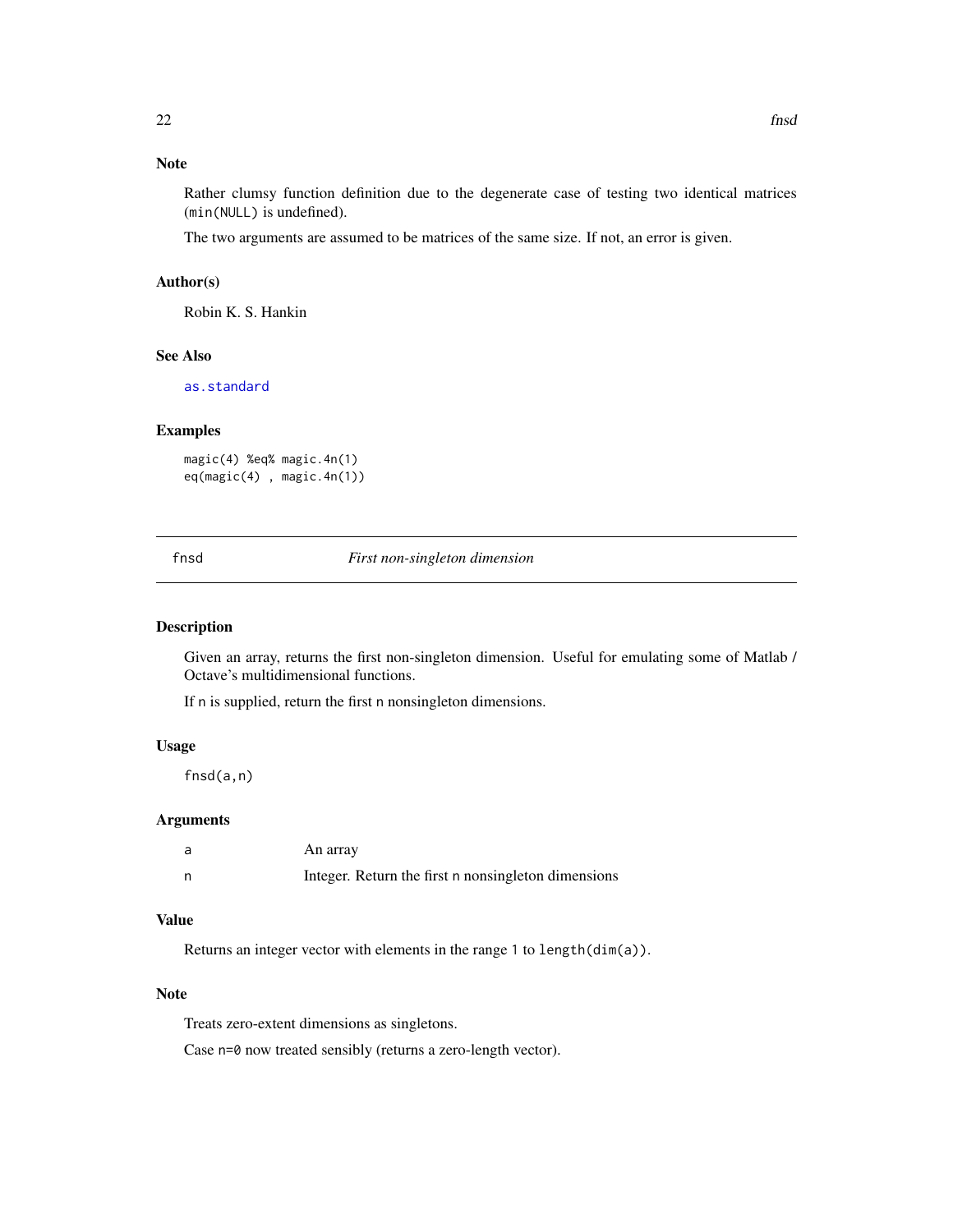# <span id="page-22-0"></span>force.integer 23

# Author(s)

Robin K. S. Hankin

# See Also

[arev](#page-10-1)

# Examples

 $a \leftarrow array(1:24, c(1,1,1,1,2,1,3,4))$ fnsd(a) fnsd(a,2)

<span id="page-22-1"></span>force.integer *Integerize array elements*

#### Description

Returns an elementwise as.integer-ed array. All magic squares should have integer elements.

#### Usage

force.integer(x)

# Arguments

x Array to be converted

#### Note

Function force.integer() differs from as.integer() as the latter returns an integer vector, and the former returns an array whose elements are integer versions of x; see examples section below.

#### Author(s)

Robin K. S. Hankin

```
a \leftarrow matrix(rep(1,4),2,2)force.integer(a)
as.integer(a)
```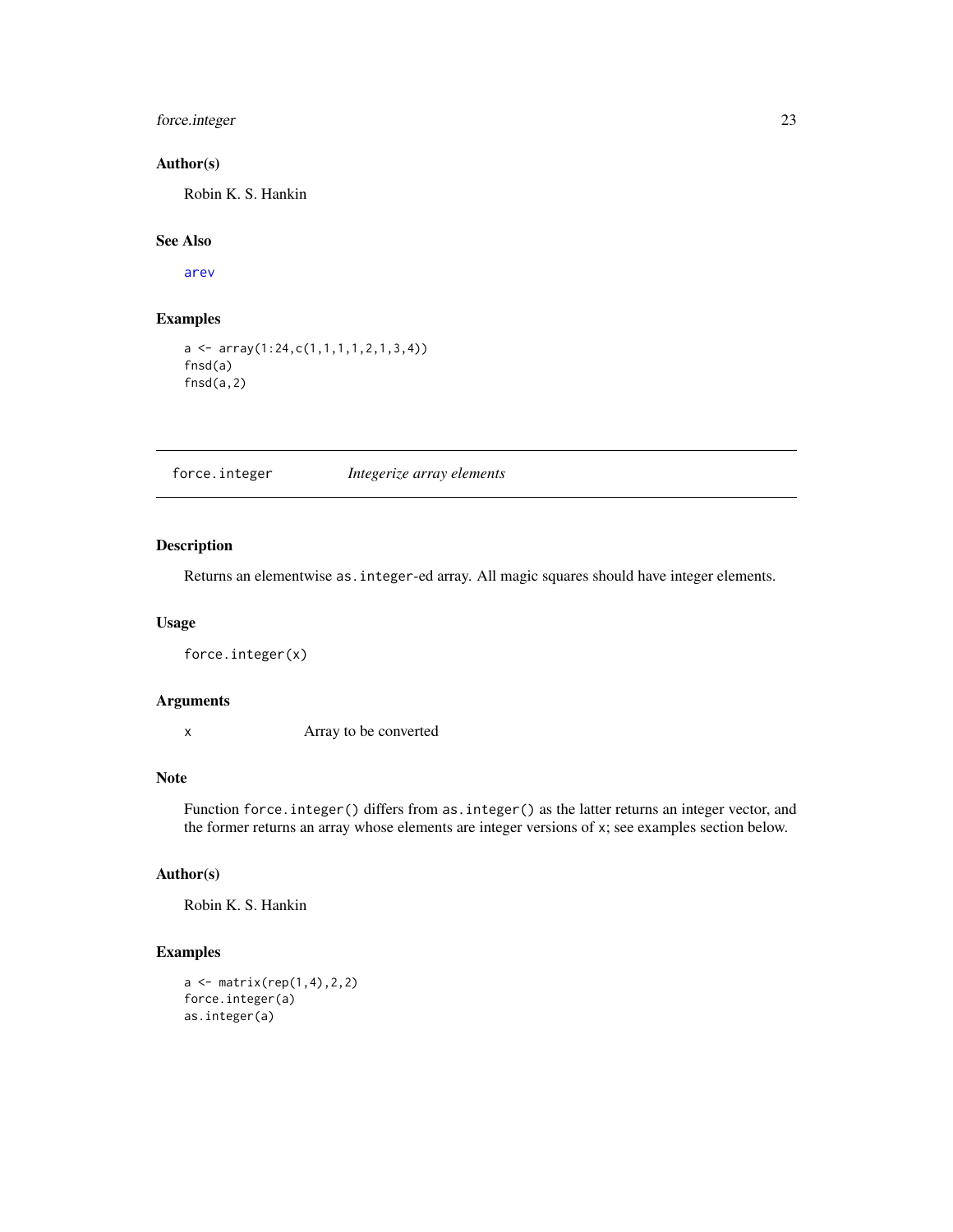<span id="page-23-0"></span>

# Description

A perfect magic cube due to Frankenstein

# Usage

```
data(Frankenstein)
```
#### Examples

```
data(Frankenstein)
is.perfect(Frankenstein)
```
hadamard *Hadamard matrices*

#### Description

Various functionality for Hadamard matrices

#### Usage

```
sylvester(k)
is.hadamard(m)
```
# Arguments

|   | Function sylvester () gives the k-th Sylvester matrix |
|---|-------------------------------------------------------|
| m | matrix                                                |

# Details

A Hadamard matrix is a square matrix whose entries are either +1 or -1 and whose rows are mutually orthogonal.

# Author(s)

Robin K. S. Hankin

# References

"Hadamard matrix." *Wikipedia, The Free Encyclopedia.* 19 Jan 2009, 18:21 UTC. 20 Jan 2009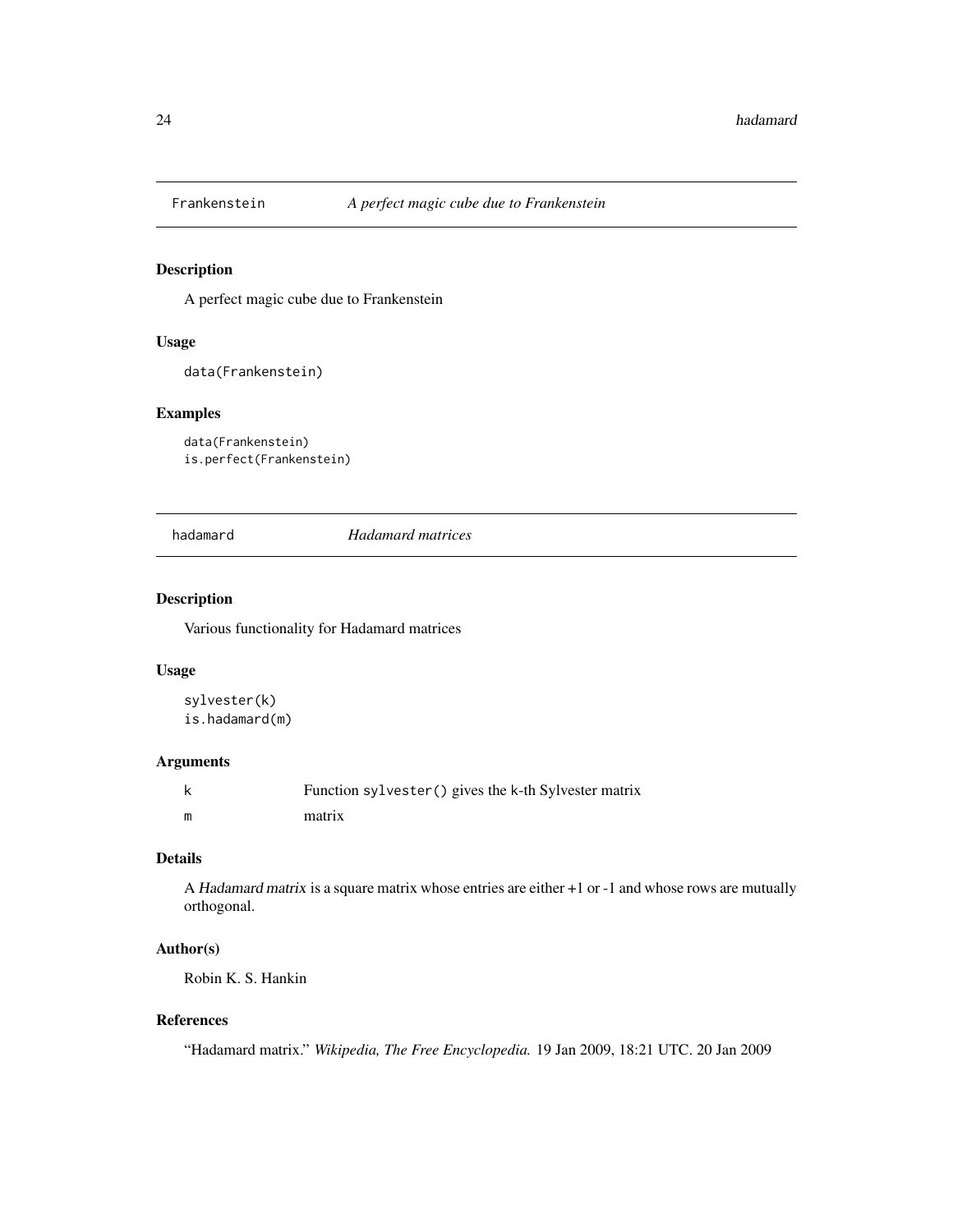#### <span id="page-24-0"></span>hendricks 25

# Examples

```
is.hadamard(sylvester(4))
image(sylvester(5))
```
<span id="page-24-1"></span>hendricks *A perfect magic cube due to Hendricks*

#### Description

A perfect  $8 \times 8 \times 8$  magic cube due to Hendricks

# Usage

data(hendricks)

# Examples

```
data(hendricks)
is.perfect(hendricks)
```
<span id="page-24-2"></span>

hudson *Pandiagonal magic squares due to Hudson*

#### Description

Returns a regular pandiagonal magic square of order  $6m \pm 1$  using a method developed by Hudson.

# Usage

hudson( $n = NULL$ ,  $a = NULL$ ,  $b = NULL$ )

# Arguments

| n            | Order of the square, $n = 6m \pm 1$ . If NULL, use the length of a                       |
|--------------|------------------------------------------------------------------------------------------|
| a            | The first line of Hudson's A matrix. If NULL, use Hudson's value of $c(n-1, 0: (n-2))$   |
| <sub>b</sub> | The first line of Hudson's B matrix. If NULL, use Hudson's value of $c(2:(n-1), n, 1)$ . |
|              | Using default values for a and b gives an associative square                             |

#### Details

Returns one member of a set of regular magic squares of order  $n = 6m \pm 1$ . The set is of size  $(n!)^2$ . Note that n is not checked for being in the form  $6n \pm 1$ . If it is not the correct form, the square is magic but not necessarily normal.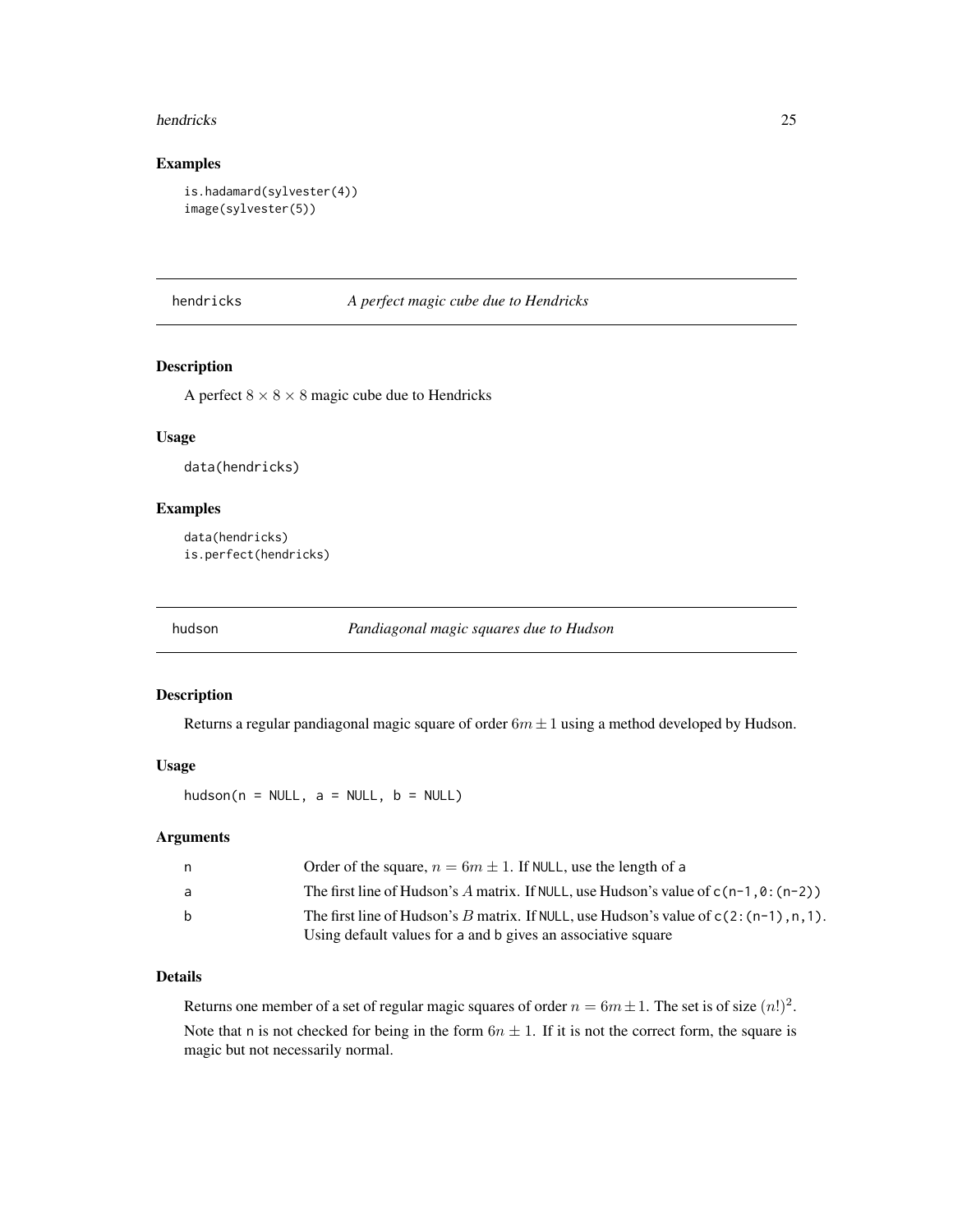#### Author(s)

Robin K. S. Hankin

#### References

C. B. Hudson, *On pandiagonal squares of order 6t +/- 1*, Mathematics Magazine, March 1972, pp94-96

#### See Also

[recurse](#page-53-1)

#### Examples

```
hudson(n=11)
magicplot(hudson(n=11))
is.associative(hudson(n=13))
hudson(a=(2*1:13)%%13 , b=(8*1:13)%%13)
all(replicate(10,is.magic(hudson(a=sample(13),b=sample(13)))))
```
<span id="page-25-1"></span>is.magic *Various tests for the magicness of a square*

# <span id="page-25-2"></span>**Description**

Returns TRUE if the square is magic, semimagic, panmagic, associative, normal. If argument give.answers is TRUE, also returns additional information about the sums.

#### Usage

```
is.magic(m, give.answers = FALSE, func=sum, boolean=FALSE)
is.panmagic(m, give.answers = FALSE, func=sum, boolean=FALSE)
is.pandiagonal(m, give.answers = FALSE, func=sum, boolean=FALSE)
is.semimagic(m, give.answers = FALSE, func=sum, boolean=FALSE)
is.semimagic.default(m)
is.associative(m)
is.normal(m)
is.sparse(m)
is.mostperfect(m,give.answers=FALSE)
is.2x2.correct(m,give.answers=FALSE)
is.bree.correct(m,give.answers=FALSE)
is.latin(m,give.answers=FALSE)
is.antimagic(m, give.answers = FALSE, func=sum)
is.totally.antimagic(m, give.answers = FALSE, func=sum)
is.heterosquare(m, func=sum)
is.totally.heterosquare(m, func=sum)
is.sam(m)
is.stam(m)
```
<span id="page-25-0"></span>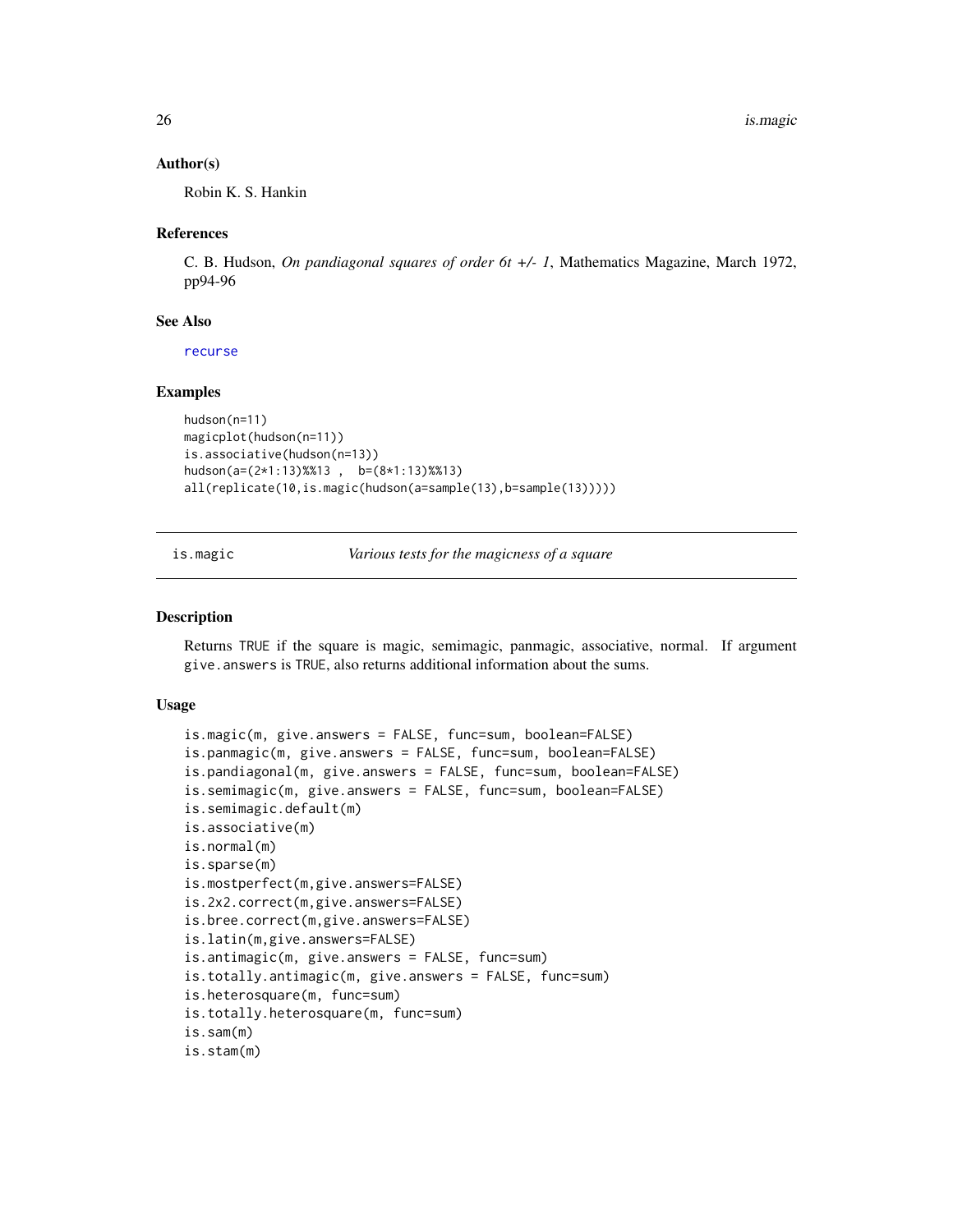#### is.magic 27

#### **Arguments**

| m            | The square to be tested                                                                                                                                                                                              |
|--------------|----------------------------------------------------------------------------------------------------------------------------------------------------------------------------------------------------------------------|
| give.answers | Boolean, with TRUE meaning return additional information about the sums (see<br>details)                                                                                                                             |
| func         | A function that is evaluated for each row, column, and unbroken diagonal                                                                                                                                             |
| boolean      | Boolean, with TRUE meaning that the square is deemed magic, semimagic, etc.<br>if all applications of func evaluate to TRUE. If boolean is FALSE, square m is<br>magic etc if all applications of func are identical |

#### Details

- A semimagic square is one all of whose row sums equal all its columnwise sums (ie the magic constant).
- A magic square is a semimagic square with the sum of both unbroken diagonals equal to the magic constant.
- A panmagic square is a magic square all of whose broken diagonals sum to the magic constant. Ollerenshaw calls this a "pandiagonal" square.
- A most-perfect square has all 2-by-2 arrays anywhere within the square summing to  $2S$  where  $S = n^2 + 1$ ; and all pairs of integers  $n/2$  distant along the same major (NW-SE) diagonal sum to  $S$  (note that the  $S$  used here differs from Ollerenshaw's because her squares are numbered starting at zero). The first condition is tested by is.2x2.correct() and the second by is.bree.correct().

All most-perfect squares are panmagic.

- A normal square is one that contains  $n^2$  consecutive integers (typically starting at 0 or 1).
- A sparse matrix is one whose nonzero entries are consecutive integers, starting at 1.
- An associative square (also regular square) is a magic square in which  $a_{i,j} + a_{n+1-i,n+1-j} =$  $n^2+1$ . Note that an associative semimagic square is magic; see also is . square . palindromic(). The definition extends to magic hypercubes: a hypercube a is associative if  $a+arev(a)$  is constant.
- An ultramagic square is pandiagonal and associative.
- A latin square of size  $n \times n$  is one in which each column and each row comprises the integers 1 to n (not necessarily in that order). Function is.latin() is a wrapper for is.latinhypercube() because there is no natural way to present the extra information given when give. answers is TRUE in a manner consistent with the other functions documented here.
- An antimagic square is one whose row sums and column sums are consecutive integers; a totally antimagic square is one whose row sums, column sums, and two unbroken diagonals are consecutiveintegers. Observe that an antimagic square is not necessarily totally antimagic, and vice-versa.
- A heterosquare has all rowsums and column sums distinct; a totally heterosquare [NB nonstandard terminology] has all rowsums, columnsums, and two long diagonals distinct.
- A square is sam (or SAM) if it is sparse and antimagic; it is stam (or STAM) if it is sparse and totally antimagic. See documentation at SAM.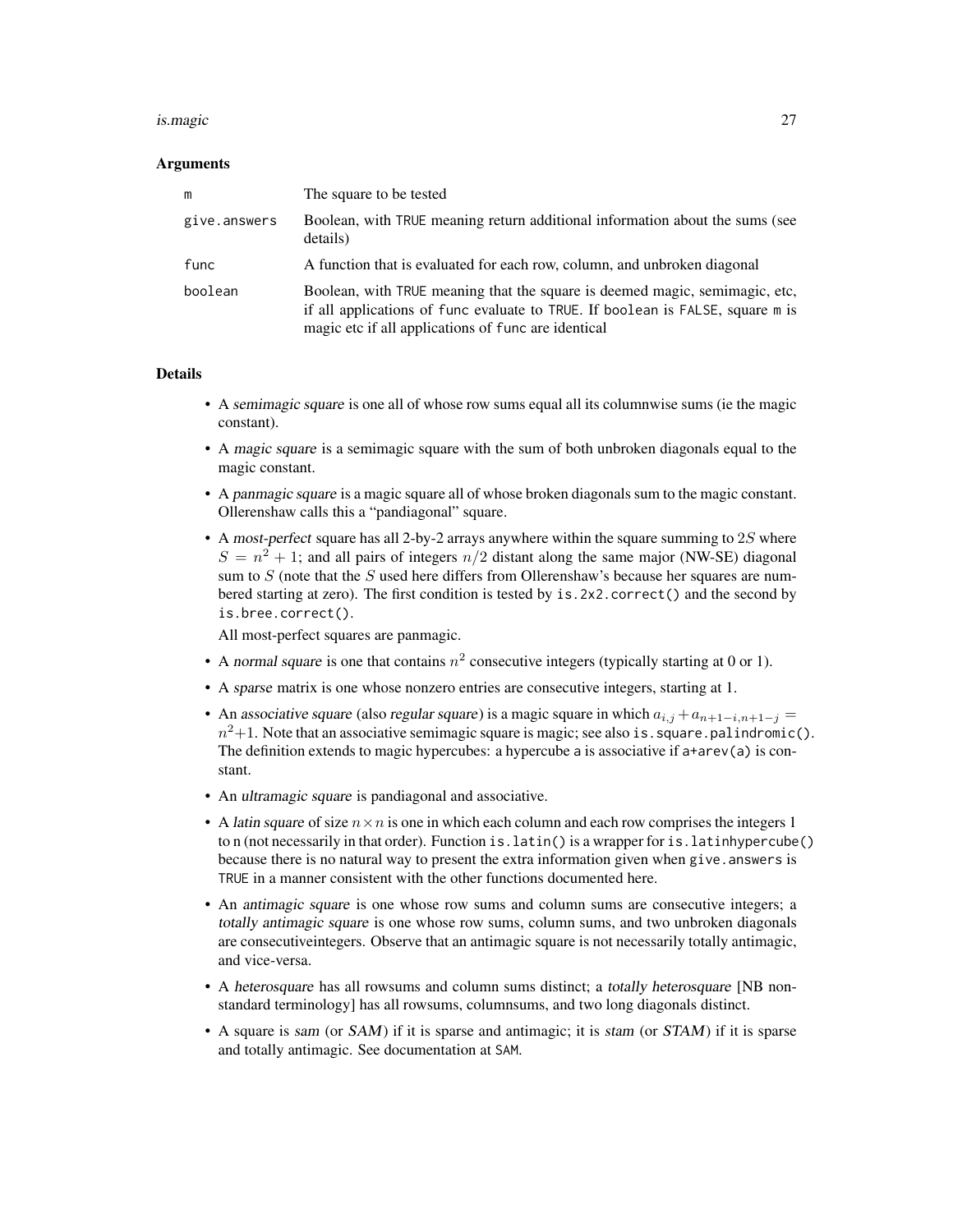<span id="page-27-0"></span>Returns TRUE if the square is semimagic, etc. and FALSE if not.

If give.answers is taken as an argument and is TRUE, return a list of at least five elements. The first element of the list is the answer: it is TRUE if the square is (semimagic, magic, panmagic) and FALSE otherwise. Elements 2-5 give the result of a call to allsums(), viz: rowwise and columnwise sums; and broken major (ie NW-SE) and minor (ie NE-SW) diagonal sums.

Function is. bree. correct() also returns the sums of elements distant  $n/2$  along a major diagonal (diag.sums); and function is.2x2.correct() returns the sum of each  $2\times 2$  submatrix (tbt.sums); for other size windows use subsums() directly. Function is.mostperfect() returns both of these.

Function is.semimagic.default() returns TRUE if the argument is semimagic [with respect to sum()] using a faster method than is. semimagic().

#### Note

Functions that take a func argument apply that function to each row, column, and diagonal as necessary. If func takes its default value of sum(), the sum will be returned; if prod(), the product will be returned, and so on. There are many choices for this argument that produce interesting tests; consider func=max, for example. With this, a "magic" square is one whose row, sum and (unbroken) diagonals have identical maxima. Thus diag(5) is magic with respect to  $max()$ , but diag(6) isn't.

Argument boolean is designed for use with non-default values for the func argument; for example, a latin square is semimagic with respect to func=function(x){all(diff(sort(x))==1)}.

Function is.magic() is vectorized; if a list is supplied, the defaults are assumed.

#### Author(s)

Robin K. S. Hankin

# References

<http://mathworld.wolfram.com/MagicSquare.html>

#### See Also

[minmax](#page-46-1),[is.perfect](#page-28-1),[is.semimagichypercube](#page-28-1),[sam](#page-54-1)

```
is.magic(magic(4))
```

```
is.magic(diag(7),func=max) # TRUE
is.magic(diag(8),func=max) # FALSE
stopifnot(is.magic(magic(3:8)))
is.panmagic(panmagic.4())
is.panmagic(panmagic.8())
```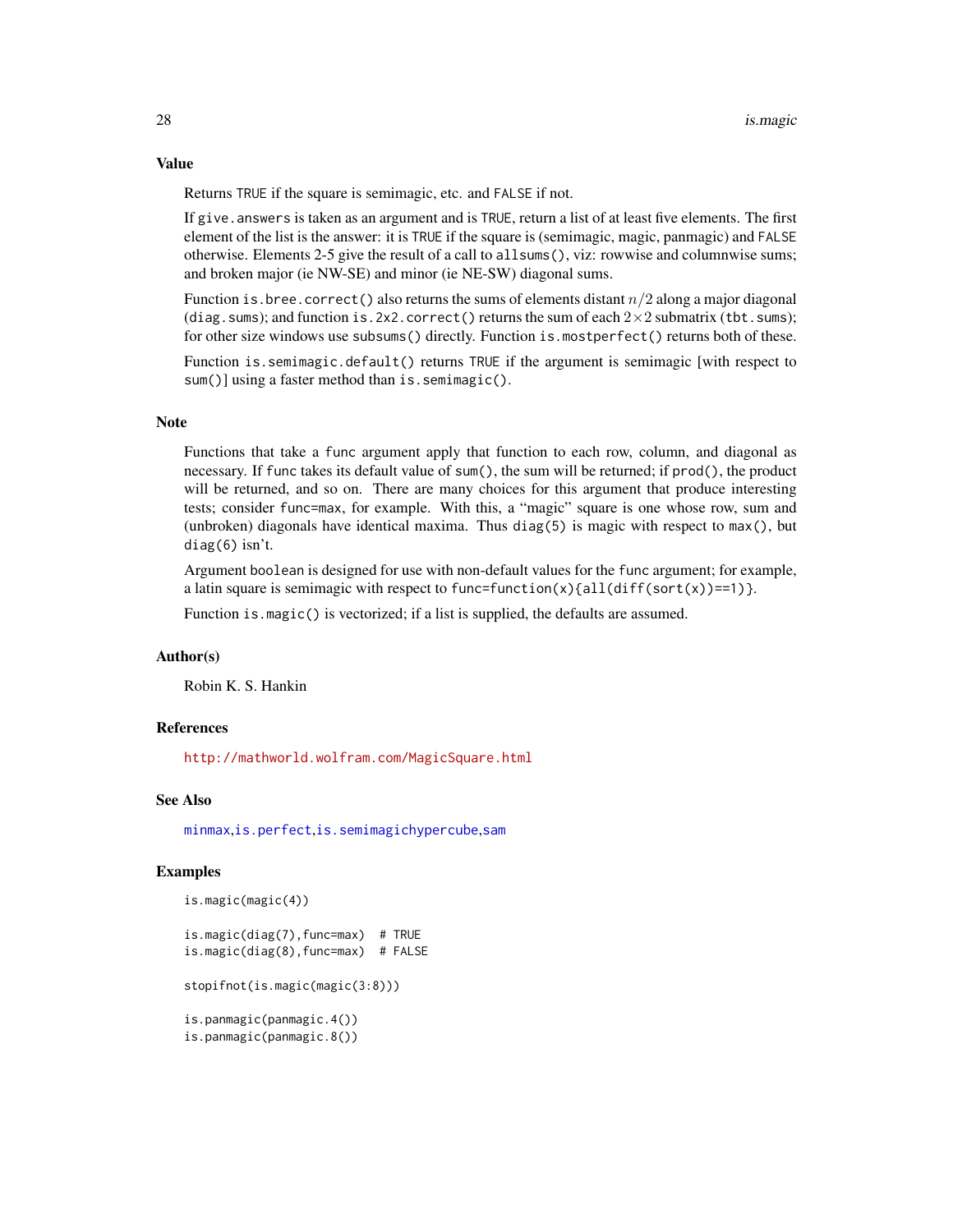<span id="page-28-0"></span>is.magichypercube 29

```
data(Ollerenshaw)
is.mostperfect(Ollerenshaw)
proper.magic <- function(m){is.magic(m) & is.normal(m)}
proper.magic(magic(20))
```
is.magichypercube *magic hypercubes*

#### <span id="page-28-1"></span>**Description**

Returns TRUE if a hypercube is semimagic, magic, perfect

#### Usage

```
is.semimagichypercube(a, give.answers=FALSE, func=sum, boolean=FALSE, ...)
is.diagonally.correct(a, give.answers = FALSE, func=sum, boolean=FALSE, ...)
is.magichypercube(a, give.answers = FALSE, func=sum, boolean=FALSE, ...)
is.perfect(a, give.answers = FALSE, func=sum, boolean=FALSE)
is.latinhypercube(a, give.answers=FALSE)
is.alicehypercube(a,ndim,give.answers=FALSE, func=sum, boolean=FALSE)
```
#### Arguments

| a            | The hypercube (array) to be tested                                                                                                                                                                                             |
|--------------|--------------------------------------------------------------------------------------------------------------------------------------------------------------------------------------------------------------------------------|
| give.answers | Boolean, with TRUE meaning to also return the sums                                                                                                                                                                             |
| func         | Function to be applied across each dimension                                                                                                                                                                                   |
| ndim         | In is alicehypercube(), dimensionality of subhypercube to take sums over.<br>See the details section                                                                                                                           |
| boolean      | Boolean, with TRUE meaning that the hypercube is deemed magic, semimagic,<br>etc, if all applications of func evaluate to TRUE. If boolean is FALSE, the hyper-<br>cube is magic etc if all applications of func are identical |
| .            | Further arguments passed to func()                                                                                                                                                                                             |

#### Details

(Although apparently non-standard, here a hypercube is defined to have dimension  $d$  and order *n*—and thus has  $n^d$  elements).

• A semimagic hypercube has all "rook's move" sums equal to the magic constant (that is, each  $\sum a[i_1, i_2, \ldots, i_{r-1}, i_{r+1}, \ldots, i_d]$  with  $1 \leq r \leq d$  is equal to the magic constant for all values of the i's). In is. semimagichypercube(), if give. answers is TRUE, the sums returned are in the form of an array of dimension  $c$ (rep(n,d-1),d). The first d-1 dimensions are the coordinates of the projection of the summed elements onto the surface hypercube. The last dimension indicates the dimension along which the sum was taken over.

Optional argument func, defaulting to sum(), indicates the function to be taken over each of the d dimensions. Currently requires func to return a scalar.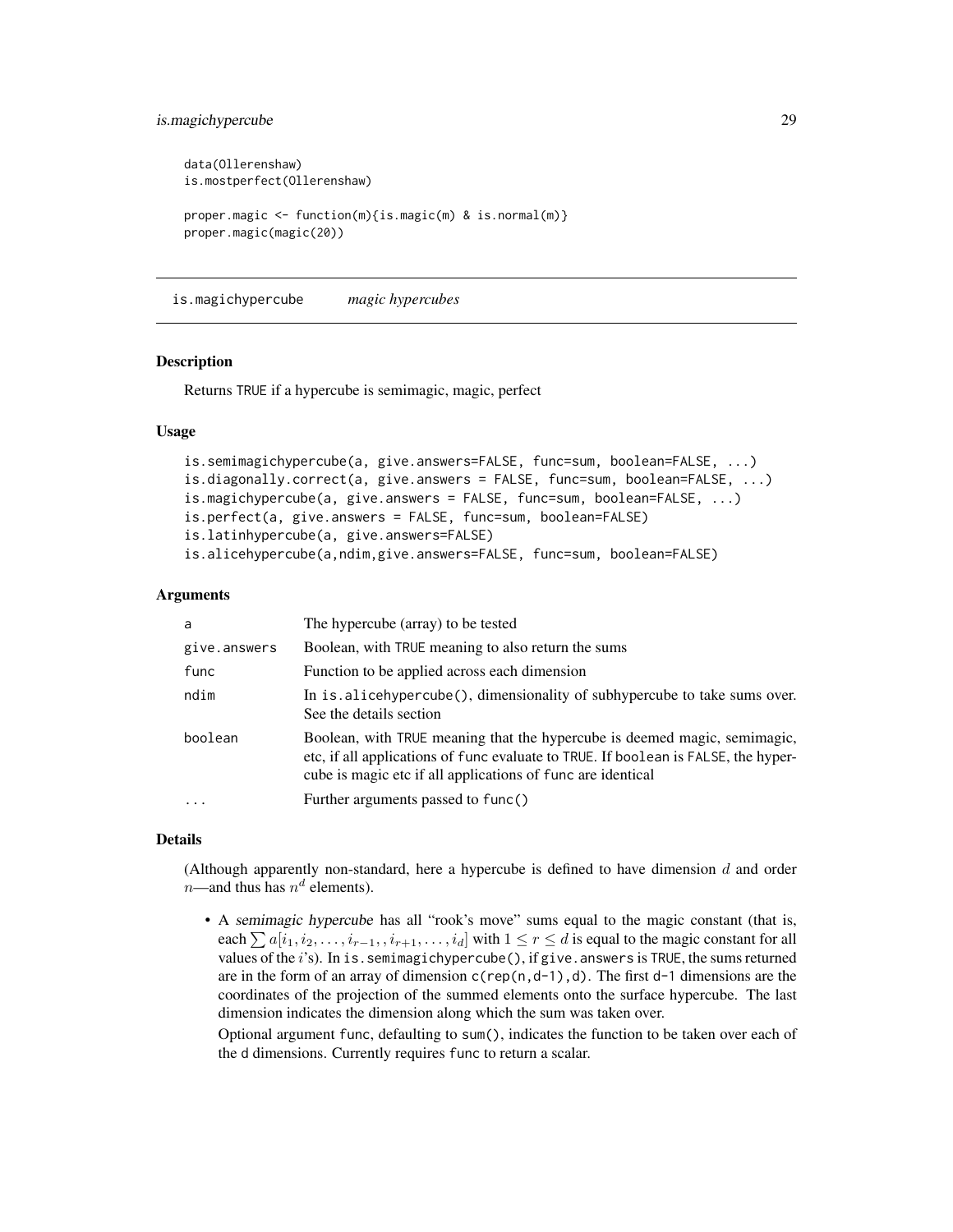- A Latin hypercube is one in which each line of elements whose coordinates differ in only one dimension comprises the numbers 1 to n (or 0 to  $n - 1$ ), not necessarily in that order. Each integer thus appears  $n^{d-1}$  times.
- A magic hypercube is a semimagic hypercube with the additional requirement that all  $2^{d-1}$ long (ie extreme point-to-extreme point) diagonals sum correctly. Correct diagonal summation is tested by is.diagonally.correct(); by specifying a function other than sum(), criteria other than the diagonals returning the correct sum may be tested.
- An Alice hypercube is a different generalization of a semimagic square to higher dimensions. It is named for A. M. Hankin ("Alice"), who originally suggested it.

A semimagic hypercube has all one-dimensional subhypercubes (ie lines) summing correctly. An Alice hypercube is one in which all ndim-dimensional subhypercubes have the same sum, where ndim is a fixed integer argument. Thus, if a is a hypercube of size  $n^d$ , is . alicehypercube (a, ndim) returns TRUE if all n^{d-ndim} subhypercubes have the same sum.

For example, if a is four-dimensional with dimension  $5 \times 5 \times 5 \times 5$  then is. alicehypercube(a, 1) is TRUE if and only if a is a semimagic hypercube: all  $\binom{4}{1}5^3 = 500$  one-dimensional subhypercubes have the same sum. Then is alicehypercube  $(a, 2)$  is TRUE if all 2-dimensional subhypercubes (ie all  $\binom{4}{2} \times 5^2 = 150$  of the  $5 \times 5$  squares, for example a[, 2, 4, ] and a[1, 1, , ]) have the same sum. Then is.alicehypercube(a,3) means that all 3d subhypercubes (ie all  $\binom{4}{3} \times 5^1 = 20$  of the  $5 \times 5 \times 5$  cubes, for example a[,,1,] and a[4,,,]) have the same sum. For any hypercube a, is.alicehypercube(a,dim(a)) returns TRUE.

A semimagic hypercube is an Alice hypercube for any value of ndim.

- A perfect magic hypercube (use is.perfect()) is a magic hypercube with all nonbroken diagonals summing correctly. This is a seriously restrictive requirement for high dimensional hypercubes. As yet, this function does not take a give. answers argument.
- A pandiagonal magic hypercube, also Nasik hypercube (or sometimes just a perfect hypercube) is a semimagic hypercube with all diagonals, including broken diagonals, summing correctly. This is not implemented.

The terminology in this area is pretty confusing.

In is.magichypercube(), if argument give.answers=TRUE then a list is returned. The first element of this list is Boolean with TRUE if the array is a magic hypercube. The second element and third elements are answers fromis.semimagichypercube() and is.diagonally.correct() respectively.

In is.diagonally.correct(), if argument give.answers=TRUE, the function also returns an array of dimension  $c(q, rep(2,d))$  (that is,  $q \times 2^d$  elements), where  $q$  is the length of func() applied to a long diagonal of a (if  $q = 1$ , the first dimension is dropped). If  $q = 1$ , then in dimension d having index 1 means func() is applied to elements of a with the  $d<sup>th</sup>$  dimension running over 1:n; index 2 means to run over n:1. If  $q > 1$ , the index of the first dimension gives the index of func(), and subsequent dimensions have indices of 1 or 2 as above and are interpreted in the same way.

An example of a function for which these two are not identical is given below.

If func=f where f is a function returning a vector of length i, is.diagonally.correct() returns an array out of dimension  $c(i, rep(2,d))$ , with out  $[i, i_1, i_2, \ldots, i_d]$  being  $f(x)$  where x is the appropriate long diagonal. Thus the  $2^d$  equalities out [, i\_1, i\_2, . . . , i\_d]==out [, 3-i\_1, 3-i\_2, . . . , 3-i\_d] hold if and only if identical( $f(x)$ ,  $f(rev(x))$ ) is TRUE for each long diagonal (a condition met, for example, by sum() but not by the identity function or function(x) $\{x[1]\}$ ).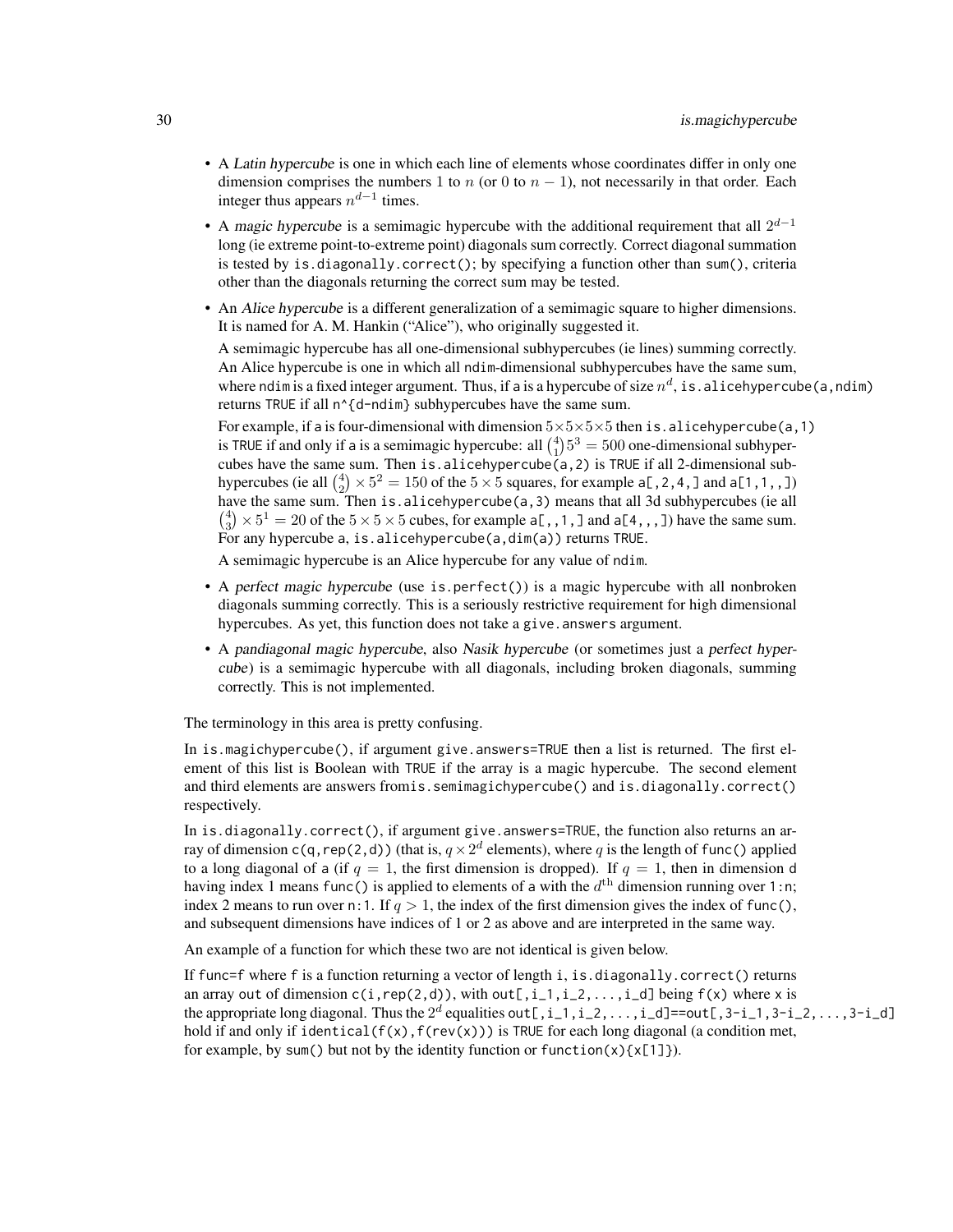#### <span id="page-30-0"></span>is.magichypercube 31

#### **Note**

On this page, "subhypercube" is restricted to rectangularly-oriented subarrays; see the note at subhypercubes.

Not all subhypercubes of a magic hypercube are necessarily magic! (for example, consider a 5 dimensional magic hypercube a. The square b defined by  $a[1,1,1,1]$  might not be magic: the diagonals of b are not covered by the definition of a magic hypercube). Some subhypercubes of a magic hypercube are not even semimagic: see below for an example.

Even in three dimensions, being perfect is pretty bad. Consider a  $5 \times 5 \times 5$  (ie three dimensional), cube. Say a=magiccube.2np1(2). Then the square defined by sapply(1:n,function(i){a[,i,6-i]}, simplify=TRUE), which is a subhypercube of a, is not even semimagic: the rowsums are incorrect (the colsums must sum correctly because a is magic). Note that the diagonals of this square are two of the "extreme point-to-point" diagonals of a.

A pandiagonal magic hypercube (or sometimes just a perfect hypercube) is semimagic and in addition the sums of all diagonals, including broken diagonals, are correct. This is one seriously bad-ass requirement. I reckon that is a total of  $\frac{1}{2}(3^d - 1) \cdot n^{d-1}$  correct summations. This is not coded up yet; I can't see how to do it in anything like a vectorized manner.

#### Author(s)

Robin K. S. Hankin

#### References

- R. K. S. Hankin 2005. "Recreational mathematics with R: introducing the magic package". R news,  $5(1)$
- Richards 1980. "Generalized magic cubes". *Mathematics Magazine*, volume 53, number 2, (March).

#### See Also

[is.magic](#page-25-1), [allsubhypercubes](#page-4-1), [hendricks](#page-24-1)

```
library(abind)
is.semimagichypercube(magiccube.2np1(1))
is.semimagichypercube(magichypercube.4n(1,d=4))
```

```
is.perfect(magichypercube.4n(1,d=4))
```

```
# Now try an array with minmax(dim(a))==FALSE:
a <- abind(magiccube.2np1(1),magiccube.2np1(1),along=2)
is.semimagichypercube(a,g=TRUE)$rook.sums
```

```
# is.semimagichypercube() takes further arguments:
mymax \leq function(x, UP){max(c(x, UP))}
not_mag \leq -array(1:81, rep(3,4))is.semimagichypercube(not_mag,func=mymax,UP=80) # FALSE
is.semimagichypercube(not_mag,func=mymax,UP=81) # TRUE
```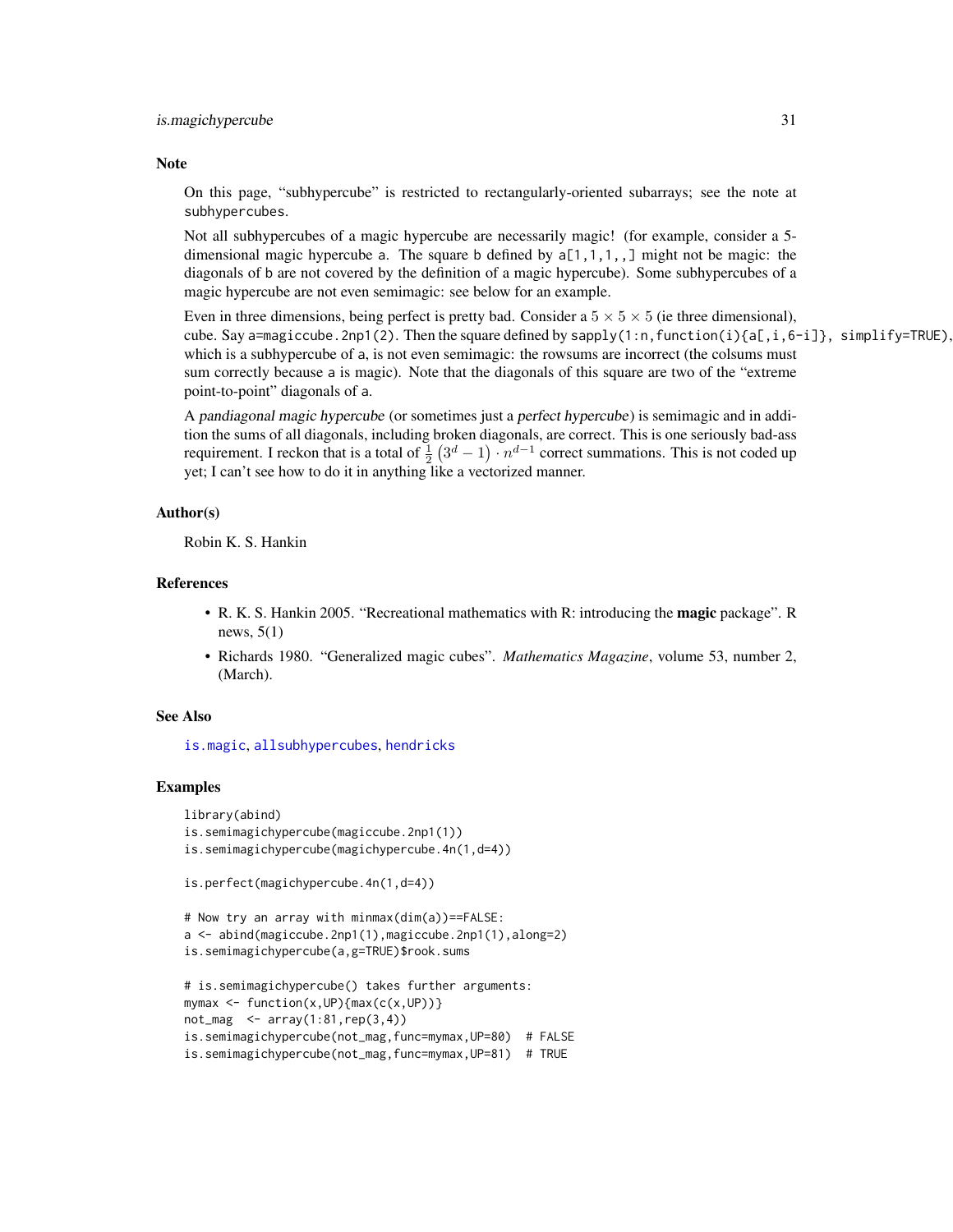```
a2 <- magichypercube.4n(m=1,d=4)
is.diagonally.correct(a2)
is.diagonally.correct(a2,g=TRUE)$diag.sums
## To extract corner elements (note func(1:n) != func(n:1)):
is.diagonally.correct(a2,func=function(x){x[1]},g=TRUE)$diag.sums
#Now for a subhypercube of a magic hypercube that is not semimagic:
is.magic(allsubhypercubes(magiccube.2np1(1))[[10]])
data(hendricks)
is.perfect(hendricks)
#note that Hendricks's magic cube also has many broken diagonals summing
#correctly:
a <- allsubhypercubes(hendricks)
ld <- function(a){length(dim(a))}
jj <- unlist(lapply(a,ld))
f <- function(i){is.perfect(a[[which(jj==2)[i]]])}
all(sapply(1:sum(jj==2),f))
#but this is NOT enough to ensure that it is pandiagonal (but I
#think hendricks is pandiagonal).
```
is.alicehypercube(magichypercube.4n(1,d=5),4,give.answers=TRUE)

is.ok *does a vector have the sum required to be a row or column of a magic square?*

# Description

Returns TRUE if and only if sum(vec)==magic.constant(n,d=d))

#### Usage

is.ok(vec, n=length(vec), d=2)

#### Arguments

| vec | Vector to be tested                                                           |
|-----|-------------------------------------------------------------------------------|
|     | Order of square or hypercube. Default assumes order is equal to length of vec |
|     | Dimension of square or hypercube. Default of 2 corresponds to a square        |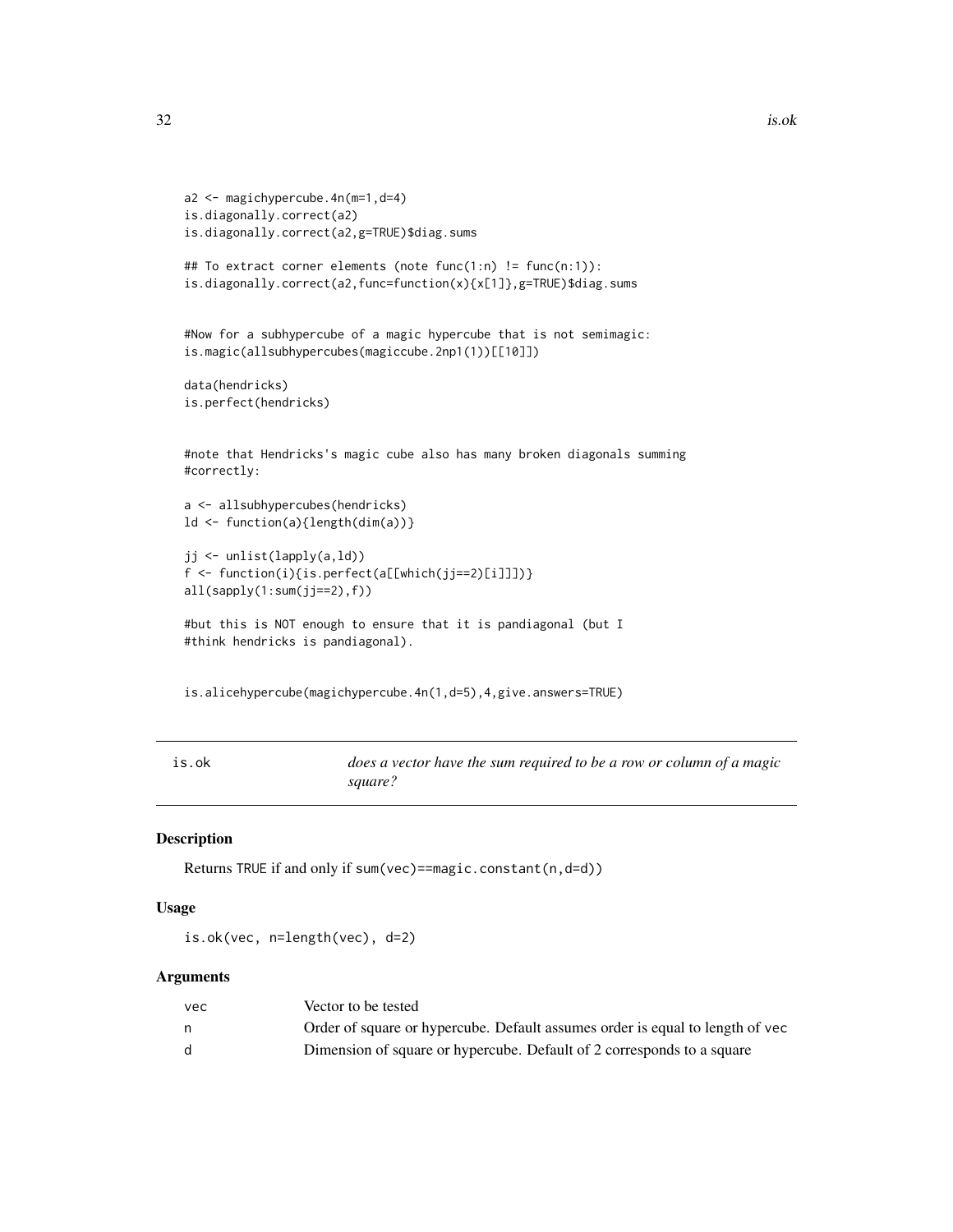# <span id="page-32-0"></span>is.square.palindromic 33

#### Author(s)

Robin K. S. Hankin

# Examples

```
is.ok(magic(5)[1,])
```
is.square.palindromic *Is a square matrix square palindromic?*

# Description

Implementation of various properties presented in a paper by Arthur T. Benjamin and K. Yasuda

# Usage

```
is.square.palindromic(m, base=10, give.answers=FALSE)
is.centrosymmetric(m)
is.persymmetric(m)
```
# Arguments

| m            | The square to be tested                                                                           |
|--------------|---------------------------------------------------------------------------------------------------|
| base         | Base of number expansion, defaulting to 10; not relevant for the "sufficient" part<br>of the test |
| give.answers | Boolean, with TRUE meaning to return additional information                                       |

#### Details

The following tests apply to a general square matrix m of size  $n \times n$ .

- A centrosymmetric square is one in which  $a[i,j]=a[n+1-i,n+1-j]$ ; use is.centrosymmetric() to test for this (compare an *associative* square). Note that this definition extends naturally to hypercubes: a hypercube a is centrosymmetric if all(a==arev(a)).
- A persymmetric square is one in which  $a[i,j]=a[n+1-j,n+1-i]$ ; use is.persymmetric() to test for this.
- A matrix is square palindromic if it satisfies the rather complicated conditions set out by Benjamin and Yasuda (see refs).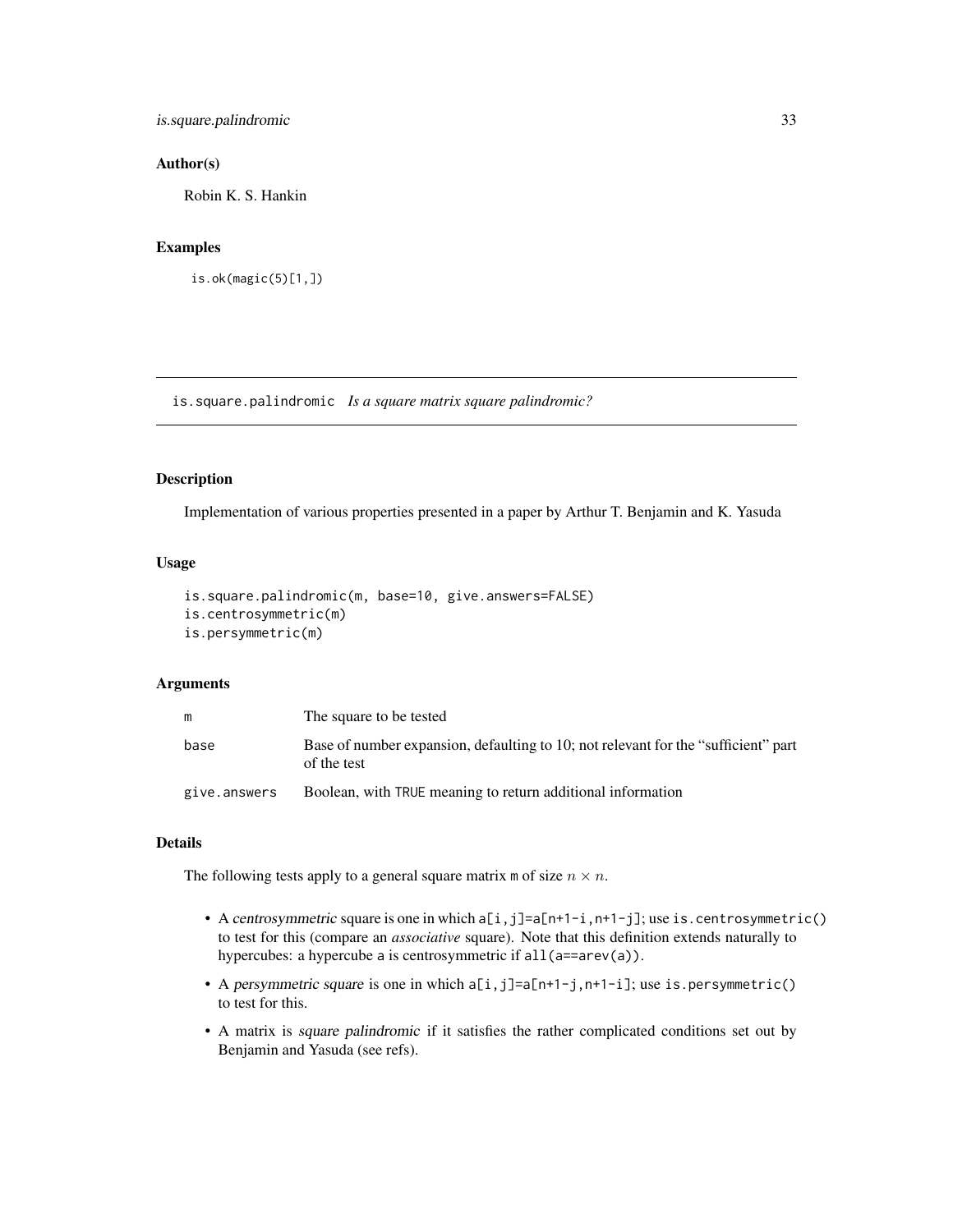## Value

These functions return a list of Boolean variables whose value depends on whether or not m has the property in question.

If argument give. answers takes the default value of FALSE, a Boolean value is returned that shows whether the sufficient conditions are met.

If argument give. answers is TRUE, a detailed list is given that shows the status of each individual test, both for the necessary and sufficient conditions. The value of the second element (named necessary) is the status of their Theorem 1 on page 154.

Note that the necessary conditions do not depend on the base b (technically, neither do the sufficient conditions, for being a square palindrome requires the sums to match for *every* base b. In this implementation, "sufficient" is defined only with respect to a particular base).

#### **Note**

Every associative square is square palindromic, according to Benjamin and Yasuda.

Function is.square.palindromic() does not yet take a give.answers argument as does, say, is.magic().

#### Author(s)

Robin K. S. Hankin

#### References

Arthur T. Benjamin and K. Yasuda. *Magic "Squares" Indeed!*, American Mathematical Monthly, vol 106(2), pp152-156, Feb 1999

#### Examples

```
is.square.palindromic(magic(3))
is.persymmetric(matrix(c(1,0,0,1), 2, 2))
#now try a circulant:
a \leftarrow matrix(0, 5, 5)is.square.palindromic(circulant(10)) #should be TRUE
```
latin *Random latin squares*

#### Description

Various functionality for generating random latin squares

<span id="page-33-0"></span>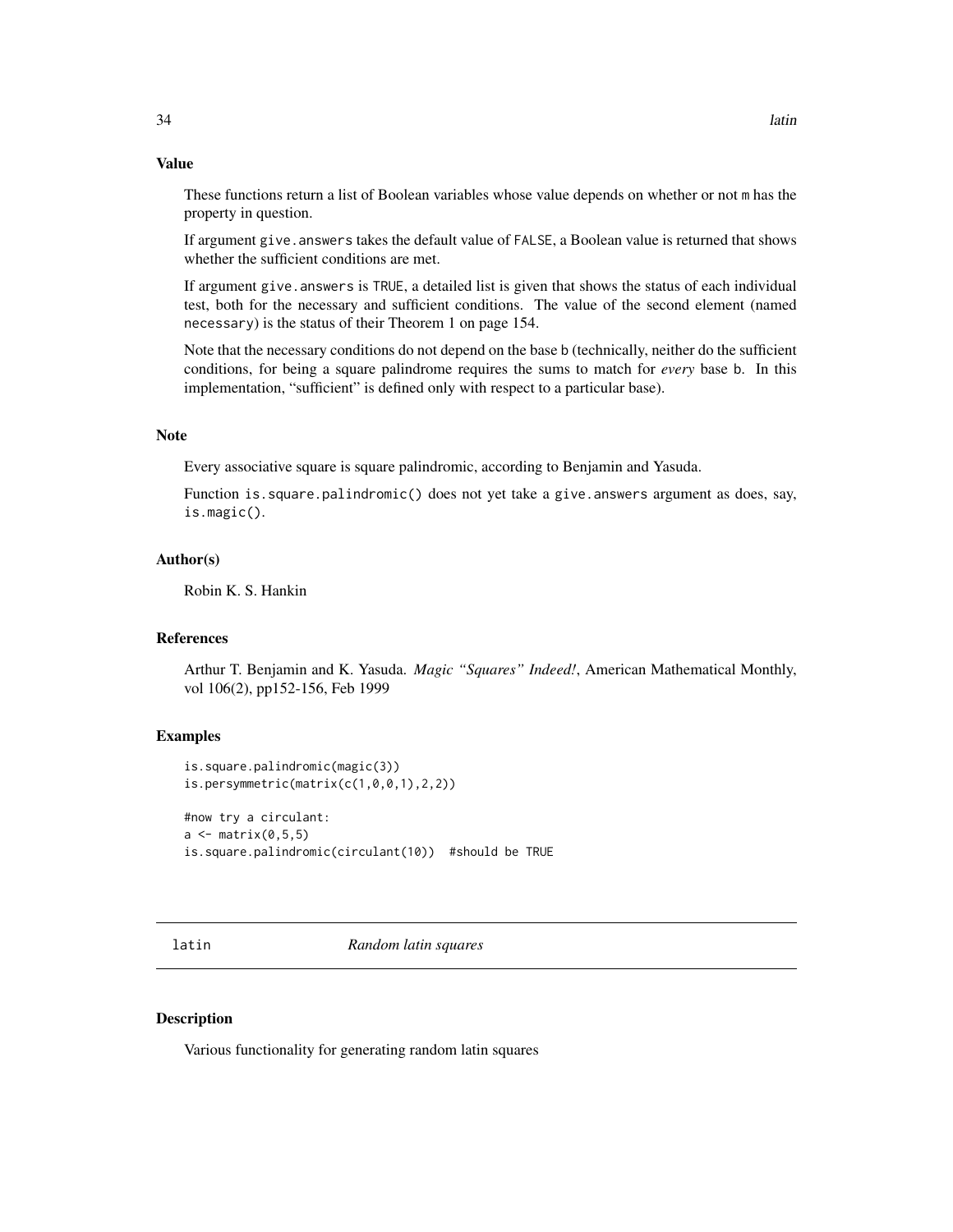latin 35

# Usage

```
incidence(a)
is.incidence(a, include.improper)
is.incidence.improper(a)
unincidence(a)
inc_to_inc(a)
another_latin(a)
another_incidence(i)
rlatin(n,size=NULL,start=NULL,burnin=NULL)
```
# Arguments

a A latin square i An incidence array n,include.improper,size,start,burnin Various control arguments; see details section

#### Details

- Function incidence() takes an integer array (specifically, a latin square) and returns the incidence array as per Jacobson and Matthew 1996
- Function is.incidence() tests for an array being an incidence array; if argument include.improper is TRUE, admit an improper array
- Function is. incidence. improper() tests for an array being an improper array
- Function unincidence () converts an incidence array to a latin square
- Function another\_latin() takes a latin square and returns a different latin square
- Function another\_incidence() takes an incidence array and returns a different incidence array
- Function rlatin() generates a (Markov) sequence of random latin squres, arranged in a 3D array. Argument n specifies how many to generate; argument size gives the size of latin squares generated; argument start gives the start latin square (it must be latin and is checked with is.latin()); argument burnin gives the burn-in value (number of Markov steps to discard).

Default value of NULL for argument size means to take the size of argument start; default value of NULL for argument start means to use circulant(size)

As a special case, if argument size and start both take the default value of NULL, then argument n is interpreted as the size of a single random latin square to be returned; the other arguments take their default values. This ensures that "rlatin(n)" returns a single random  $n \times n$  latin square.

From Jacobson and Matthew 1996, an  $n \times n$  latin square LS is equivalent to an  $n \times n \times n$  array A with entries 0 or 1; the dimensions of A are identified with the rows, columns and symbols of LS; a 1 appears in cell  $(r, c, s)$  of A iffi the symbol s appears in row r, column s of LS. Jacobson and Matthew call this an incidence cube.

The notation is readily generalized to latin hypercubes and incidence() is dimensionally vectorized.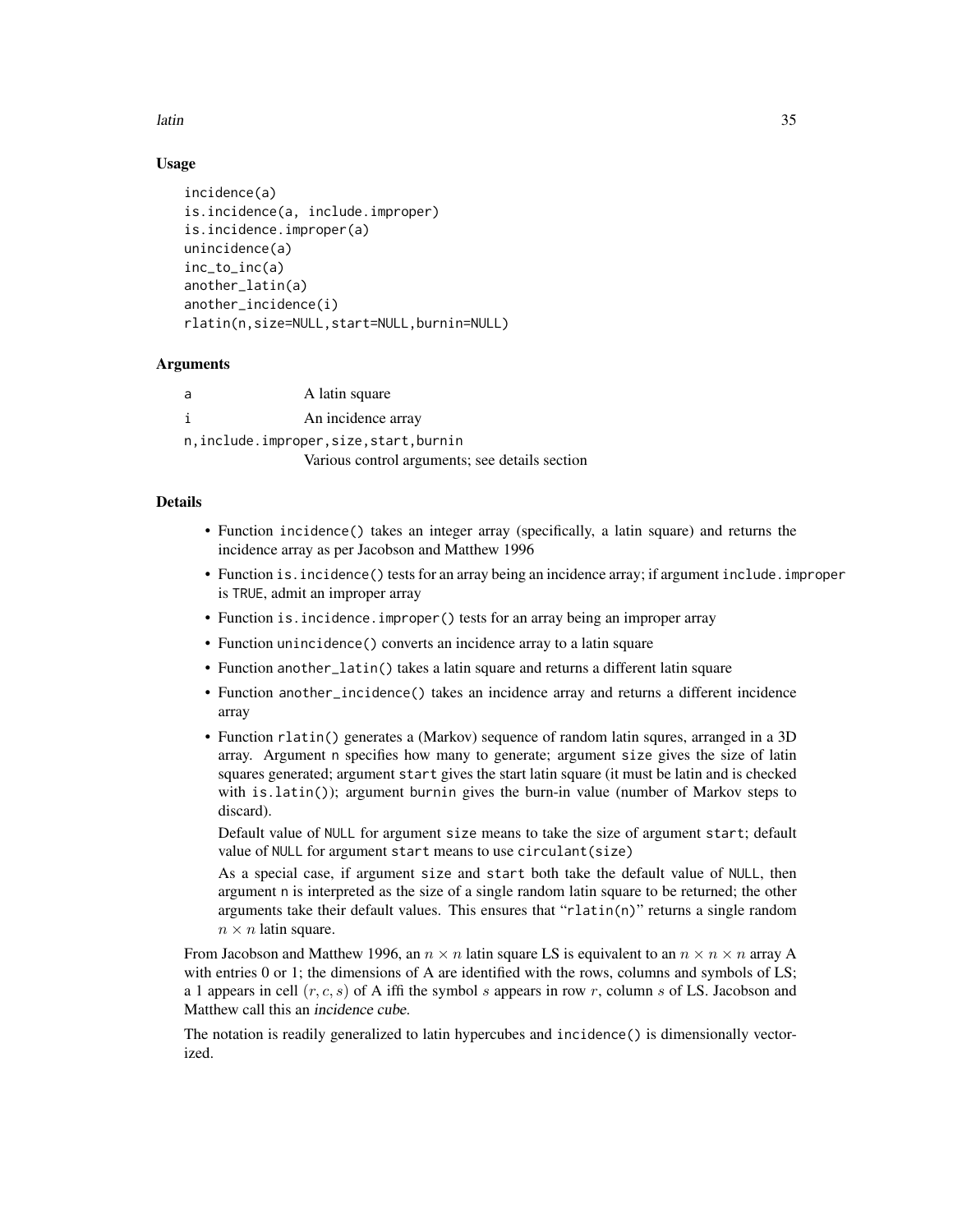<span id="page-35-0"></span>An *improper* incidence cube is an incidence cube that includes a single  $-1$  entry; all other entries must be 0 or 1; and all line sums must equal 1.

#### Author(s)

Robin K. S. Hankin

# References

M. T. Jacobson and P. Matthews 1996. "Generating uniformly distributed random latin squares". *Journal of Combinatorial Designs*, volume 4, No. 6, pp405–437

#### See Also

[is.magic](#page-25-1)

#### Examples

```
rlatin(5)
rlatin(n=2, size=4, burnin=10)
# An example that allows one to optimize an objective function
# [here f()] over latin squares:
gr \leftarrow function(x) \{ another\_latin(matrix(x, 7, 7)) \}set.seed(0)
index \le sample(49,20)
f \leftarrow function(x) {\text{ sum}(x[index]) }jj <- optim(par=as.vector(latin(7)), fn=f, gr=gr, method="SANN", control=list(maxit=10))
best_latin <- matrix(jj$par,7,7)
print(best_latin)
print(f(best_latin))
#compare starting value:
```
f(circulant(7))

<span id="page-35-1"></span>lozenge *Conway's lozenge algorithm for magic squares*

#### Description

Uses John Conway's lozenge algorithm to produce magic squares of odd order.

#### Usage

lozenge(m)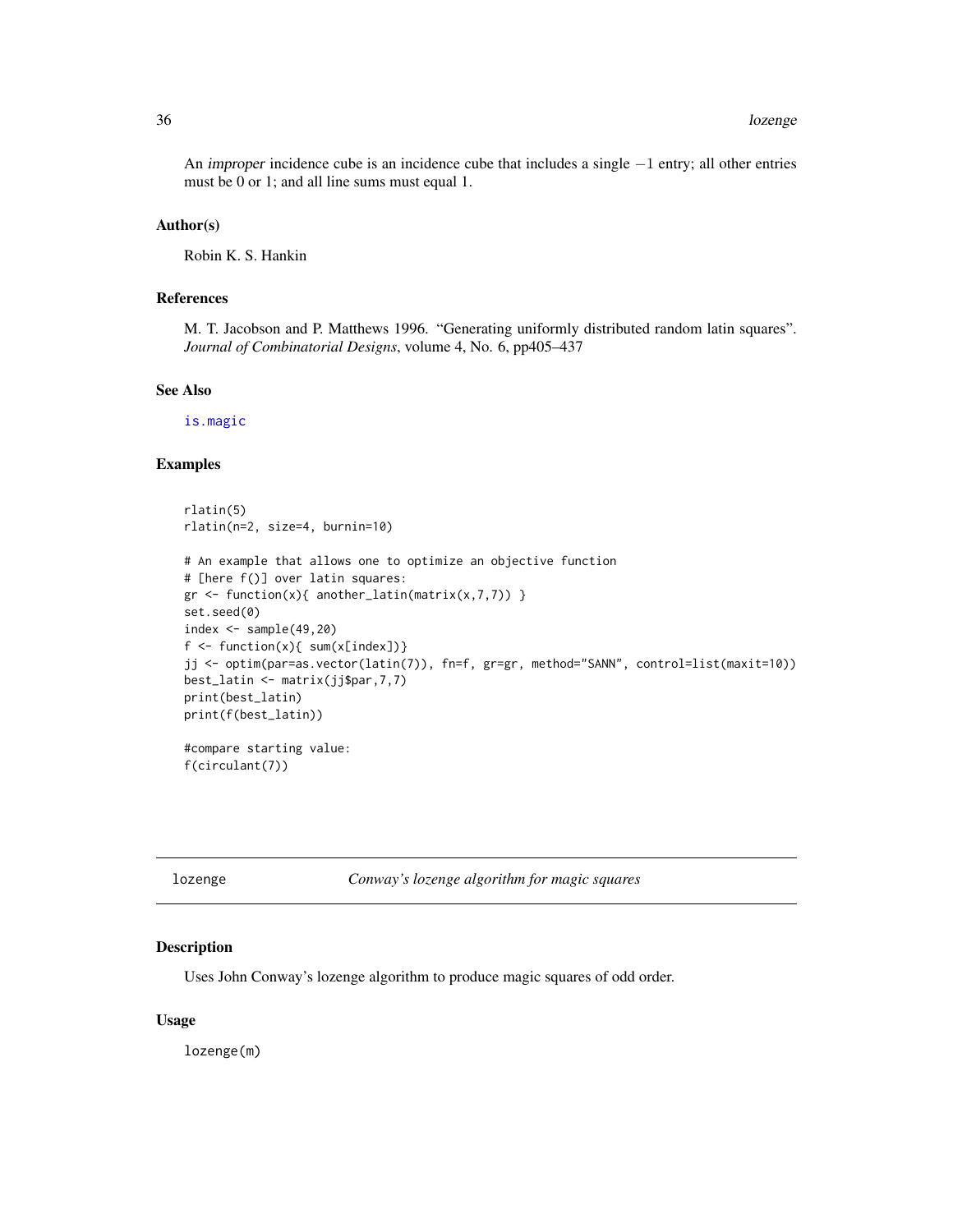#### <span id="page-36-0"></span>magic 37 and 37 and 37 and 37 and 37 and 37 and 37 and 37 and 37 and 37 and 37 and 37 and 37 and 37 and 37 and 37

#### Arguments

m magic square returned is of order n=2m+1

#### Author(s)

Robin Hankin

# See Also

[magic.4np2](#page-39-1)

# Examples

```
lozenge(4)
all(sapply(1:10,function(n){is.magic(lozenge(n))}))
```
<span id="page-36-1"></span>magic *Creates magic squares*

#### Description

Creates normal magic squares of any order  $> 2$ . Uses the appropriate method depending on n modulo 4.

#### Usage

magic(n)

# Arguments

n Order of magic square. If a vector, return a list whose i-th element is a magic square of order n[i]

# Details

Calls either magic.2np1(), magic.4n(), or magic.4np2() depending on the value of n. Returns a magic square in standard format (compare the magic.2np1() et seq, which return the square as generated by the direct algorithm).

# Author(s)

Robin K. S. Hankin

#### References

William H. Benson and Oswald Jacoby. *New recreations with magic squares*. Dover 1976.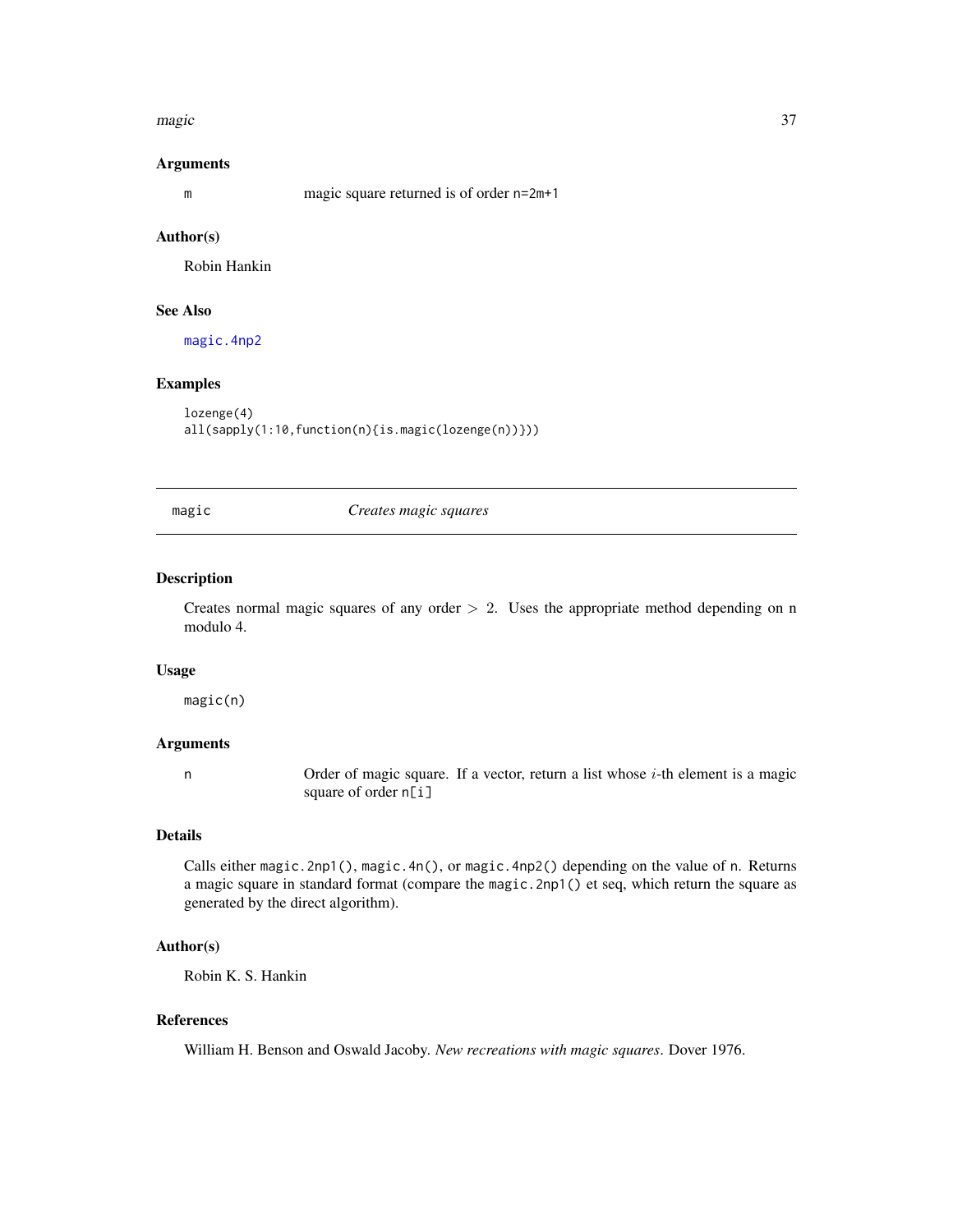# See Also

[magic.2np1](#page-37-1), [magic.prime](#page-41-1), [magic.4np2](#page-39-1), [magic.4n](#page-38-1),[lozenge](#page-35-1), [as.standard](#page-13-1), [force.integer](#page-22-1)

#### Examples

```
magic(6)
all(is.magic(magic(3:10)))
```
## The first eigenvalue of a magic square is equal to the magic constant: eigen(magic(10),FALSE,TRUE)\$values[1] - magic.constant(10)

## The sum of the eigenvalues of a magic square after the first is zero: sum(eigen(magic(10),FALSE,TRUE)\$values[2:10])

#### <span id="page-37-1"></span>magic.2np1 *Magic squares of odd order*

#### Description

Function to create magic squares of odd order

# Usage

```
magic.2np1(m, ord.vec = c(-1, 1), break.vec = c(1, 0), start.point=NULL)
```
# Arguments

| m           | creates a magic square of order $n = 2m + 1$                                                                        |
|-------------|---------------------------------------------------------------------------------------------------------------------|
| ord.vec     | ordinary vector. Default value of $c(-1, 1)$ corresponds to the usual northeast<br>direction                        |
| break.vec   | break vector. Default of $c(1, 0)$ corresponds to the usual south direction                                         |
| start.point | Starting position for the method (ie coordinates of unity). Default value of<br>NULL corresponds to row 1, column m |

# Author(s)

Robin K. S. Hankin

# References

Written up in loads of places. The method (at least with the default ordinary and break vectors) seems to have been known since at least the Renaissance.

Benson and Jacoby, and the Mathematica website, discuss the problem with nondefault ordinary and break vectors.

<span id="page-37-0"></span>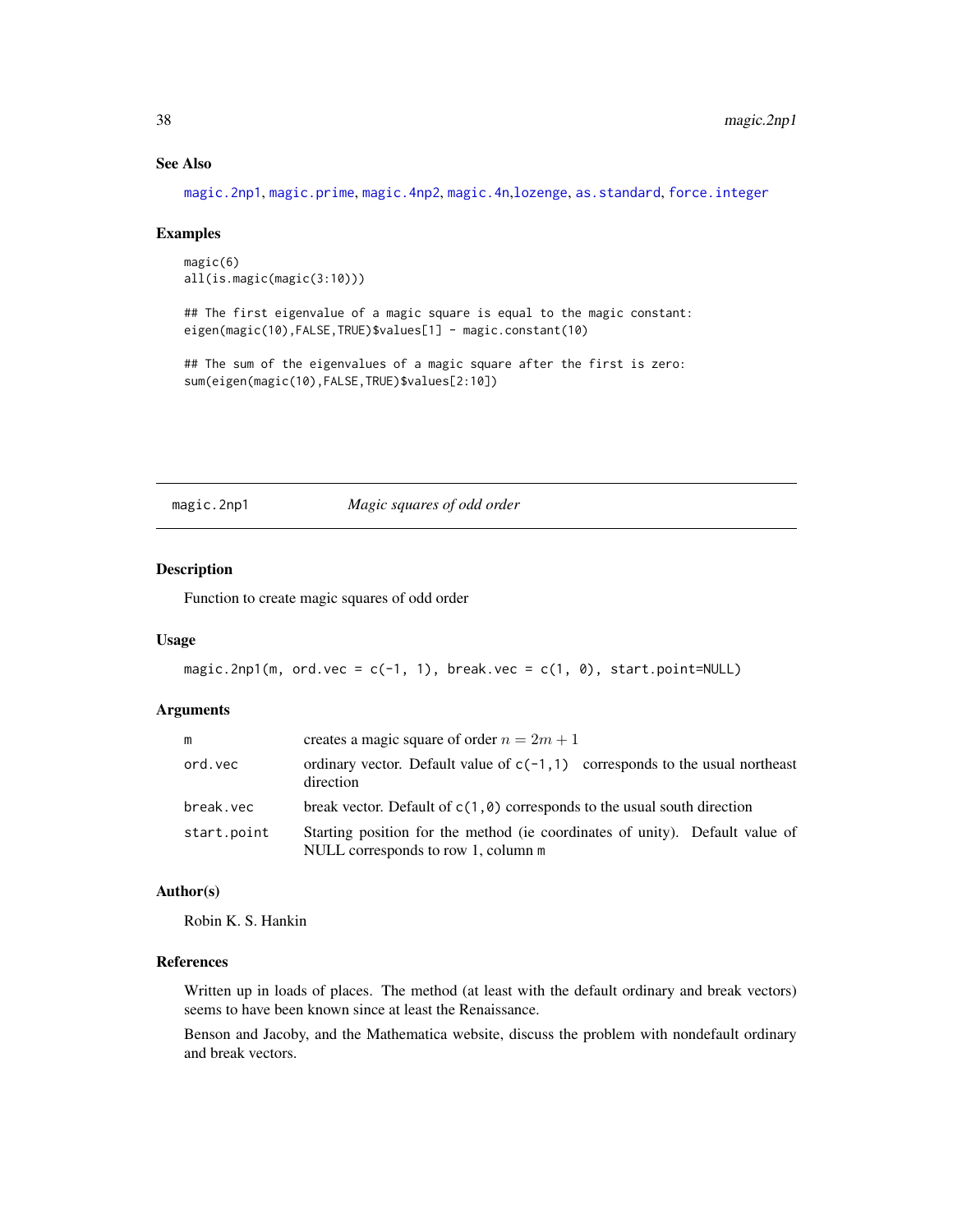#### <span id="page-38-0"></span>magic.4n 39

# See Also

[magic](#page-36-1), [magic.prime](#page-41-1)

# Examples

```
magic.2np1(1)
f <- function(n){is.magic(magic.2np1(n))}
all(sapply(1:20,f))
```
is.panmagic(magic.2np1(5,ord.vec=c(2,1),break.vec=c(1,3)))

# <span id="page-38-1"></span>magic.4n *Magic squares of order 4n*

# Description

Produces an associative magic square of order 4n using the delta-x method.

#### Usage

magic.4n(m)

# Arguments

m Order *n* of the square is given by  $n = 4m$ 

# Author(s)

Robin K. S. Hankin

# See Also

[magic](#page-36-1)

```
magic.4n(4)
is.magic(magic.4n(5))
```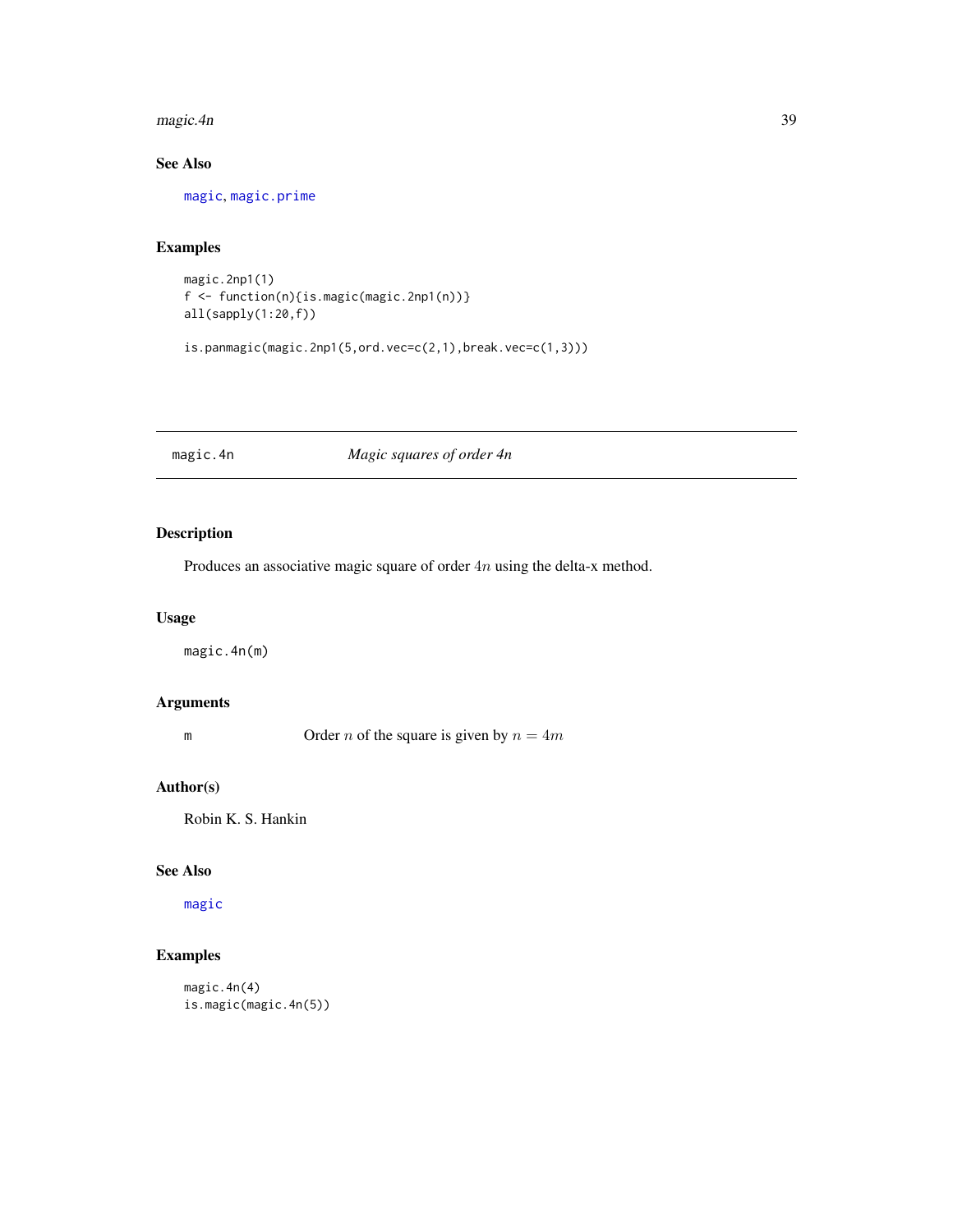<span id="page-39-1"></span><span id="page-39-0"></span>

# Description

Produces a magic square of order  $4n + 2$  using Conway's "LUX" method

#### Usage

magic.4np2(m)

# Arguments

m returns a magic square of order  $n = 4m + 2$  for  $m \ge 1$ , using Conway's "LUX" construction

# Note

I am not entirely happy with the method used: it's too complicated

# Author(s)

Robin K. S. Hankin

# References

<http://mathworld.wolfram.com/MagicSquare.html>

# See Also

[magic](#page-36-1)

```
magic.4np2(1)
is.magic(magic.4np2(3))
```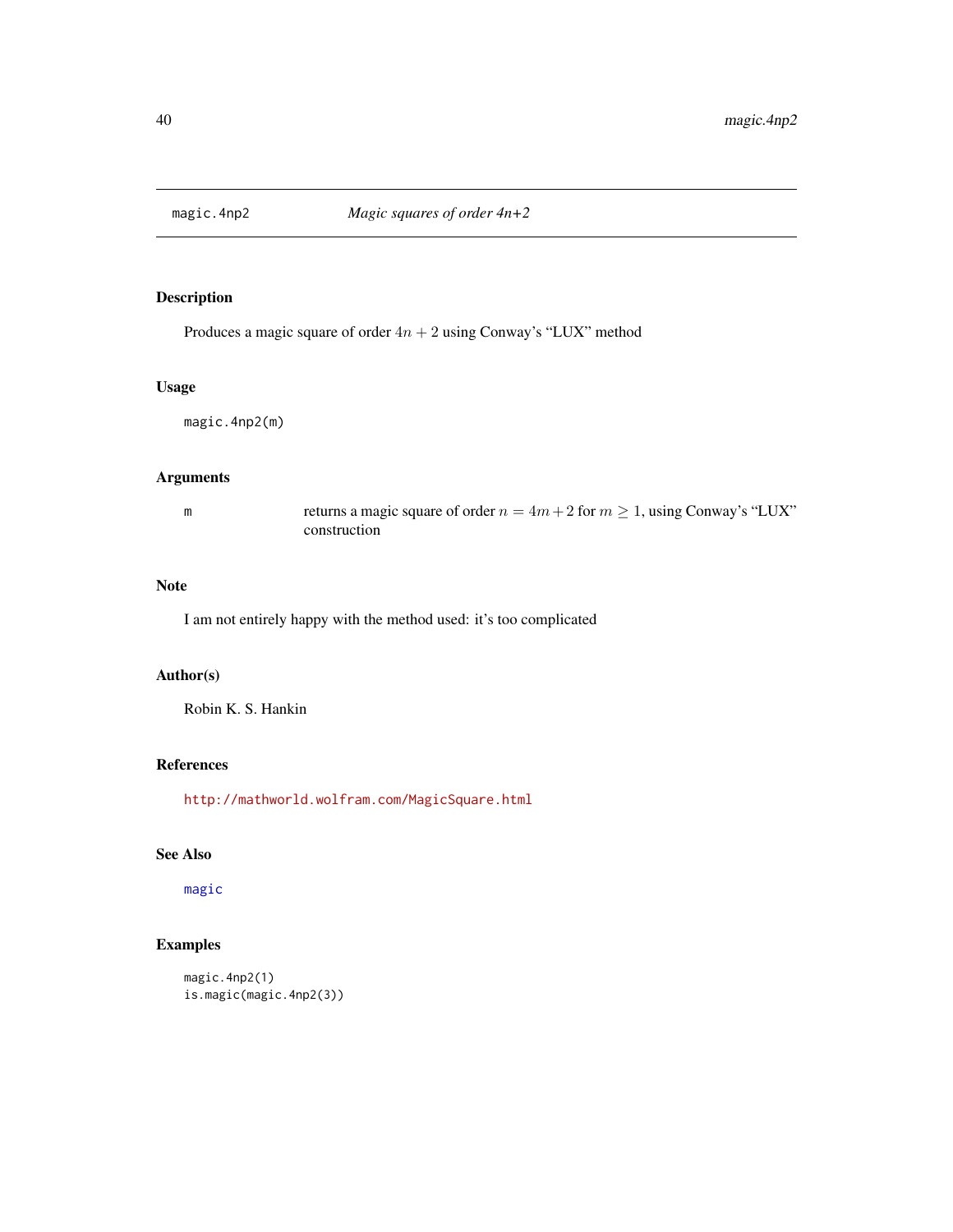<span id="page-40-0"></span>

# Description

Returns all 90 regular magic squares of order 8

# Usage

 $magic.8(...)$ 

# Arguments

... ignored

# Value

Returns an array of dimensions c(8,8,90) of which each slice is an 8-by-8 magic square.

#### Author(s)

Robin K. S. Hankin

# References

<http://www.grogono.com/magic/index.php>

# Examples

```
## Not run:
h \leftarrow \text{magic.8}()h[,,1]
is.magic(h[,,4])
## End(Not run)
```
magic.constant *Magic constant of a magic square or hypercube*

#### Description

Returns the magic constant: that is, the common sum for all rows, columns and (broken) diagonals of a magic square or hypercube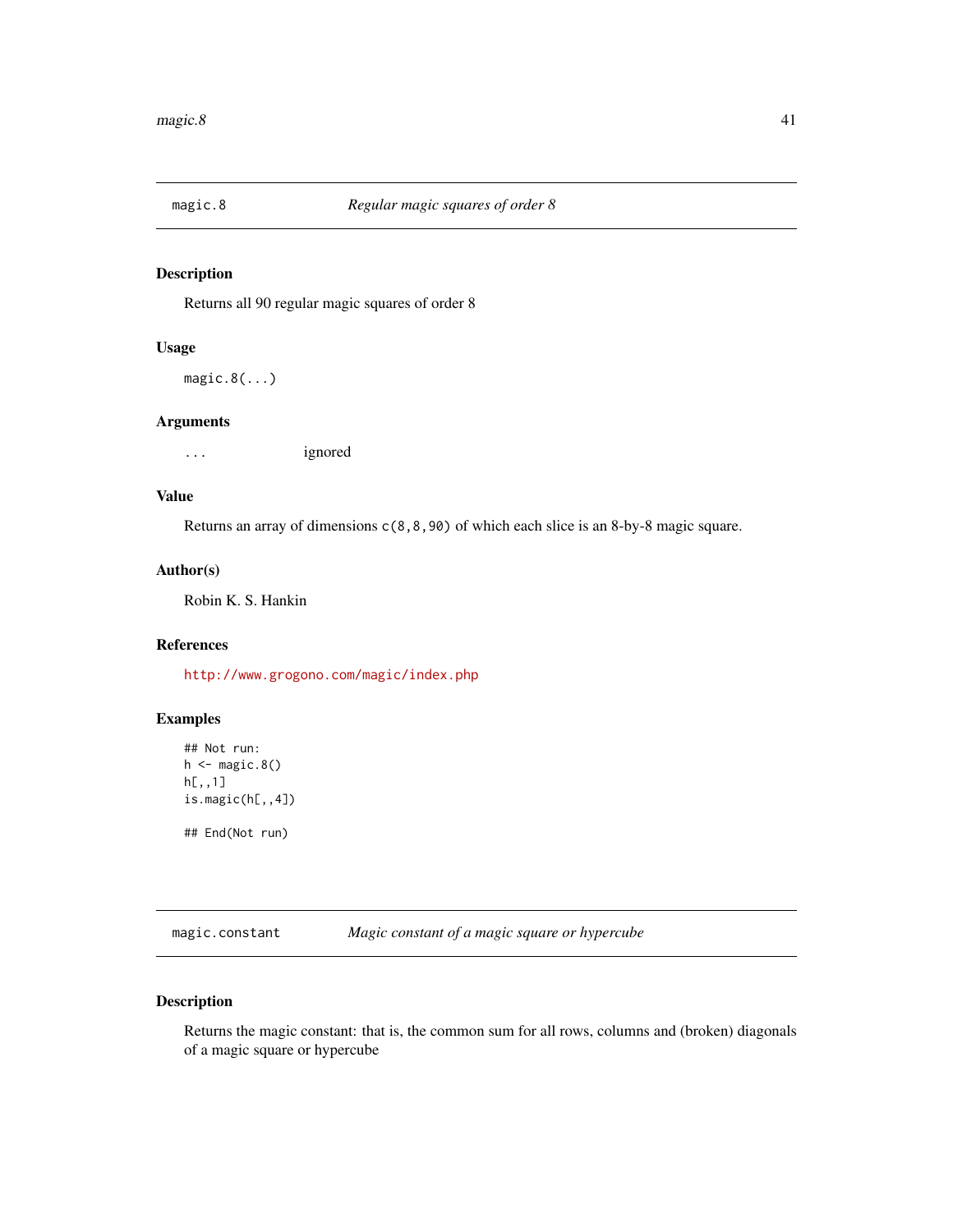# Usage

magic.constant(n,d=2,start=1)

# Arguments

| n     | Order of the square or hypercube                     |
|-------|------------------------------------------------------|
| d     | Dimension of hypercube, defaulting to d=2 (a square) |
| start | Start value. Common values are 0 and 1               |

# Details

If n is an integer, interpret this as the order of the square or hypercube; return  $n(\text{start} + n^d - 1)/2$ .

If n is a square or hypercube, return the magic constant for a normal array (starting at 1) of the same dimensions as n.

# Author(s)

Robin K. S. Hankin

# See Also

[magic](#page-36-1)

# Examples

magic.constant(4)

<span id="page-41-1"></span>magic.prime *Magic squares prime order*

# Description

Produces magic squares of prime order using the standard method

# Usage

magic.prime(n,i=2,j=3)

# Arguments

| n  | The order of the square    |
|----|----------------------------|
|    | row number of increment    |
| -i | column number of increment |

<span id="page-41-0"></span>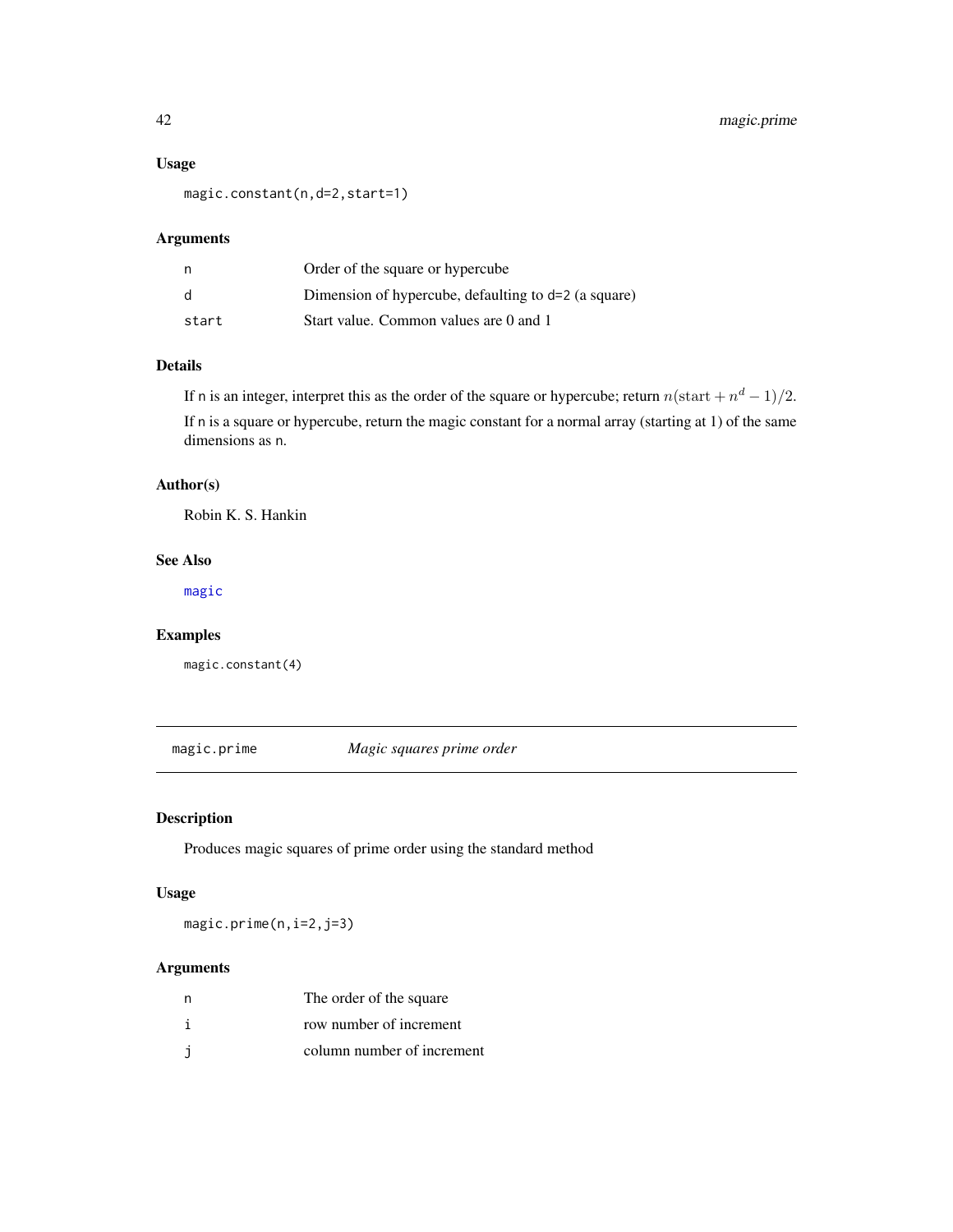# <span id="page-42-0"></span>magic.product 43

# Details

Claimed to work for prime order, but I've tried it (with the defaults for i and j) for many composite integers of the form  $6n + 1$  and  $6n - 1$  and found no exceptions; indeed, they all seem to be panmagic. It is not clear to me when the process works and when it doesn't.

# Author(s)

Robin K. S. Hankin

# References

<http://www.magic-squares.de/general/general.html>

# Examples

```
magic.prime(7)
f <- function(n){is.magic(magic.prime(n))}
all(sapply(6*1:30+1,f))
all(sapply(6*1:30-1,f))
```

```
is.magic(magic.prime(9,i=2,j=4),give.answers=TRUE)
magic.prime(7,i=2,j=4)
```
magic.product *Product of two magic squares*

# Description

Gives a magic square that is a product of two magic squares.

#### Usage

```
magic.product(a, b, mat=NULL)
magic.product.fast(a, b)
```
#### Arguments

| a   | First magic square; if a is an integer, use magic $(a)$ .                                                                                                                                                                                                                                                                                                                                                                                                                                           |
|-----|-----------------------------------------------------------------------------------------------------------------------------------------------------------------------------------------------------------------------------------------------------------------------------------------------------------------------------------------------------------------------------------------------------------------------------------------------------------------------------------------------------|
| b   | as above                                                                                                                                                                                                                                                                                                                                                                                                                                                                                            |
| mat | Matrix, of same size as a, of integers treated as modulo 8. Default value of<br>NULL equivalent to passing $a*0$ . Each number from 0-7 corresponds to one of<br>the 8 squares which have the same Frenicle's standard form, as generated by<br>transf(). Then subsquares of the product square (ie tiles of the same size as b)<br>are rotated and transposed appropriately according to their corresponding entry<br>in mat. This is a lot easier to see than to describe (see examples section). |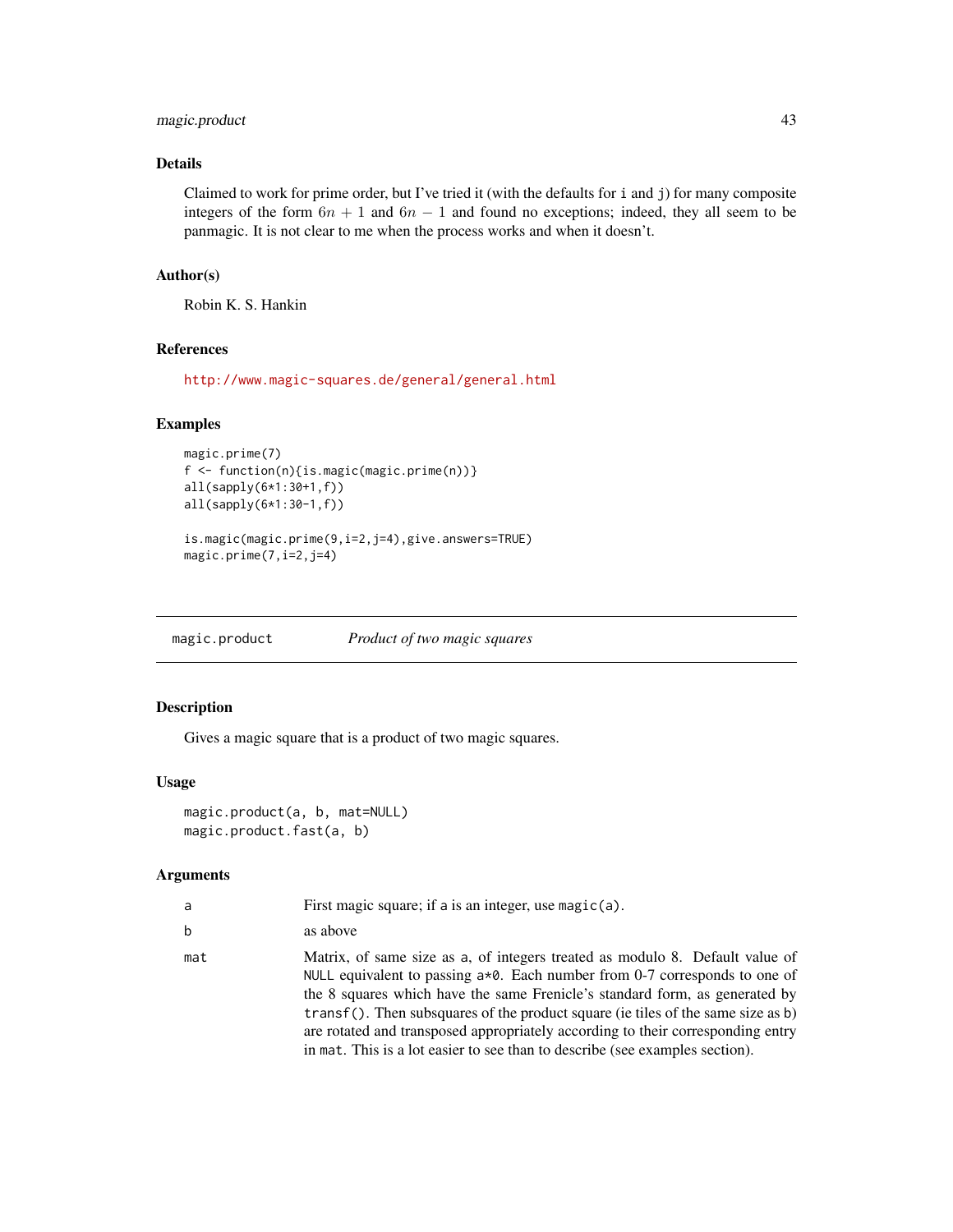# <span id="page-43-0"></span>Details

Function magic.product.fast() does not take a mat argument, and is equivalent to magic.product() with mat taking the default value of NULL. The improvement in speed is doubtful unless order(a) $\gg$ order(b), in which case there appears to be a substantial saving.

# Author(s)

Robin K. S. Hankin

# References

William H. Benson and Oswald Jacoby. New recreations with magic squares, Dover 1976 (and that paper in JRM)

#### Examples

```
magic.product(magic(3),magic(4))
magic.product(3,4)
mat < -matrix(0,3,3)a <- magic.product(3,4,mat=mat)
mat[1,1] < -1b <- magic.product(3,4,mat=mat)
```
a==b

magiccube.2np1 *Magic cubes of order 2n+1*

# Description

Creates odd-order magic cubes

#### Usage

magiccube.2np1(m)

#### Arguments

m  $n=2m+1$ 

#### Author(s)

Robin K. S. Hankin

#### References

website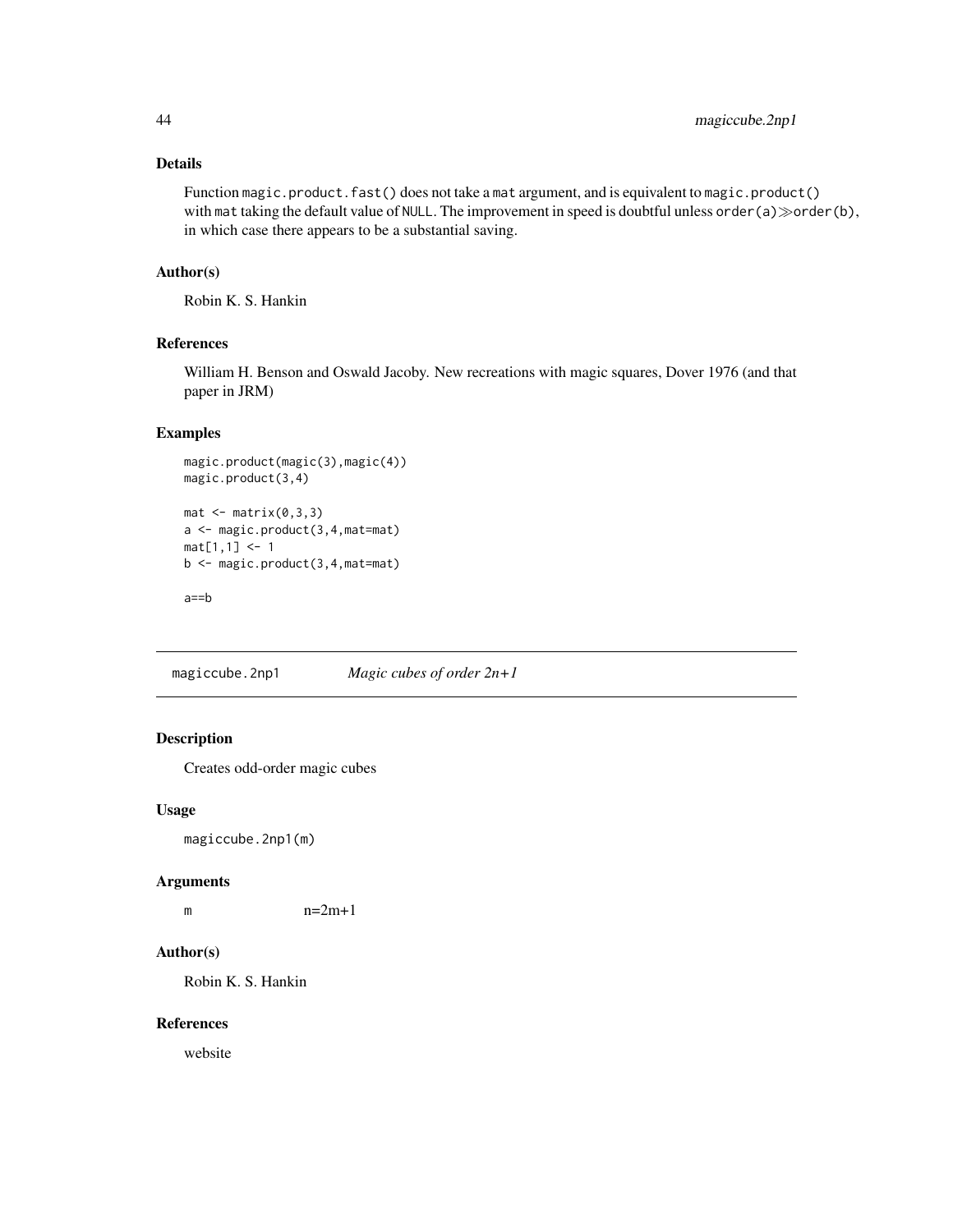# <span id="page-44-0"></span>magiccubes 45

#### See Also

[magic](#page-36-1)

# Examples

```
#try with m=3, n=2*3+1=7:
m < -7n < - 2*m + 1apply(magiccube.2np1(m),c(1,2),sum)
apply(magiccube.2np1(m),c(1,3),sum)
apply(magiccube.2np1(m),c(2,3),sum)
#major diagonal checks out:
sum(magiccube.2np1(m)[matrix(1:n,n,3)])
#now other diagonals:
b \leq c(-1,1)f <- function(dir,v){if(dir>0){return(v)}else{return(rev(v))}}
g <- function(jj){sum(magiccube.2np1(m)[sapply(jj,f,v=1:n)])}
apply(expand.grid(b,b,b),1,g) #each diagonal twice, once per direction.
```
magiccubes *Magic cubes of order 3*

# Description

A list of four elements listing each fundamentally different magic cube of order 3

# Usage

data(magiccubes)

# Source

Originally discovered by Hendricks

```
data(magiccubes)
magiccubes$a1
sapply(magiccubes,is.magichypercube)
```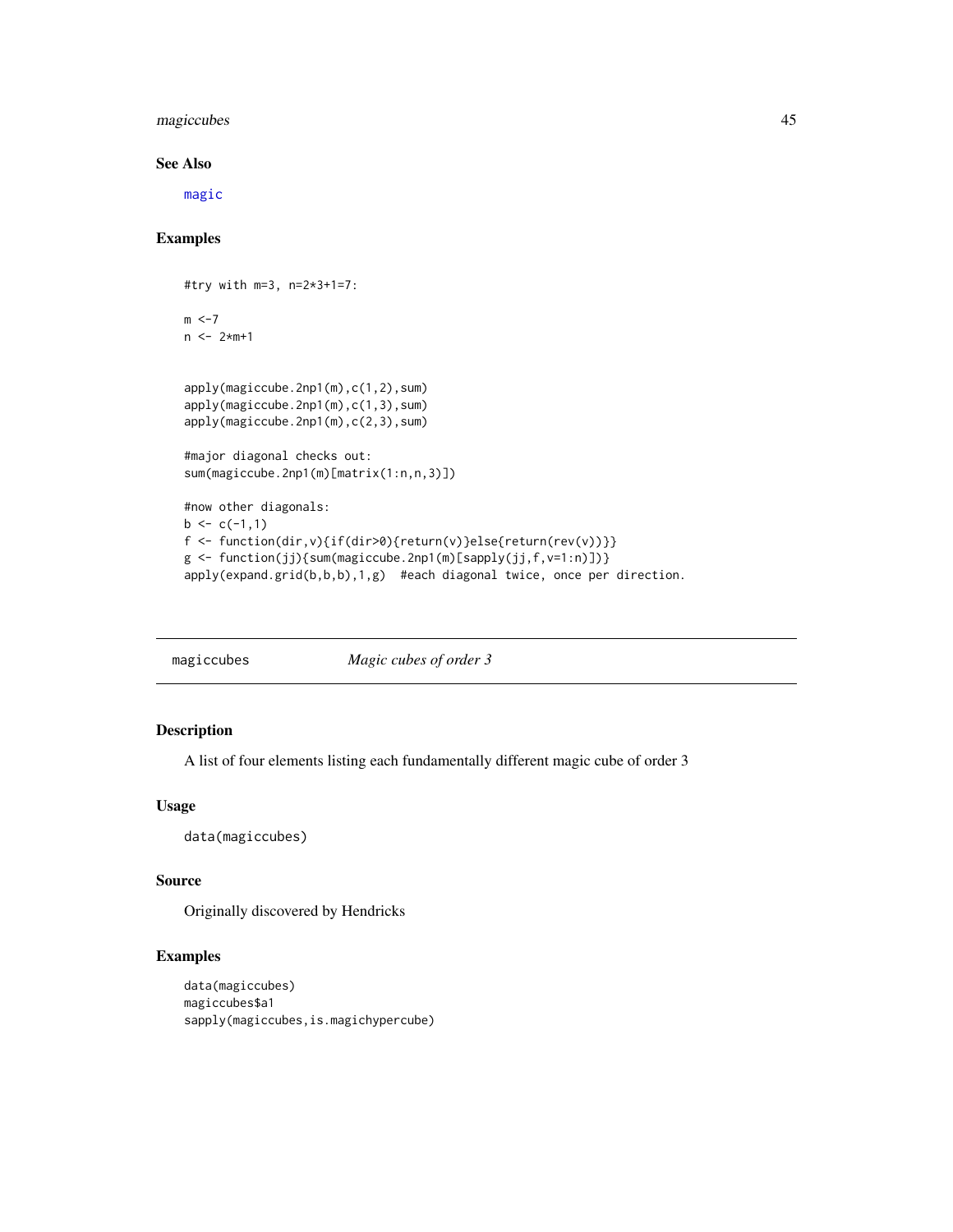<span id="page-45-0"></span>magichypercube.4n *Magic hypercubes of order 4n*

#### Description

Returns magic hypercubes of order 4n and any dimension.

#### Usage

magichypercube.4n(m,  $d = 3$ )

# Arguments

| m | Magic hypercube produced of order $n = 4m$ |
|---|--------------------------------------------|
|   | Dimensionality of cube.                    |

# Details

Uses a rather kludgy (but vectorized) method. I am not 100% sure that the method does in fact produce magic squares for all orders and dimensions.

# Author(s)

Robin K. S. Hankin

# Examples

```
magichypercube.4n(1,d=4)
magichypercube.4n(2,d=3)
```
magicplot *Joins consecutive numbers of a magic square.*

# Description

A nice way to graphically represent normal magic squares. Lines are plotted to join successive numbers from 1 to  $n^2$ . Many magic squares have attractive such plots.

# Usage

```
magicplot(m, number = TRUE, do.circuit = FALSE, ...)
```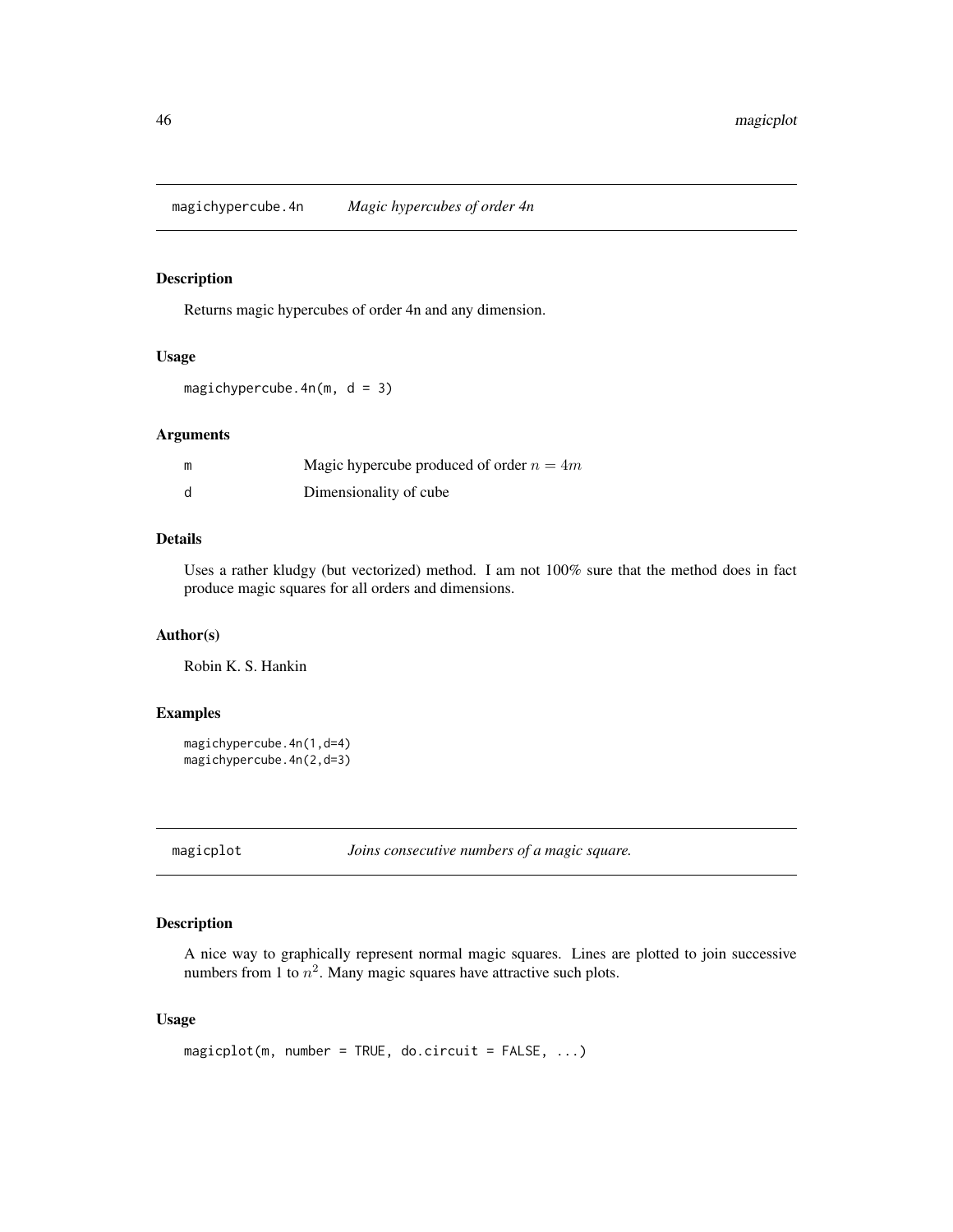#### <span id="page-46-0"></span>minmax and the contract of the contract of the contract of the contract of the contract of the contract of the contract of the contract of the contract of the contract of the contract of the contract of the contract of the

## Arguments

| m                       | Magic square to be plotted.                                               |
|-------------------------|---------------------------------------------------------------------------|
| number                  | Boolean variable with TRUE meaning to include the numbers on the plot     |
| do.circuit              | Boolean variable with TRUE meaning to include the line joining $n^2$ to 1 |
| $\cdot$ $\cdot$ $\cdot$ | Extra parameters passed to plot()                                         |

# Author(s)

Robin K. S. Hankin

# Examples

magicplot(magic.4n(2))

<span id="page-46-1"></span>

minmax *are all elements of a vector identical?*

# Description

Returns TRUE if and only if all elements of a vector are identical.

# Usage

minmax(x, tol=1e-6)

# Arguments

| X   | Vector to be tested        |
|-----|----------------------------|
| tol | Relative tolerance allowed |

#### Details

If x is an integer, exact equality is required. If real or complex, a relative tolerance of tol is required. Note that functions such as is.magic() and is.semimagichypercube() use the default value for tol. To change this, define a new Boolean function that tests the sum to the required tolerance, and set boolean to TRUE

# Author(s)

Robin K. S. Hankin

# See Also

is.magic()

```
data(Ollerenshaw)
minmax(subsums(Ollerenshaw,2)) #should be TRUE, as per is.2x2.correct()
```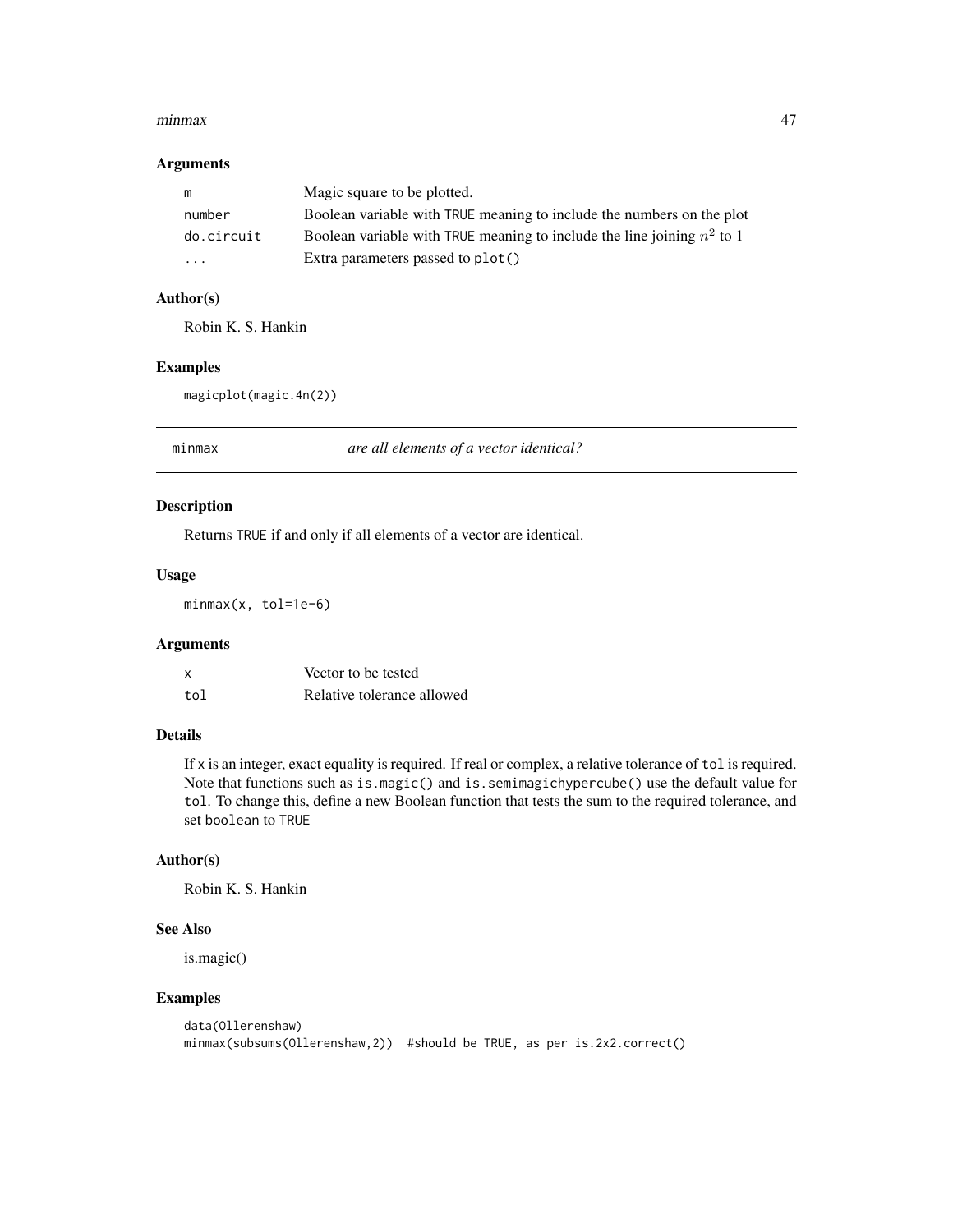<span id="page-47-0"></span>

# Description

Returns a square of order  $n = 2m$  that has been claimed to be magic, but isn't.

# Usage

notmagic.2n(m)

# Arguments

m Order of square is  $n = 2m$ 

# Note

This took me a whole evening to code up. And I was quite pleased with the final vectorized form: it matches Andrews's (8 by 8) example square exactly. What a crock

# Author(s)

Robin K. S. Hankin

# References

"Magic Squares and Cubes", Andrews, (book)

# Examples

```
notmagic.2n(4)
is.magic(notmagic.2n(4))
is.semimagic(notmagic.2n(4))
```
nqueens *N queens problem*

# Description

Solves the N queens problem for any n-by-n board.

# Usage

```
bernhardsson(n)
bernhardssonA(n)
bernhardssonB(n)
```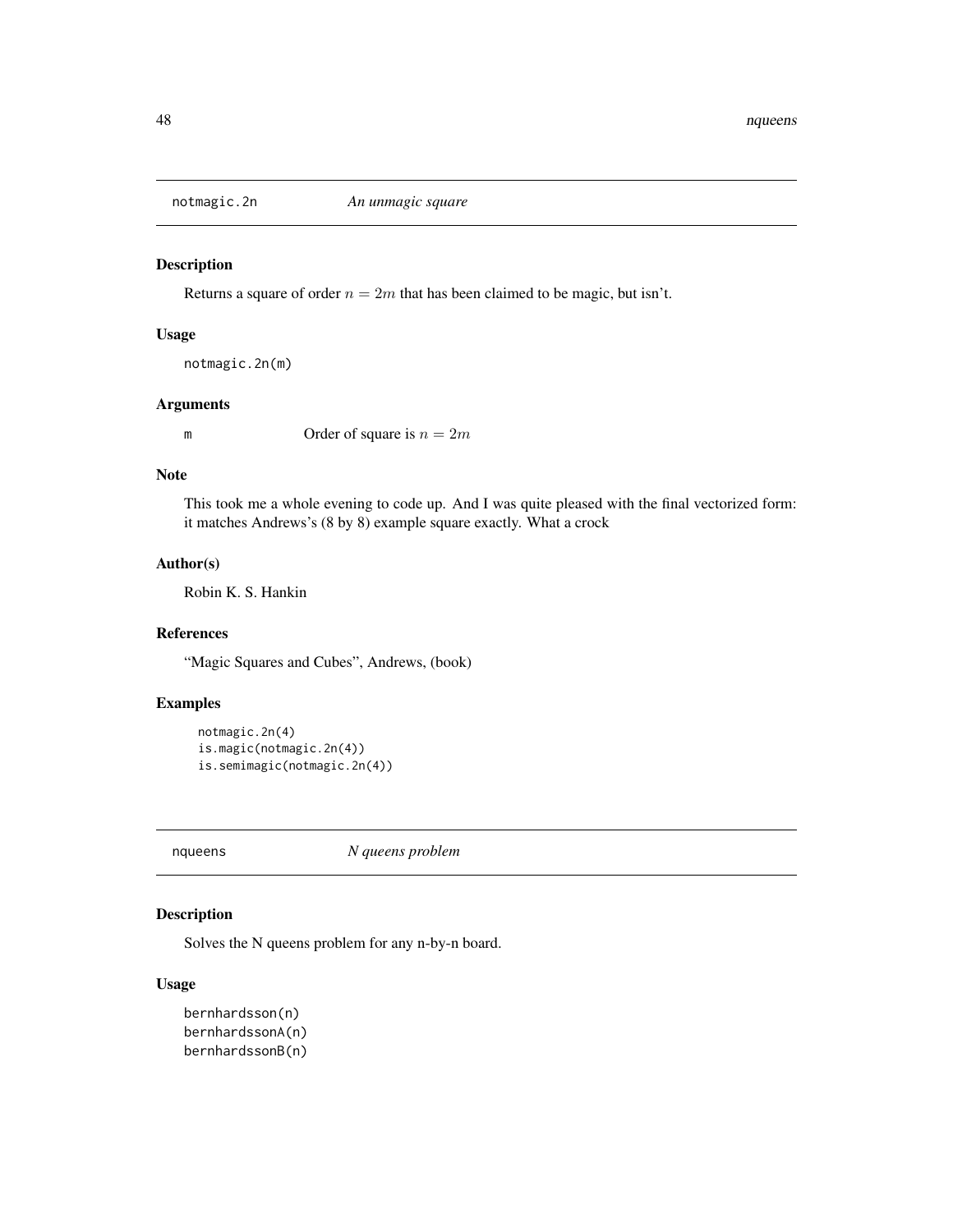#### nqueens **49**

## Arguments

n Size of the chessboard

#### Details

Uses a direct transcript of Bo Bernhardsson's method.

All solutions (up to reflection and translation) for the 8-by-8 case given in the examples.

#### Author(s)

Robin K. S. Hankin

# References

- Bo Bernhardsson 1991. "Explicit solutions to the n-queens problem for all n". *SIGART Bull.*, 2(2):7
- Weisstein, Eric W. "Queens Problem" From *MathWorld–A Wolfram Web Resource* [http://](http://mathworld.wolfram.com/QueensProblem.html) [mathworld.wolfram.com/QueensProblem.html](http://mathworld.wolfram.com/QueensProblem.html)

```
bernhardsson(7)
a <-
 matrix(
         c(3,6,2,7,1,4,8,5,
           2,6,8,3,1,4,7,5,
           6,3,7,2,4,8,1,5,
           3,6,8,2,4,1,7,5,
           4,8,1,3,6,2,7,5,
           7,2,6,3,1,4,8,5,
           2,6,1,7,4,8,3,5,
           1,6,8,3,7,4,2,5,
           1,5,8,6,3,7,2,4,
           2,4,6,8,3,1,7,5,
           6,3,1,8,4,2,7,5,
           4,6,8,2,7,1,3,5)
         ,8,12)
out <- array(0L,c(8,8,12))
for(i in 1:12){
 out[cbind(seq_len(8),a[,i],i)] <- 1L
}
```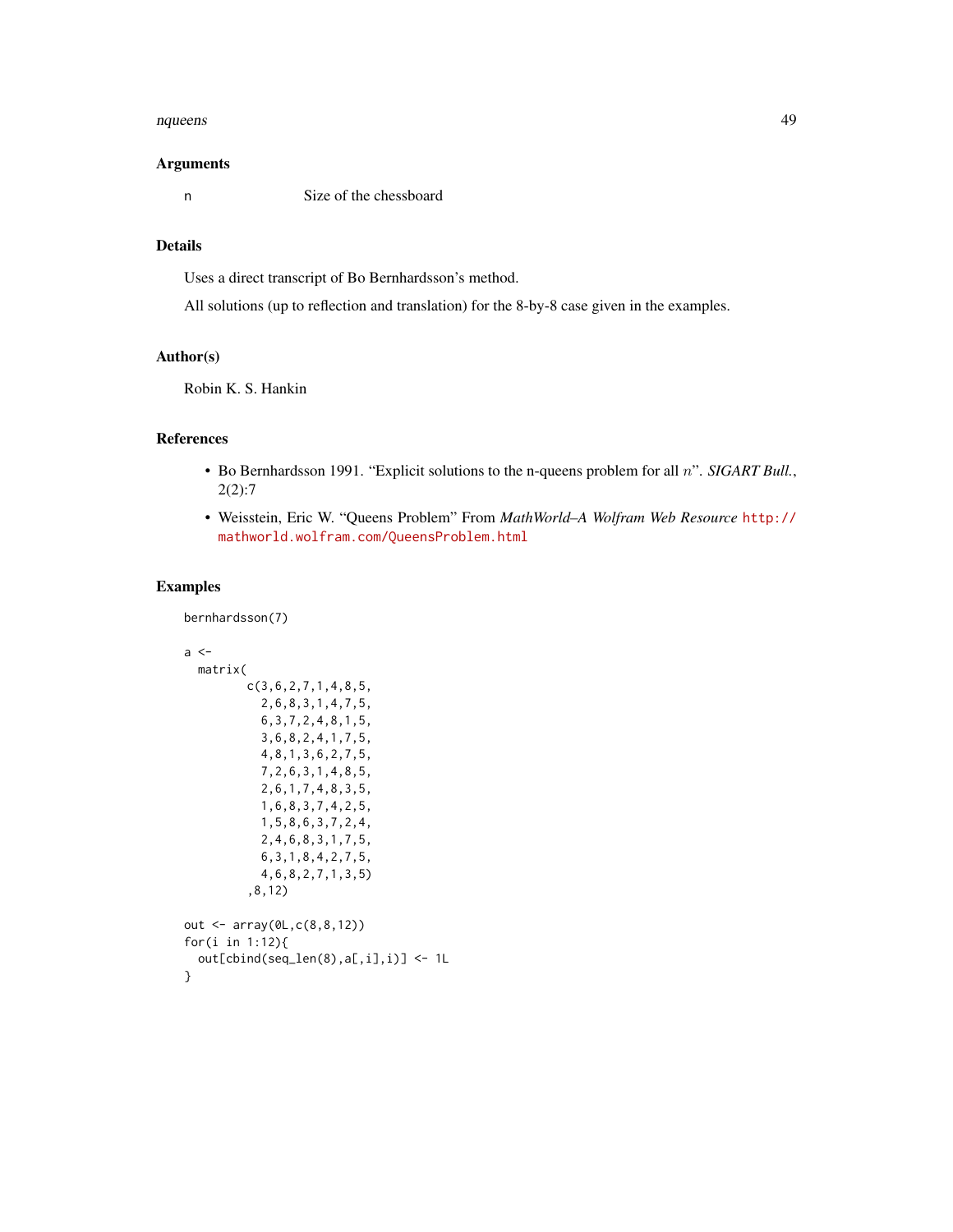<span id="page-49-0"></span>

#### Description

A 12-by-12 most perfect square due to Ollerenshaw

# Usage

data(Ollerenshaw)

#### Source

"Most perfect pandiagonal magic squares", K. Ollerenshaw and D. Bree, 1998, Institute of Mathematics and its applications

# Examples

```
data(Ollerenshaw)
is.mostperfect(Ollerenshaw)
```
<span id="page-49-1"></span>panmagic.4 *Panmagic squares of order 4*

# Description

Creates all fundamentally different panmagic squares of order 4.

#### Usage

panmagic.4(vals =  $2^*(0:3)$ )

# Arguments

vals a length four vector giving the values which are combined in each of the  $2<sup>4</sup>$ possible ways. Thus vals=2^sample(0:3) always gives a normal square (0-15 in binary).

# Author(s)

Robin K. S. Hankin

#### References

<http://www.grogono.com/magic/index.php>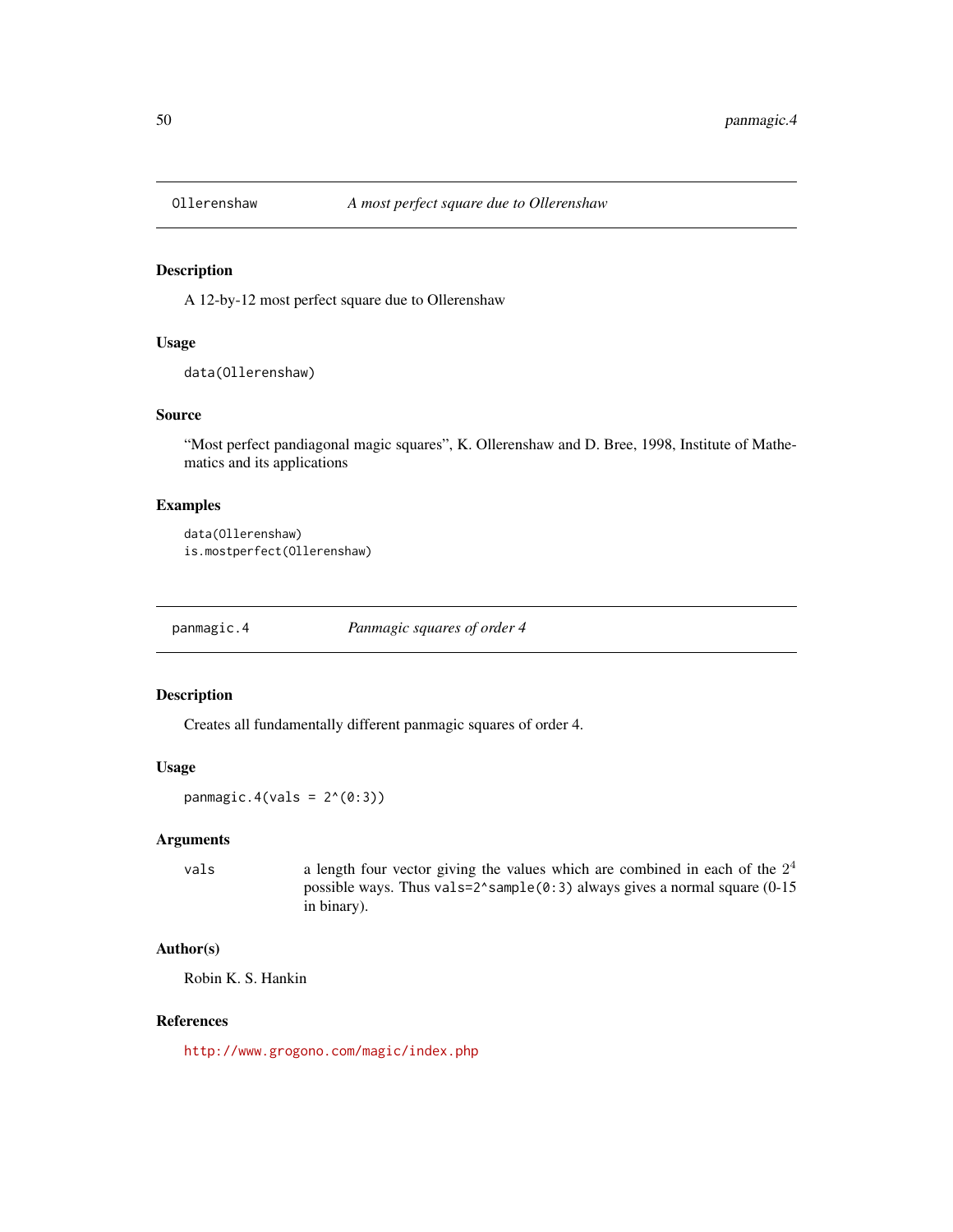# <span id="page-50-0"></span>panmagic.6npm1 51

# See Also

[panmagic.6npm1](#page-50-1)

#### Examples

```
panmagic.4()
panmagic.4(2^c(1,3,2,0))
panmagic.4(10^(0:3))
```
<span id="page-50-1"></span>panmagic.6npm1 *Panmagic squares of order 4n, 6n+1 and 6n-1*

# Description

Produce a panmagic square of order  $4n$  or  $6n \pm 1$  using a classical method

#### Usage

```
panmagic.6npm1(n)
panmagic.6np1(m)
panmagic.6nm1(m)
panmagic.4n(m)
```
#### Arguments

| m | Function panmagic.6np1(m) returns a panmagic square of order $n = 6m + 1$<br>for $m > 1$ , and function panmagic. 6nm1(m) returns a panmagic square of order |
|---|--------------------------------------------------------------------------------------------------------------------------------------------------------------|
|   | $n = 6m - 1$ for $m \ge 1$ , using a classical method.                                                                                                       |
|   | Function panmagic.4n(m) returns a magic square of order $n = 4m$                                                                                             |
|   | Function panmagic. 6npm1(n) returns a panmagic square of order n where $n =$<br>$6m + 1$                                                                     |

# Details

Function panmagic.6npm1(n) will return a square if n is not of the form  $6m \pm 1$ , but it is not necessarily magic.

#### Author(s)

Robin K. S. Hankin

# References

"Pandiagonal magic square." *Wikipedia, The Free Encyclopedia.* Wikimedia Foundation, Inc. 13 February 2013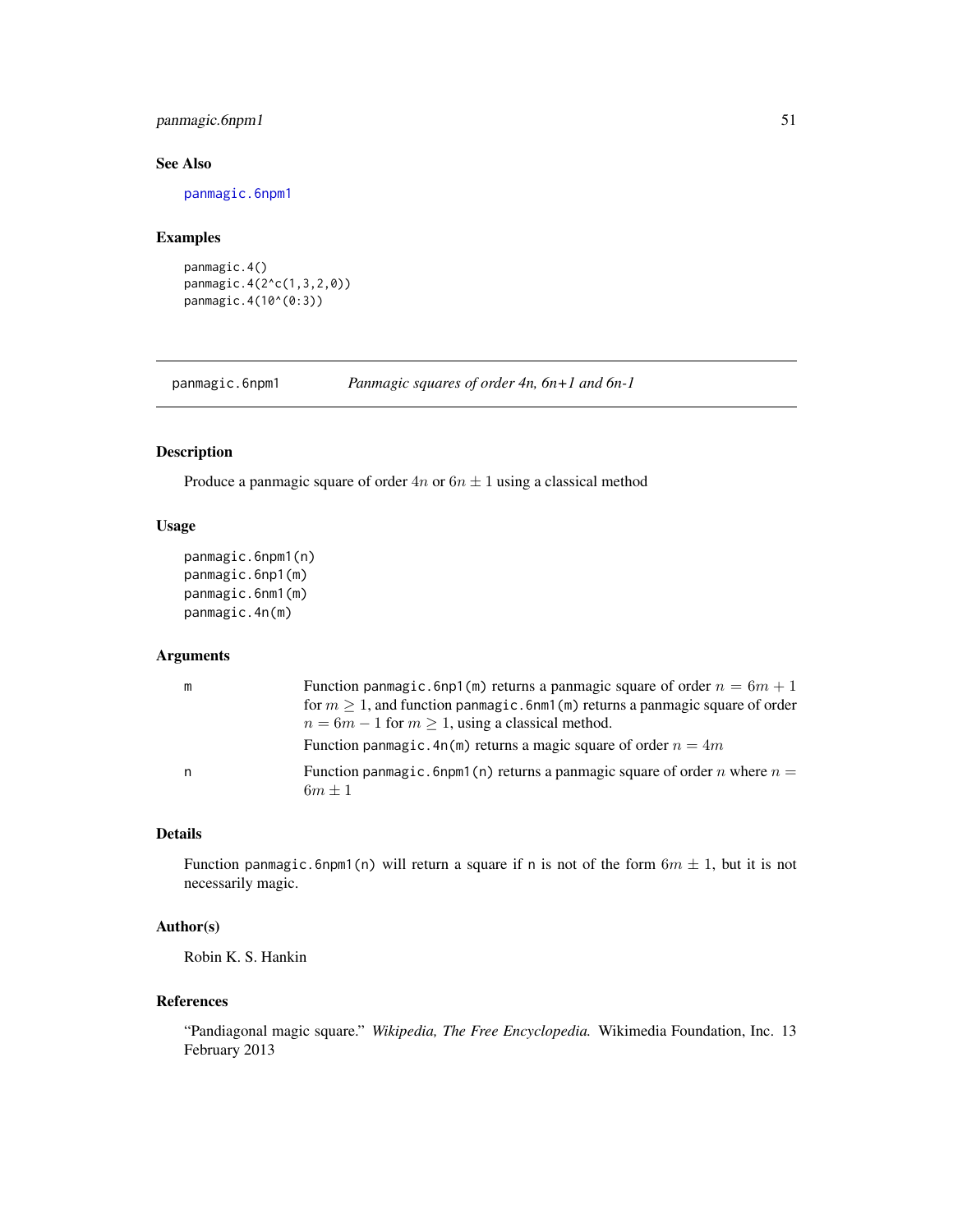# See Also

[magic](#page-36-1)

# Examples

```
panmagic.6np1(1)
panmagic.6npm1(13)
```
all(sapply(panmagic.6np1(1:3),is.panmagic))

panmagic.8 *Panmagic squares of order 8*

# Description

Produces each of a wide class of order 8 panmagic squares

# Usage

panmagic.8(chosen =  $1:6$ , vals =  $2^*(0:5)$ )

# Arguments

| chosen | Which of the magic carpets are used in combination                                    |
|--------|---------------------------------------------------------------------------------------|
| vals   | The values combined to produce the magic square. Choosing $\theta$ : 5 gives a normal |
|        | magic square.                                                                         |

#### Note

Not all choices for chosen give normal magic squares. There seems to be no clear pattern. See website in references for details.

# Author(s)

Robin K. S. Hankin

#### References

<http://www.grogono.com/magic/index.php>

# See Also

[panmagic.4](#page-49-1)

<span id="page-51-0"></span>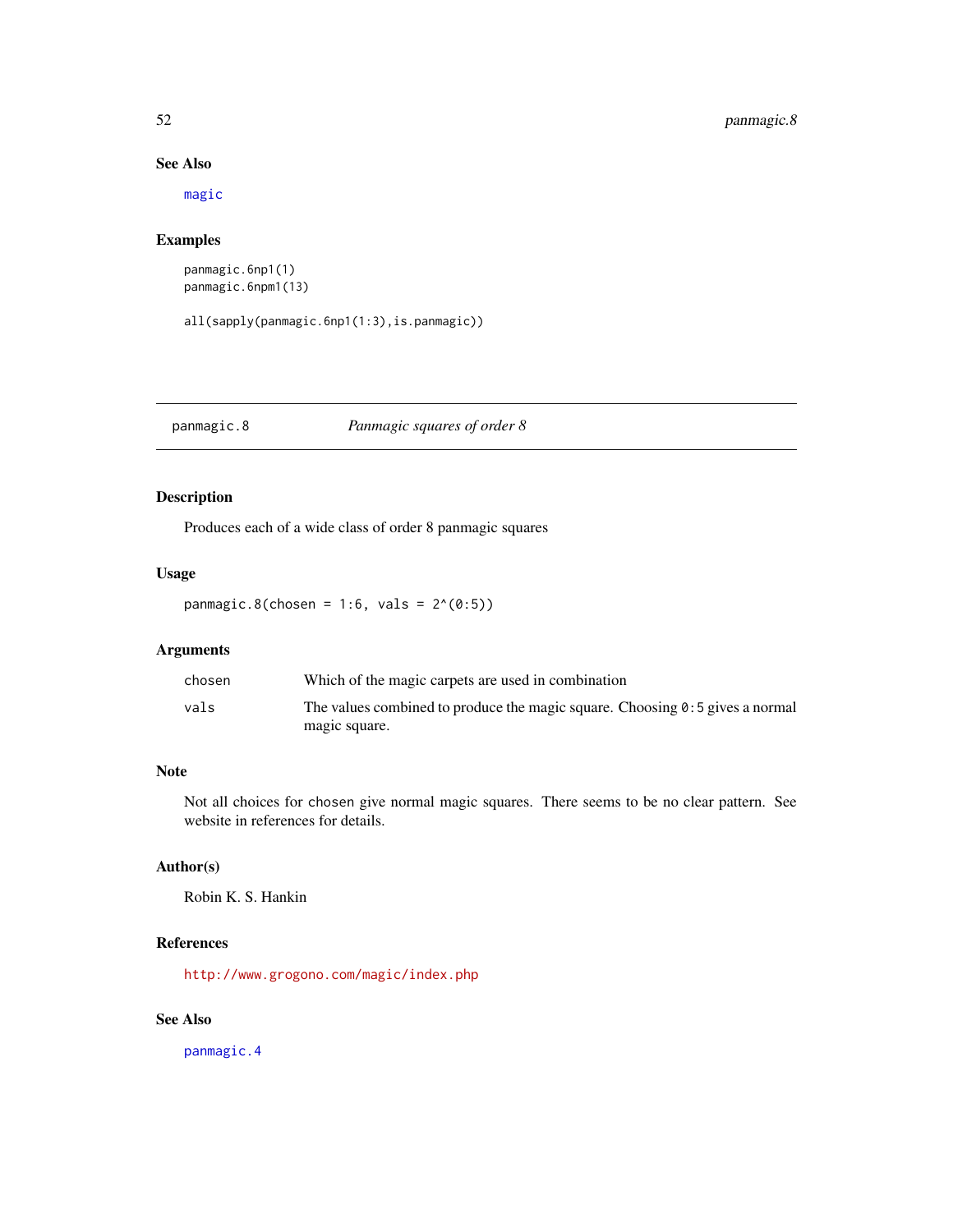# <span id="page-52-0"></span>perfectcube5 53

# Examples

```
is.panmagic(panmagic.8(chosen=2:7))
is.normal(panmagic.8(chosen=2:7))
is.normal(panmagic.8(chosen=c(1,2,3,6,7,8)))
#to see the twelve basis magic carpets, set argument 'chosen' to each
#integer from 1 to 12 in turn, with vals=1:
panmagic.8(chosen=1,vals=1)-1
image(panmagic.8(chosen=12,vals=1))
```
perfectcube5 *A perfect magic cube of order 5*

# Description

A perfect cube of order 5, due to Trump and Boyer

#### Usage

data(perfectcube5)

# Examples

```
data(perfectcube5)
is.perfect(perfectcube5)
```
perfectcube6 *A perfect cube of order 6*

# Description

A perfect cube of order 6 originally due to Trump

# Usage

data(perfectcube6)

```
data(perfectcube6)
is.perfect(perfectcube6)
is.magichypercube(perfectcube6[2:5,2:5,2:5])
```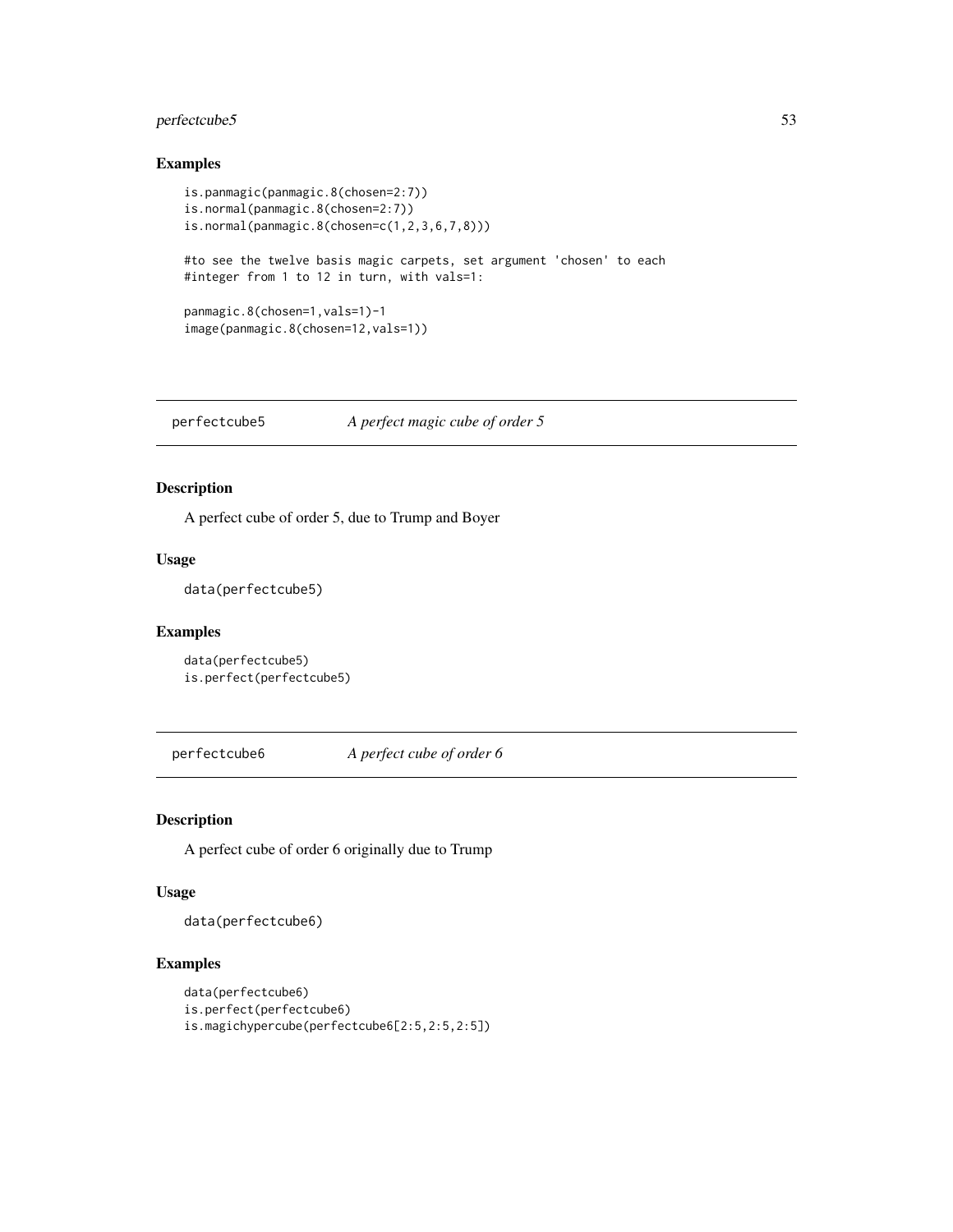<span id="page-53-0"></span>

#### Description

Forces an (integer) array to have entries in the range 1-n, by (i) taking the entries modulo n, then (ii) setting zero elements to n. Useful for modifying index arrays into a form suitable for use with magic squares.

#### Usage

process(x, n)

#### Arguments

| x | Index array to be processed     |
|---|---------------------------------|
| n | Modulo of arithmetic to be used |

# Author(s)

Robin K. S. Hankin

# Examples

```
# extract the broken diagonal of magic.2np1(4) that passes
# through element [1,5]:
a \leftarrow \text{magic}.2np1(4)index \leq t(c(1,5)+rbind(1:9,1:9))
```
<span id="page-53-1"></span>recurse *Recursively apply a permutation*

# Description

Recursively apply a permutation to a vector an arbitrary number of times. Negative times mean apply the inverse permutation.

# Usage

recurse(perm, i, start = seq\_along(perm))

a[process(index,9)]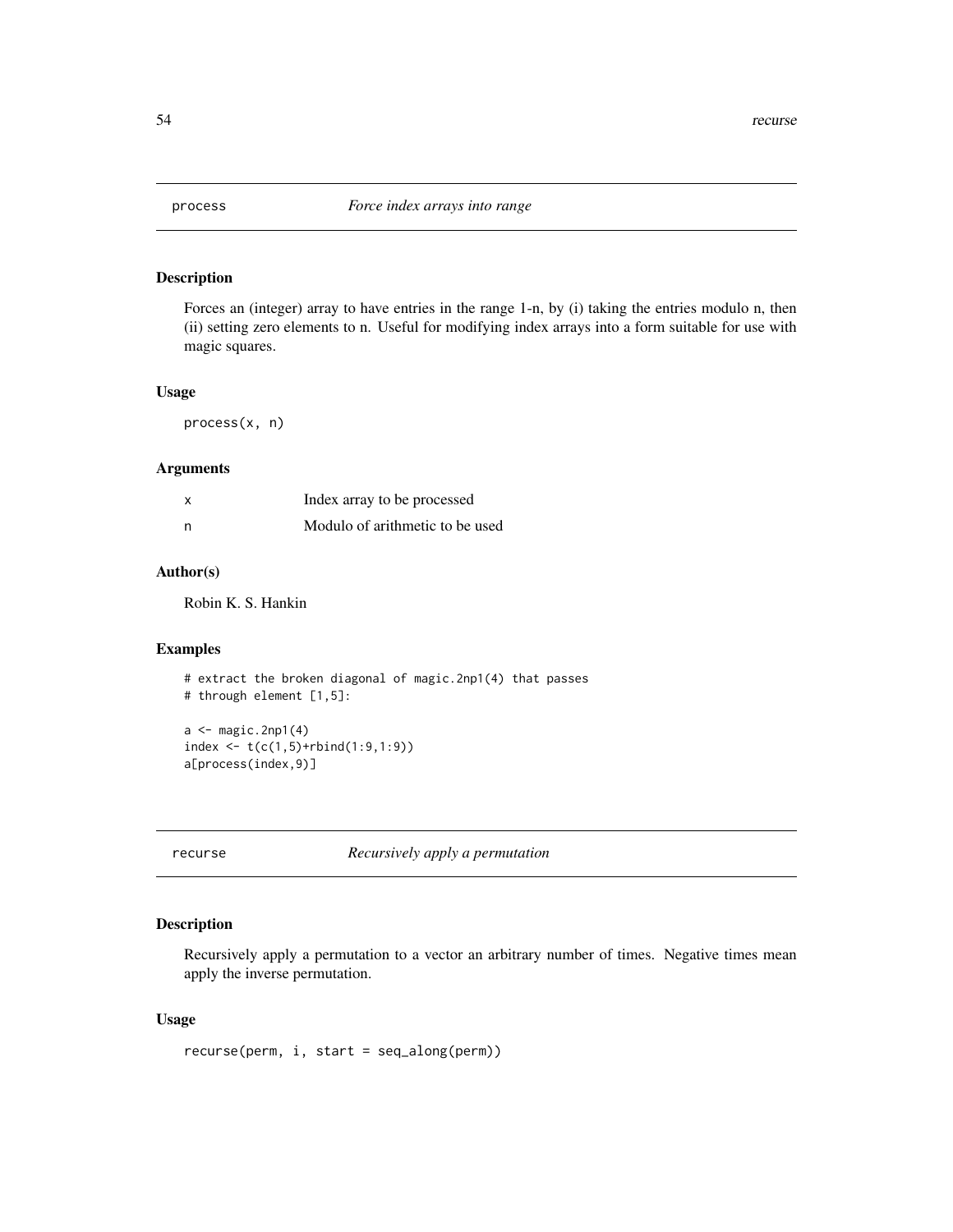<span id="page-54-0"></span> $s$ am 55

# Arguments

| perm  | Permutation (integers 1 to length (start) in some order)                      |
|-------|-------------------------------------------------------------------------------|
| start | Start vector to be permuted                                                   |
| i     | Number of times to apply the permutation. $i=0$ gives start by definition and |
|       | negative values use the inverse permutation                                   |

# Author(s)

Robin K. S. Hankin

# See Also

[hudson](#page-24-2)

# Examples

```
n < -15noquote(recurse(start=letters[1:n],perm=shift(1:n),i=0))
noquote(recurse(start=letters[1:n],perm=shift(1:n),i=1))
noquote(recurse(start=letters[1:n],perm=shift(1:n),i=2))
noquote(recurse(start=letters[1:n],perm=sample(n),i=1))
noquote(recurse(start=letters[1:n],perm=sample(n),i=2))
```
<span id="page-54-1"></span>sam *Sparse antimagic squares*

# Description

Produces an antimagic square of order m using Gray and MacDougall's method.

#### Usage

sam(m, u, A=NULL, B=A)

# Arguments

| m    | Order of the magic square (not "n": the terminology follows Gray and Mac-<br>Dougall) |
|------|---------------------------------------------------------------------------------------|
| u    | See details section                                                                   |
| A, B | Start latin squares, with default NULL meaning to use circulant (m)                   |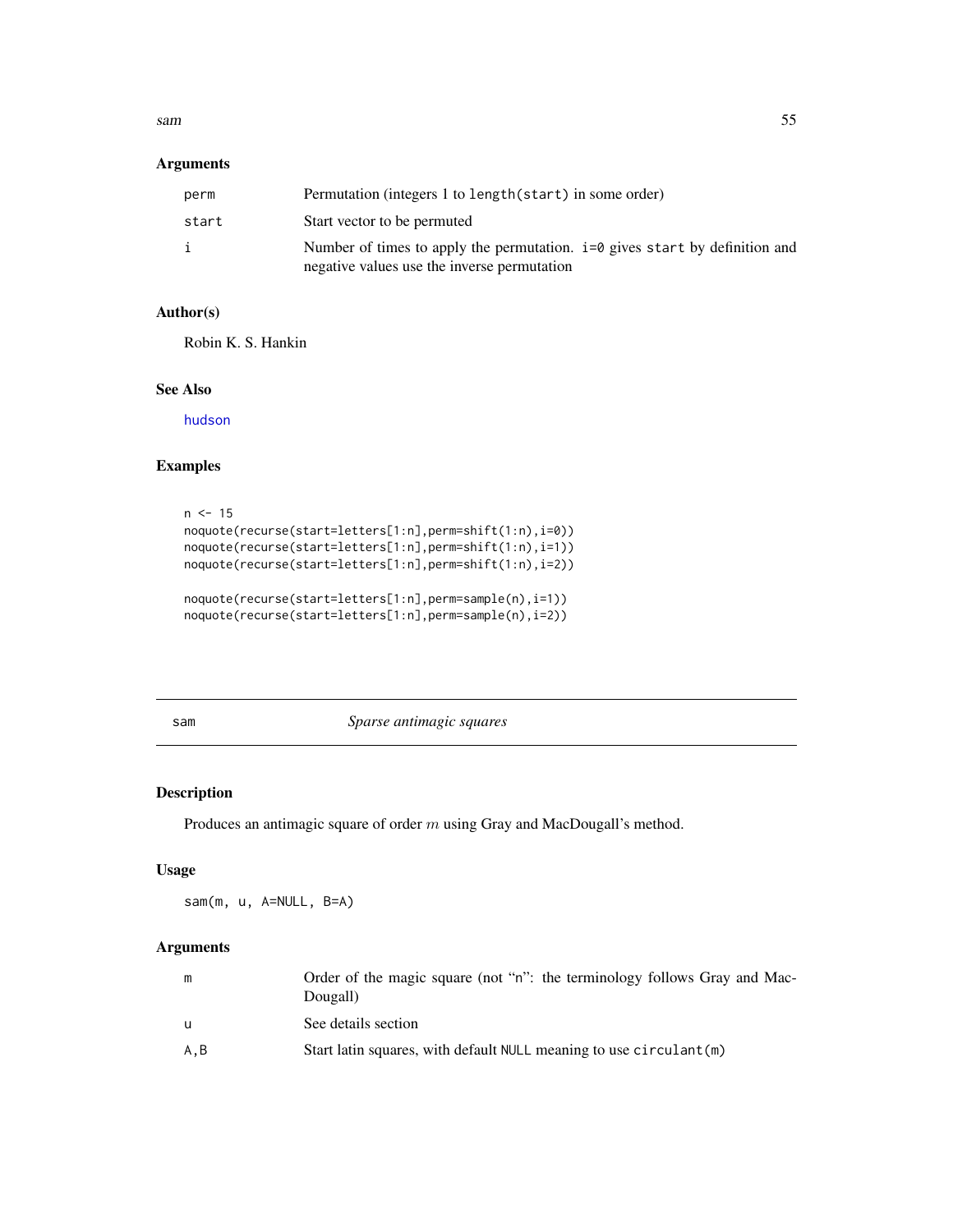# <span id="page-55-0"></span>Details

In Gray's terminology, sam(m, n) produces a  $SAM(2m, 2u + 1, 0)$ .

The method is not vectorized.

To test for these properties, use functions such as is.antimagic(), documented under is.magic.Rd.

# Author(s)

Robin K. S. Hankin

# References

I. D. Gray and J. A. MacDougall 2006. "Sparse anti-magic squares and vertex-magic labelings of bipartite graphs", *Discrete Mathematics*, volume 306, pp2878-2892

# See Also

[magic](#page-36-1),[is.magic](#page-25-1)

# Examples

sam(6,2)

```
jj <- matrix(c(
    5, 2, 3, 4, 1,
    3, 5, 4, 1, 2,
    2, 3, 1, 5, 4,
    4, 1, 2, 3, 5,
     1, 4, 5, 2, 3),5,5)
```
is.sam(sam(5,2,B=jj))

# shift *Shift origin of arrays and vectors*

# <span id="page-55-1"></span>Description

Shift origin of arrays and vectors.

# Usage

 $shift(x, i=1)$ ashift(a, v=rep(1,length(dim(a))))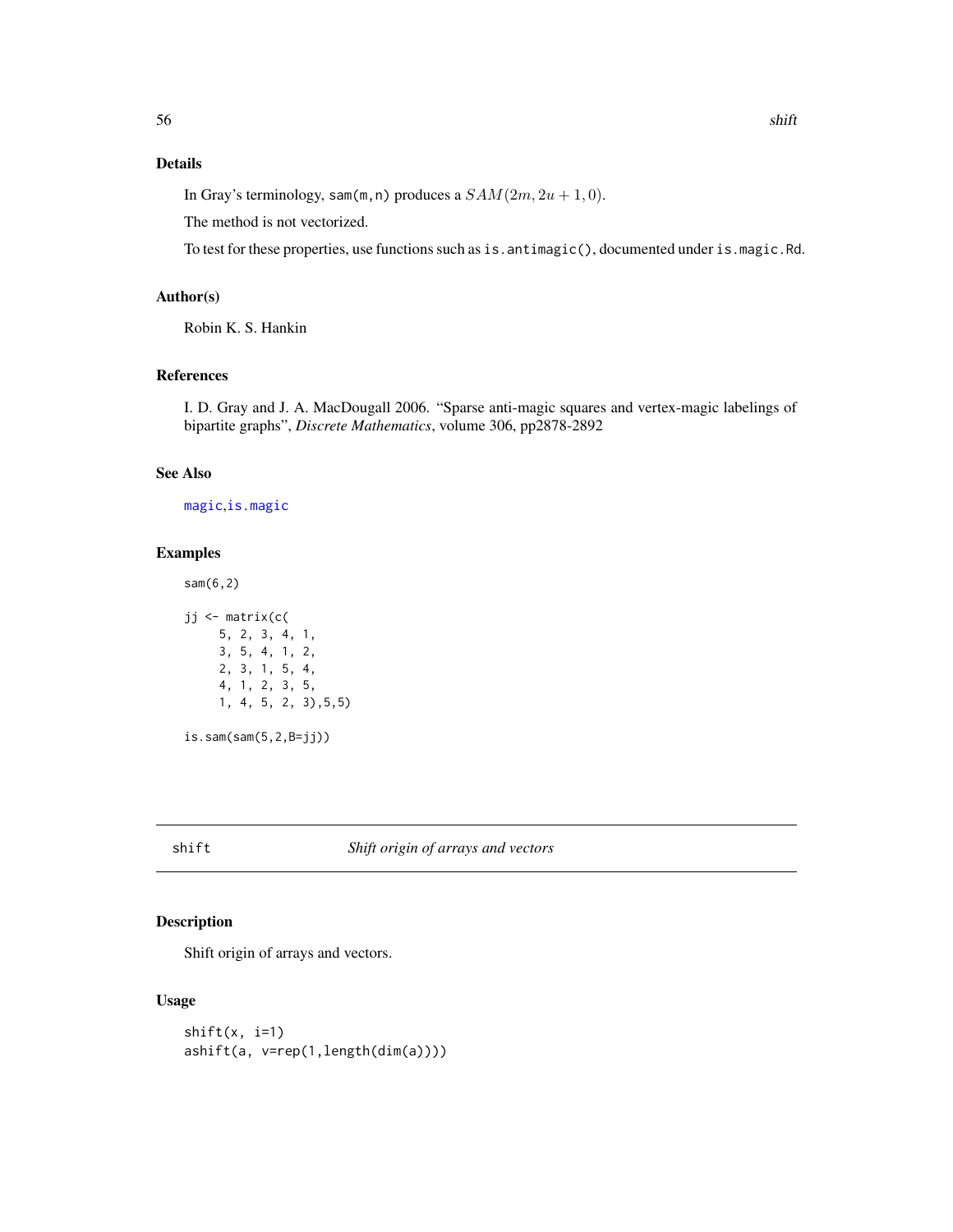#### <span id="page-56-0"></span>strachey 57

#### **Arguments**

| $\mathsf{x}$ | Vector to be shifted                                                                                                                                                                                                                                                                                            |
|--------------|-----------------------------------------------------------------------------------------------------------------------------------------------------------------------------------------------------------------------------------------------------------------------------------------------------------------|
|              | Number of places elements to be shifted, with default value of 1 meaning to put<br>the last element first, followed by the first element, then the second, etc.                                                                                                                                                 |
| a            | Array to be shifted                                                                                                                                                                                                                                                                                             |
| v            | Vector of numbers to be shifted in each dimension, with default value corre-<br>sponding to shift()ing each dimension by 1 unit. If the length of $\nu$ is less than<br>$length(dim(a))$ , it is padded with zeros (thus a scalar value of i indicates that<br>the first dimension is to be shifted by i units) |

#### Details

Function shift(x,n) returns  $P^{n}(x)$  where P is the permutation  $(n, 1, 2, ..., n - 1)$ .

Function ashift is the array generalization of this: the  $n<sup>th</sup>$  dimension is shifted by  $\vee$ [n]. In other words, ashift(a,v)=a[shift(1:(dim(a)[1]),v[1]),...,shift(1:(dim(a)[n]),v[n])]. It is named by analogy with abind() and aperm().

This function is here because a shifted semimagic square or hypercube is semimagic and a shifted pandiagonal square or hypercube is pandiagonal (note that a shifted magic square is not necessarily magic, and a shifted perfect hypercube is not necessarily perfect).

# Author(s)

Robin K. S. Hankin

#### Examples

```
shift(1:10,3)
m <- matrix(1:100,10,10)
ashift(m,c(1,1))
ashift(m,c(0,1)) #note columns shifted by 1, rows unchanged.
ashift(m,dim(m)) #m unchanged (Mnemonic).
```

| strachey |  |
|----------|--|
|----------|--|

strachey *Strachey's algorithm for magic squares*

#### Description

Uses Strachey's algorithm to produce magic squares of singly-even order.

# Usage

strachey(m, square=magic.2np1(m))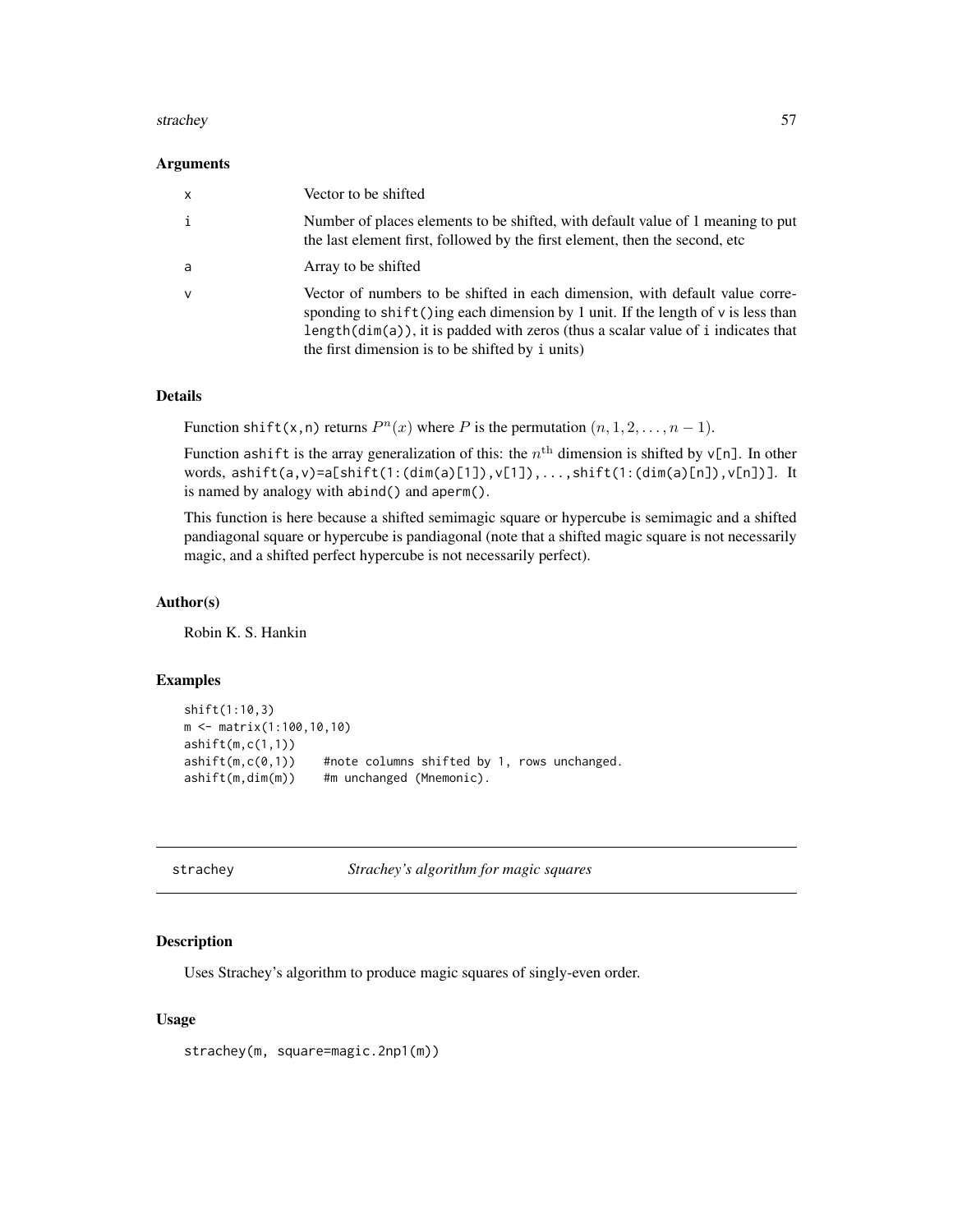<span id="page-57-0"></span>58 subsums and the contract of the contract of the contract of the contract of the contract of the contract of the contract of the contract of the contract of the contract of the contract of the contract of the contract of

#### **Arguments**

|        | magic square produced of order n=2m+1                                                                                                                                    |
|--------|--------------------------------------------------------------------------------------------------------------------------------------------------------------------------|
| square | magic square of order 2m <sup>+1</sup> needed for Strachey's method. Default value gives<br>the standard construction, but the method will work with any odd order magic |
|        | square                                                                                                                                                                   |

# Details

Strachey's method essentially places four identical magic squares of order  $2m + 1$  together to form one of  $n = 4m + 2$ . Then  $0, n^2/4, n^2/2, 3n^2/4$  is added to each square; and finally, certain squares are swapped from the top subsquare to the bottom subsquare.

See the final example for an illustration of how this works, using a zero matrix as the submatrix. Observe how some 75s are swapped with some 0s, and some 50s with some 25s.

#### Author(s)

Robin K. S. Hankin

#### See Also

[magic.4np2](#page-39-1),[lozenge](#page-35-1)

# Examples

```
strachey(3)
strachey(2,square=magic(5))
strachey(2,square=magic(5)) %eq% strachey(2,square=t(magic(5)))
#should be FALSE
#Show which numbers have been swapped:
strachey(2,square=matrix(0,5,5))
#It's still magic, but not normal:
 is.magic(strachey(2,square=matrix(0,5,5)))
```
<span id="page-57-1"></span>subsums *Sums of submatrices*

#### Description

Returns the sums of submatrices of an array; multidimensional moving window averaging

#### Usage

subsums(a,p,func="sum",wrap=TRUE, pad=0)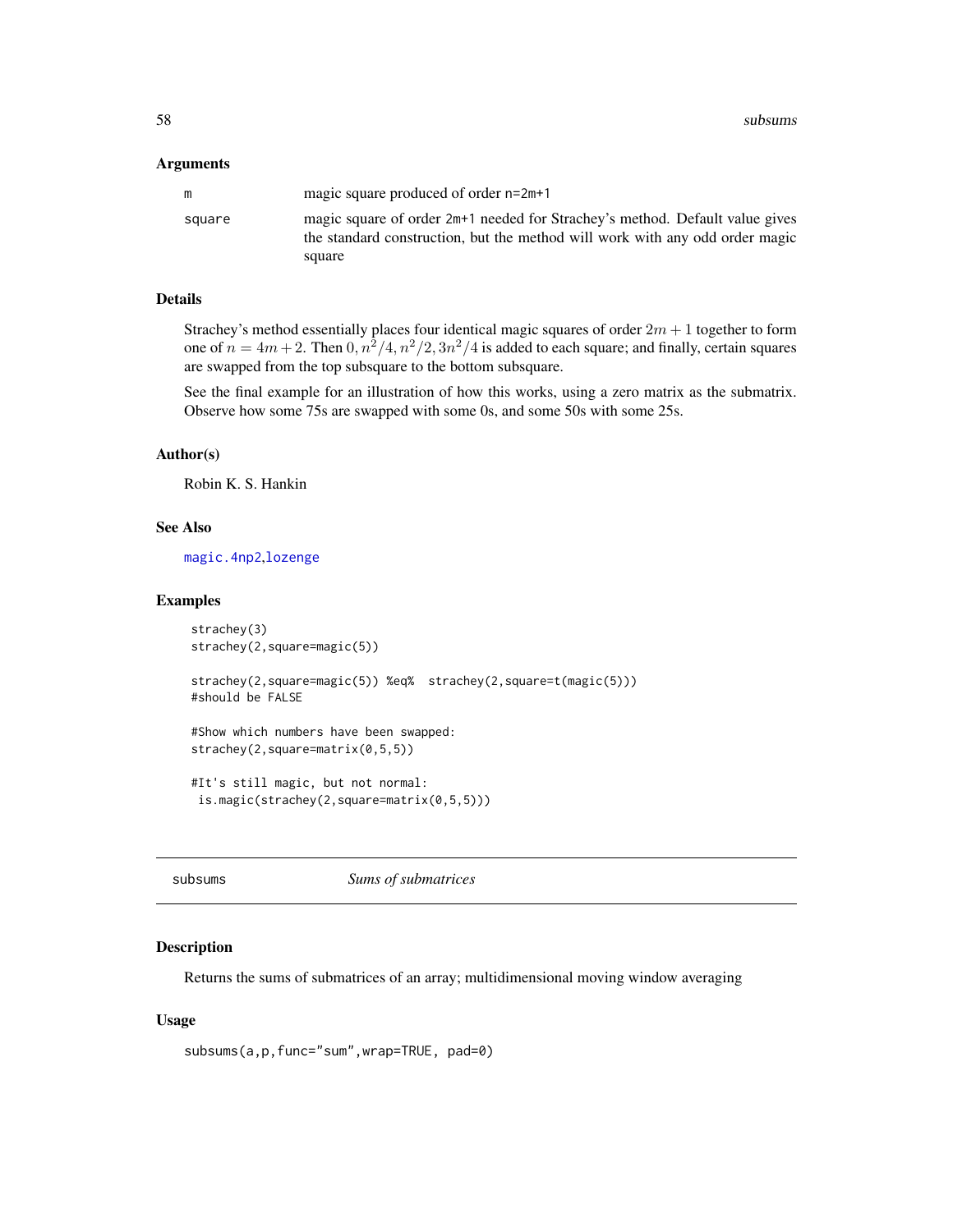#### subsums 59

#### Arguments

| a    | Array to be analysed                                                                                                                                                                                                                                                                                                                |
|------|-------------------------------------------------------------------------------------------------------------------------------------------------------------------------------------------------------------------------------------------------------------------------------------------------------------------------------------|
| p    | Argument specifying the subarrays to be summed. If a vector of length greater<br>than one, it is assumed to be of length $d = \text{length}(dim(a))$ , and is interpreted to<br>be the dimensions of the subarrays, with the size of the window's $nth$ dimension<br>being $a[n]$ . If the length of $p$ is one, recycling is used. |
|      | If not a vector, is assumed to be a matrix with d columns, each row representing<br>the coordinates of the elements to be summed. See examples.                                                                                                                                                                                     |
| func | Function to be applied over the elements of the moving window. Default value<br>of sum gives the sum as used in is. $2x^2$ . correct(); other choices might be<br>mean, prod, or max.                                                                                                                                               |
|      | If sum="", return the array of dimension $c$ (dim(a), prod(p)) where each hy-<br>perplane is a shifted version of a.                                                                                                                                                                                                                |
| wrap | Boolean, with default value of TRUE meaning to view array a as a n-dimensional<br>torus. Thus, if $x=$ subsums (a, p, wrap=TRUE), and if $dim(a)=c(a_1, \ldots, a_d)$<br>then $x[a_1, \ldots, a_d]$ is the sum of all corner elements of a.                                                                                         |
|      | If FALSE, do not wrap a and return an array of dimension $dim(a)+p-1$ .                                                                                                                                                                                                                                                             |
| pad  | If wrap is TRUE, pad is the value used to pad the array with. Use a "neutral"<br>value here; for example, if func=sum, then use 0; if max, use $-\infty$ .                                                                                                                                                                          |

# Details

The offset is specified so that all sums  $(a, v)[1,1,\ldots,1]=$  sum $(a[1:v[1],1:v[2],\ldots,1:v[n]])$ , where n=length(dim(a)).

Function subsums() is used in is.2x2.correct() and is.diagonally.correct().

# Author(s)

Robin K. S. Hankin

```
data(Ollerenshaw)
subsums(Ollerenshaw,c(2,2))
subsums(Ollerenshaw[,1:10],c(2,2))
subsums(Ollerenshaw, matrix(c(0,6),2,2)) # effectively, is.bree.correct()
# multidimensional example.
a \leftarrow array(1, c(3, 4, 2))subsums(a,2) \# note that p=2 is equivalent to p=c(2,2,2);
                         # all elements should be identical
subsums(a,2,wrap=FALSE) #note "middle" elements > "outer" elements
#Example of nondefault function:
x \le - matrix(1:42,6,7)
subsums(x,2,func="max",pad=Inf,wrap=TRUE)
subsums(x,2,func="max",pad=Inf,wrap=FALSE)
```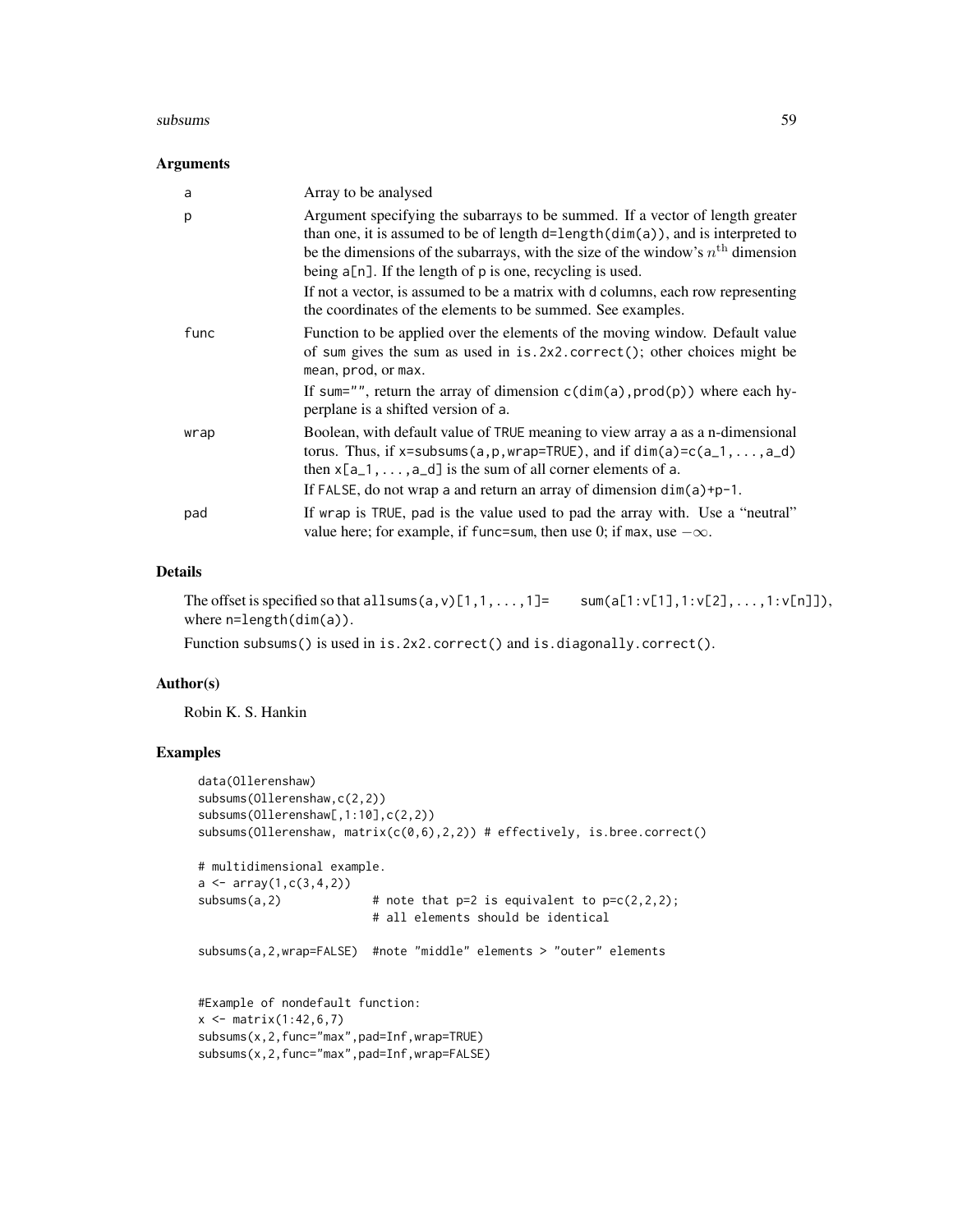<span id="page-59-0"></span>

# Description

For a given magic square, returns one of the eight squares whose Frenicle's standard form is the same.

# Usage

transf(a, i)

# Arguments

| Magic square                                                                |
|-----------------------------------------------------------------------------|
| Integer, considered modulo 8. Specifying 0-7 gives a different magic square |

# Author(s)

Robin K. S. Hankin

#### See Also

[is.standard](#page-13-2)

# Examples

```
a \leftarrow \text{magic}(3)identical(transf(a,0),a)
```
transf(a,1) transf(a,2)

transf(a,1) %eq% transf(a,7)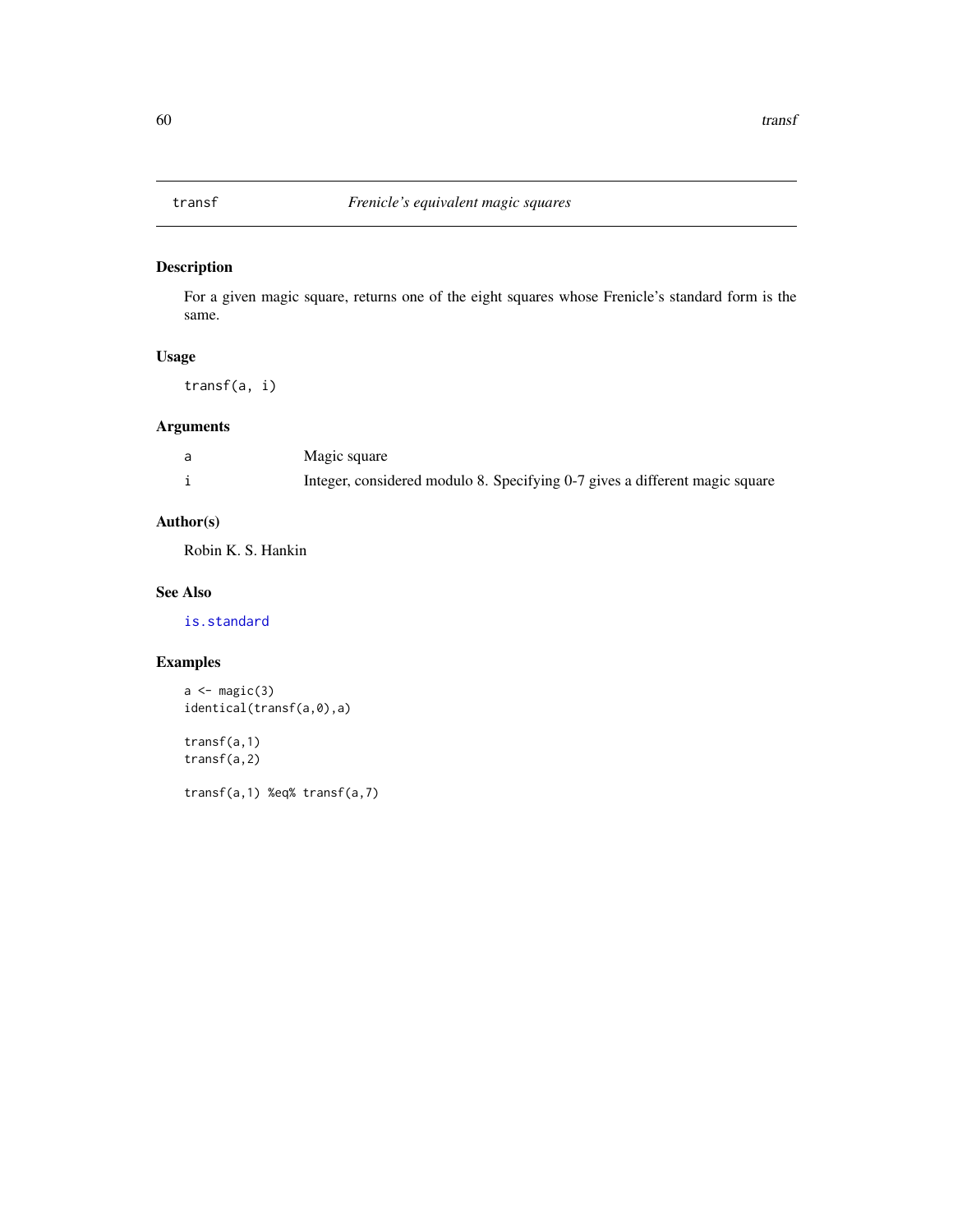# <span id="page-60-0"></span>Index

∗Topic array adiag, [3](#page-2-0) allsubhypercubes , [5](#page-4-0) allsums , [6](#page-5-0) apad , [8](#page-7-0) apl , [9](#page-8-0) aplus , [10](#page-9-0) arev , [11](#page-10-0) arot , [12](#page-11-0) arow , [13](#page-12-0) as.standard , [14](#page-13-0) circulant , [17](#page-16-0) diag.off, [19](#page-18-0) eq , [21](#page-20-0) fnsd , [22](#page-21-0) force.integer, [23](#page-22-0) hadamard , [24](#page-23-0) hendricks , [25](#page-24-0) hudson, [25](#page-24-0) is.magic , [26](#page-25-0) is.magichypercube , [29](#page-28-0) is.ok , [32](#page-31-0) is.square.palindromic , [33](#page-32-0) latin , [34](#page-33-0) lozenge , [36](#page-35-0) magic, [37](#page-36-0) magic.2np1,[38](#page-37-0) magic.4n , [39](#page-38-0) magic.4np2,[40](#page-39-0) magic.8 , [41](#page-40-0) magic.constant , [41](#page-40-0) magic.prime, [42](#page-41-0) magic.product, [43](#page-42-0) magiccube.2np1,[44](#page-43-0) magichypercube.4n, [46](#page-45-0) magicplot, [46](#page-45-0) minmax , [47](#page-46-0) notmagic.2n, [48](#page-47-0) nqueens , [48](#page-47-0)

panmagic.4 , [50](#page-49-0) panmagic.6npm1 , [51](#page-50-0) panmagic.8 , [52](#page-51-0) process , [54](#page-53-0) recurse , [54](#page-53-0) sam , [55](#page-54-0) shift , [56](#page-55-0) strachey, [57](#page-56-0) subsums , [58](#page-57-0) transf , [60](#page-59-0) ∗Topic datasets cube2 , [18](#page-17-0) Frankenstein , [24](#page-23-0) hendricks , [25](#page-24-0) magiccubes, [45](#page-44-0) Ollerenshaw , [50](#page-49-0) perfectcube5 , [53](#page-52-0) perfectcube6 , [53](#page-52-0) ∗Topic math do.index, [20](#page-19-0) ∗Topic package magic-package, [3](#page-2-0) %eq% *(*eq *)* , [21](#page-20-0) %ge% *(*eq *)* , [21](#page-20-0) %gt% *(*eq *)* , [21](#page-20-0) %le% *(*eq *)* , [21](#page-20-0) %lt% *(*eq *)* , [21](#page-20-0) %ne% *(*eq *)* , [21](#page-20-0) adiag , [3](#page-2-0) , *[9](#page-8-0)* allsubhypercubes , [5](#page-4-0) , *[31](#page-30-0)* allsums , [6](#page-5-0) another\_incidence *(*latin *)* , [34](#page-33-0) another\_latin *(*latin *)* , [34](#page-33-0) apad , *[4](#page-3-0)* , [8](#page-7-0) , *[11](#page-10-0)* apl , [9](#page-8-0) apldrop *(*apl *)* , [9](#page-8-0) apldrop<- *(*apl *)* , [9](#page-8-0) apltake *(*apl *)* , [9](#page-8-0)

apltake<- *(*apl *)* , [9](#page-8-0)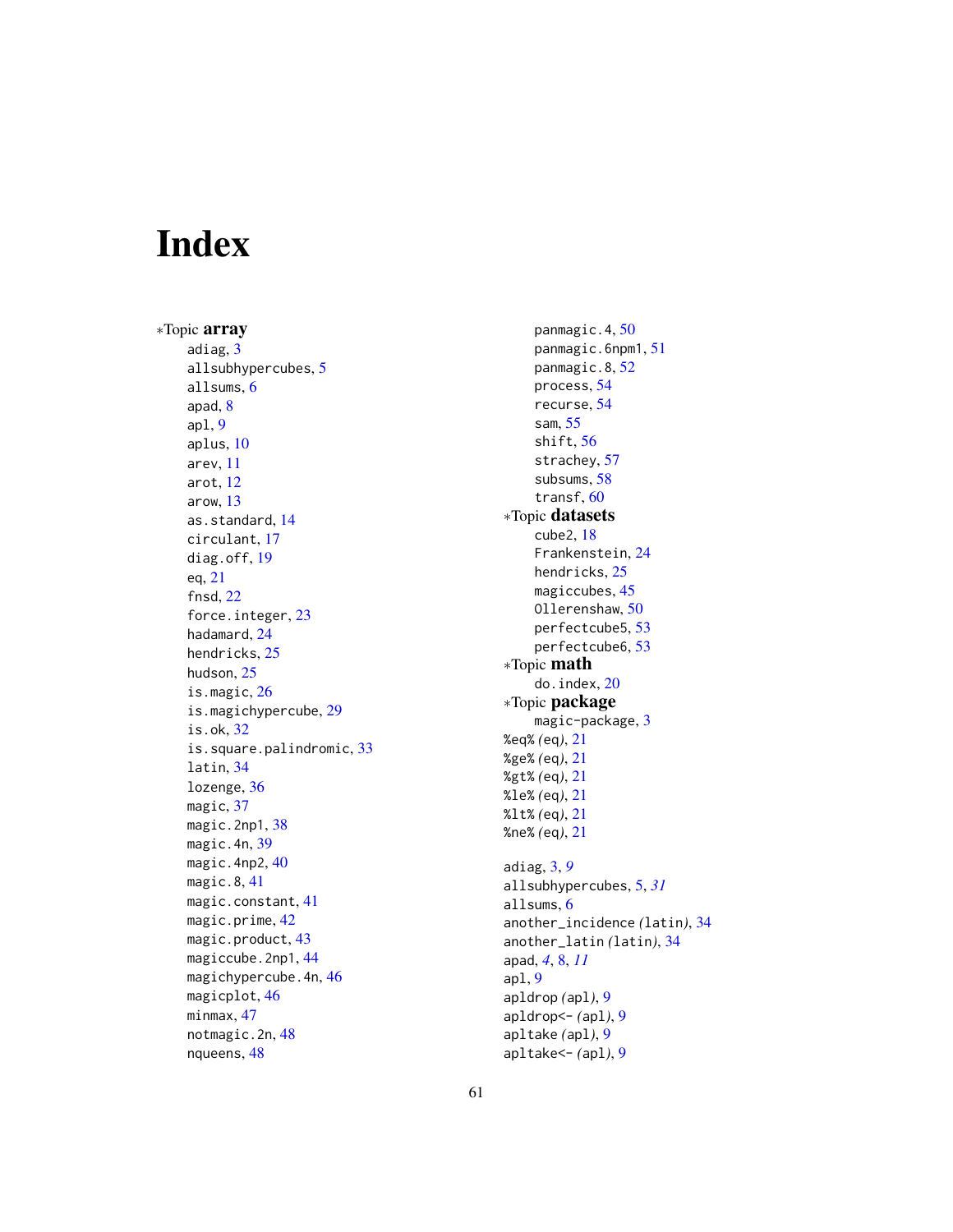```
aplus, 10
arev, 11, 13, 23
arot, 12
arow, 13, 20
as.standard, 14, 22, 38
ashift, 12
ashift (shift), 56
bernhardsson (nqueens), 48
bernhardssonA (nqueens), 48
bernhardssonB (nqueens), 48
cilleruelo, 16
circulant, 17
cube2, 18
diag.off, 19
do.index, 20
eq, 15, 21
fnsd, 22
force.integer, 23, 38
Frankenstein, 24
ge (eq), 21
gt (eq), 21
hadamard, 24
hendricks, 25, 31
hudson, 25, 55
inc_to_inc (latin), 34
incidence (latin), 34
is.2x2.correct (is.magic), 26
is.alicehypercube (is.magichypercube),
         29
is.antimagic (is.magic), 26
is.associative (is.magic), 26
is.bree.correct (is.magic), 26
is.centrosymmetric
        (is.square.palindromic), 33
is.circulant (circulant), 17
is.diagonally.correct
        (is.magichypercube), 29
is.hadamard (hadamard), 24
is.heterosquare (is.magic), 26
is.incidence (latin), 34
is.latin (is.magic), 26
```
is.latinhypercube *(*is.magichypercube*)*,  $29$ is.magic, *[7](#page-6-0)*, *[15](#page-14-0)*, [26,](#page-25-0) *[31](#page-30-0)*, *[36](#page-35-0)*, *[56](#page-55-0)* is.magichypercube, [29](#page-28-0) is.mostperfect *(*is.magic*)*, [26](#page-25-0) is.nasik *(*is.magichypercube*)*, [29](#page-28-0) is.normal, *[15](#page-14-0)* is.normal *(*is.magic*)*, [26](#page-25-0) is.ok, [32](#page-31-0) is.pandiagonal *(*is.magic*)*, [26](#page-25-0) is.panmagic, *[7](#page-6-0)*, *[19](#page-18-0)* is.panmagic *(*is.magic*)*, [26](#page-25-0) is.perfect, *[6](#page-5-0)*, *[28](#page-27-0)* is.perfect *(*is.magichypercube*)*, [29](#page-28-0) is.persymmetric *(*is.square.palindromic*)*, [33](#page-32-0) is.regular *(*is.magic*)*, [26](#page-25-0) is.sam *(*is.magic*)*, [26](#page-25-0) is.semimagic, *[7](#page-6-0)* is.semimagic *(*is.magic*)*, [26](#page-25-0) is.semimagichypercube, *[28](#page-27-0)* is.semimagichypercube *(*is.magichypercube*)*, [29](#page-28-0) is.sparse *(*is.magic*)*, [26](#page-25-0) is.square.palindromic, [33](#page-32-0) is.stam *(*is.magic*)*, [26](#page-25-0) is.standard, *[60](#page-59-0)* is.standard *(*as.standard*)*, [14](#page-13-0) is.totally.antimagic *(*is.magic*)*, [26](#page-25-0) is.totally.heterosquare *(*is.magic*)*, [26](#page-25-0) is.ultramagic *(*is.magic*)*, [26](#page-25-0) latin, [34](#page-33-0) le *(*eq*)*, [21](#page-20-0) lozenge, [36,](#page-35-0) *[38](#page-37-0)*, *[58](#page-57-0)* lt *(*eq*)*, [21](#page-20-0) magic, *[15](#page-14-0)*, [37,](#page-36-0) *[39,](#page-38-0) [40](#page-39-0)*, *[42](#page-41-0)*, *[45](#page-44-0)*, *[52](#page-51-0)*, *[56](#page-55-0)* magic-package, [3](#page-2-0) magic.2np1, *[38](#page-37-0)*, [38](#page-37-0) magic.4n, *[38](#page-37-0)*, [39](#page-38-0) magic.4np2, *[37,](#page-36-0) [38](#page-37-0)*, [40,](#page-39-0) *[58](#page-57-0)* magic.8, [41](#page-40-0) magic.constant, [41](#page-40-0) magic.prime, *[38,](#page-37-0) [39](#page-38-0)*, [42](#page-41-0) magic.product, [43](#page-42-0) magiccube.2np1, [44](#page-43-0) magiccubes, [45](#page-44-0)

magichypercube.4n, [46](#page-45-0)